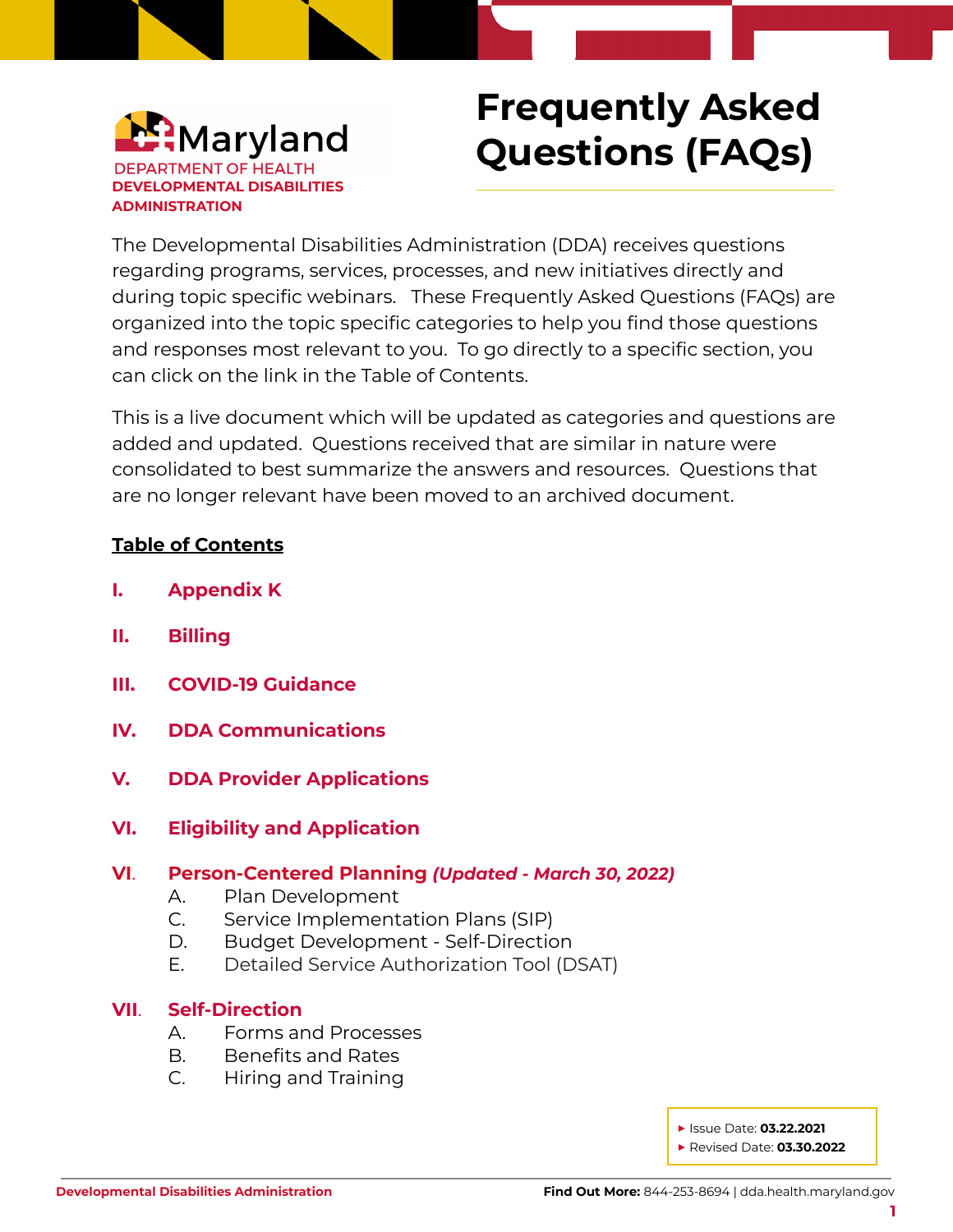- D. [Individual](#page-43-0) and Family Directed Goods and Services (IFDGS)
- E. [Support](#page-44-0) Broker
- F. [Transportation](#page-46-0)

#### **VIII**. **[Services](#page-47-0)** *(Updated - March 30, 2022)*

- A. Behavior [Supports](#page-47-1)
- B. Day [Habilitation](#page-48-0)
- C. [Dedicated](#page-49-0) Supports
- D. [Employment](#page-50-0) Services
- E. Housing [Supports](#page-51-0)
- F. Nursing [Support](#page-52-0) Services
- G. Personal [Supports](#page-55-0)
- H. Remote [Support](#page-56-0) Services
- I. [Residential](#page-57-0) Services
- J. [Shared](#page-58-0) Living
- K. [Transportation](#page-58-1)
- L. Virtual [Supports](#page-59-0)
- M. Respite *(added – March 30, 2022***)**

## **IX**. **Electronic Visit [Verification](#page-61-0)**

**X**. **[Resources](#page-62-0)**

## <span id="page-1-0"></span>**I. Appendix K**

\_\_\_\_\_\_\_\_\_\_\_\_\_\_\_\_\_\_\_\_\_\_\_\_\_

#### *1. How long will the flexibilities that have been authorized in the DDA waivers because of COVID be extended beyond the public health emergency? (Revised -- March 30, 20221)*

• Appendix K was approved by CMS which authorized a number of flexibilities during the COVID-19 pandemic. Several of these flexibilities were also included in the approved waiver amendment #3 and therefore will not terminate and remain available after the Federal Public Health Emergency. CMS approved other flexibilities with very specific timelines tied to either the Maryland State of Emergency or to the Federal Public Health Emergency. To support the transition to full reopening of services, flexibilities tied to the Federal Public Health emergency are planned to end no later than June 30, 2022. Please review the Appendix K and Executive Orders [Flexibilities](https://health.maryland.gov/dda/Pages/DDA_Appendix_K.aspx)

**▶** Issue Date: **03.22.2021**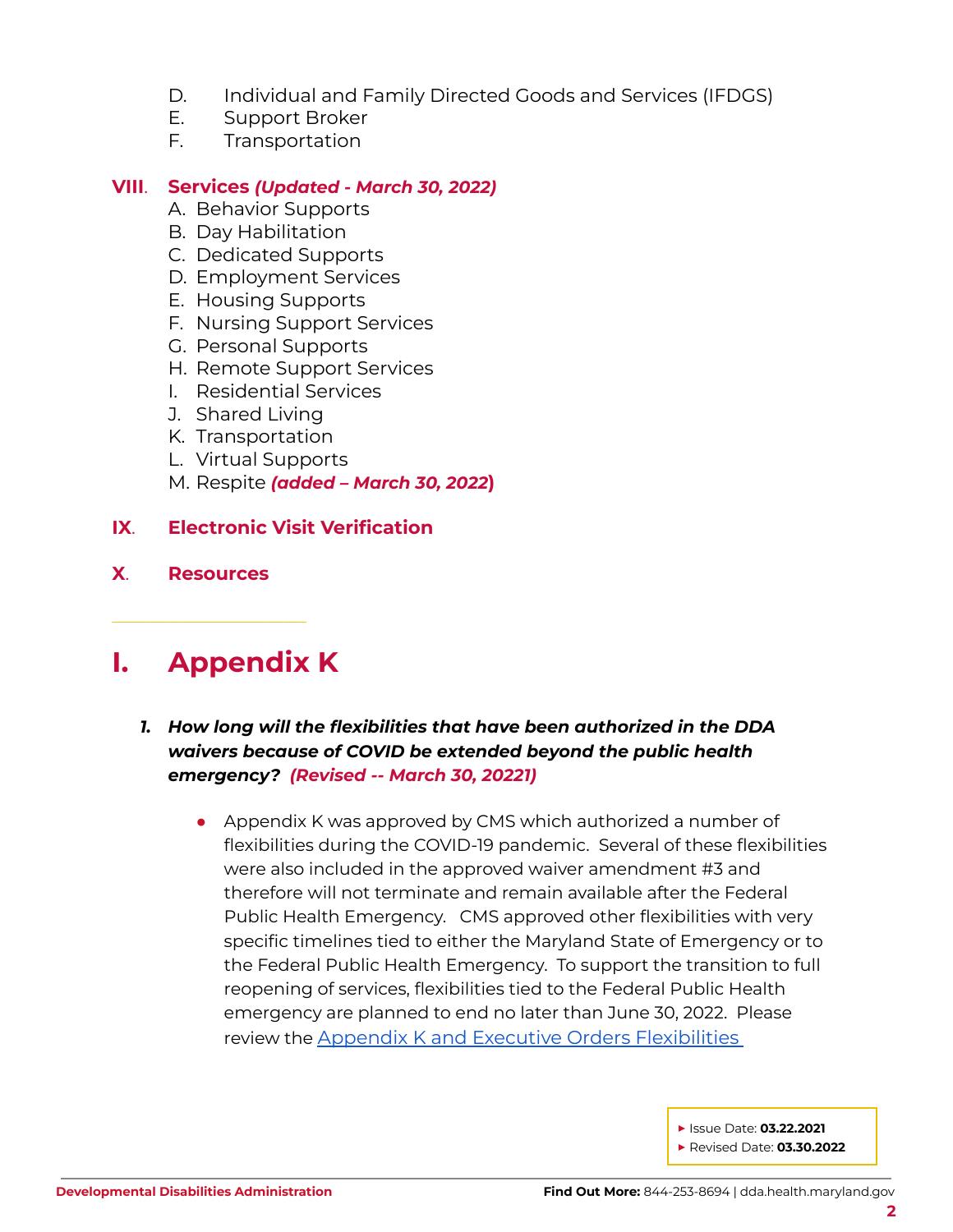#### *2. Should Residential COVID hours be entered into LTSS?*

● No. Residential COVID hours should only be entered into LTSS*Maryland* if the Residential provider is an early adopter or a pilot provider.

## *3. Is DDA planning to continue all features of Appendix K, including the family feature, in light of re-opening of agencies and cancellation of the public emergency? (Revised -- March 30, 2022)*

- The Maryland Department of Health (MDH) and Maryland Department of Disabilities (MDOD) have engaged with the Developmental Disabilities Coalition and other stakeholders to review Appendix K flexibilities in support of unwinding and reopening. For additional information, please review the Appendix K and [Executive](https://health.maryland.gov/dda/Pages/DDA_Appendix_K.aspx) Orders **[Flexibilities](https://health.maryland.gov/dda/Pages/DDA_Appendix_K.aspx)**
- In addition, Waiver Amendment #3 retained some of the Appendix K flexibilities and so these will continue to be available.

## *4. Is the current ability to provide Day Hab Supports in licensed residential sites an example of "alternative service sites" as referenced in the memo's attachment? (Revised -- March 30, 2022)*

- No. Alternative sites are specific to the need to relocate participants due to the need for separating, self-isolation or quarantine.
- The flexibility to deliver services in licensed residential sites or other non-facility based sites remains available through 6/30/22 per the following flexibility: Employment, Supported Employment, CDS, Day Hab, BSS, Family and Peer Mentoring, Personal Supports, and Respite. Services can take place in a variety of settings, instead of the community, including but not limited to the participant's home; family and friend's homes; residential settings; or other community settings.
- *5. The memo from MDH released lists "alternative sites" as a flexibility being stopped as of August 15th. Does this refer to the use of an alternative residence if an individual is expected to be discharged after an extended illness and is now unable to manage in the residence they were previously approved for in PCIS2/LTSS? If the provider is able to prepare a different residence for them in line with their discharge, does the PCP need to be approved before they can be discharged?*

**▶** Issue Date: **03.22.2021**

**▶** Revised Date: **03.30.2022**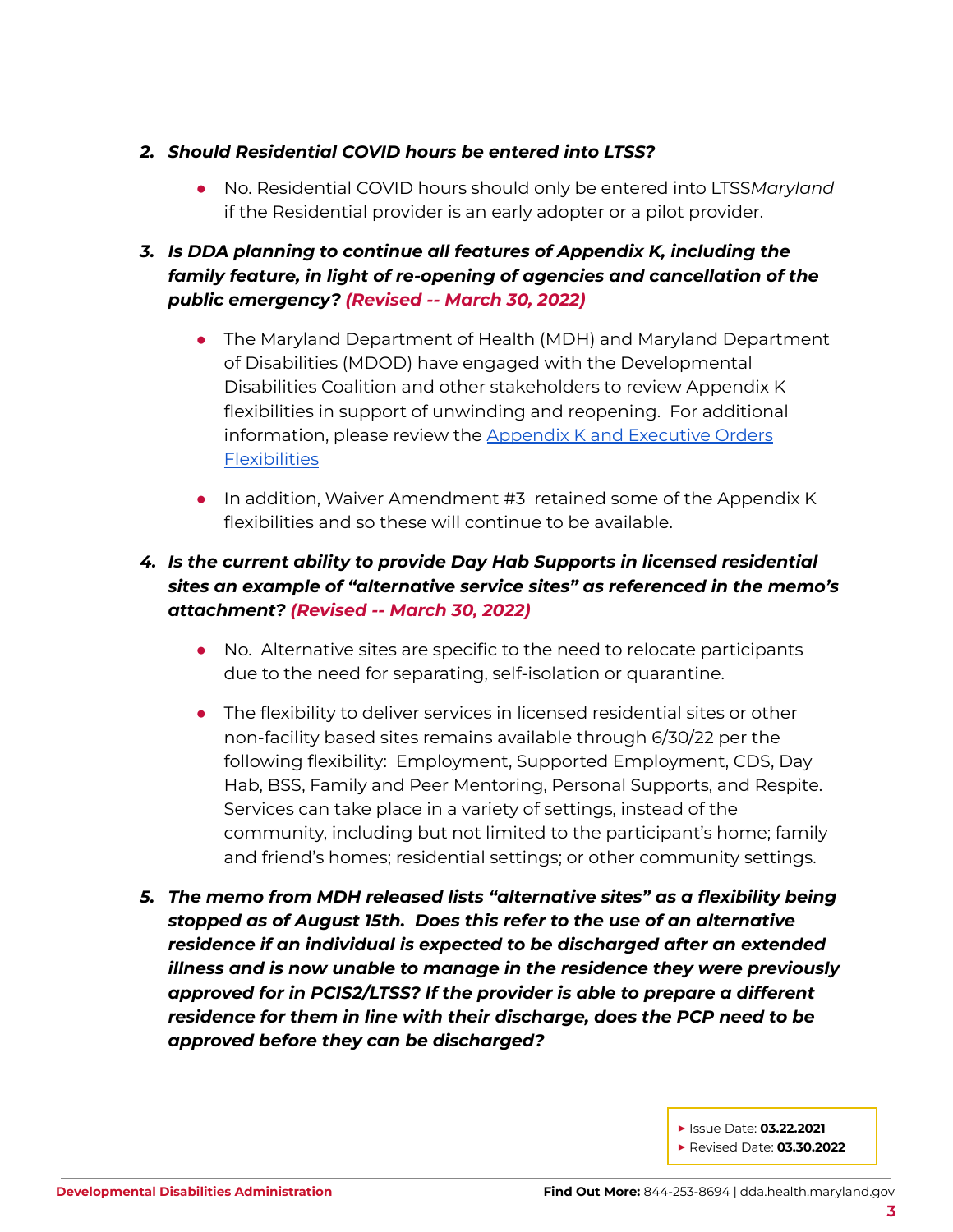● Yes. If a different residence is needed to best support an individual's discharge, please work with your regional office as an emergency PCP would accommodate this planning/placement.

## *6. Can you please clarify what select services and/or circumstances allow relatives or legally responsible individuals to be hired by providers after the end of the Appendix K flexibilities?*

- A participant enrolled in the Self-Directed Services Delivery Model or Traditional Services Delivery Model may use a legal guardian (who is not a spouse), who is appropriately qualified, to provide Community Development Services, Nursing Support Services, and Personal Supports. A participant enrolled in the Self-Directed Services Delivery Model or Traditional Services Delivery Model may use a relative (who is not a spouse), who is appropriately qualified, to provide Community Development Services, Personal Supports, Supported Employment, Transportation, Nursing Support Services, and Respite Care Services. The legal guardian or relative (who is not a spouse) may provide these services in the following circumstances, as documented in the participant's Person-Centered Plan (PCP): 1. The proposed individual is the choice of the participant, which is supported by the team; 2. Lack of qualified providers to meet the participant's needs; 3. When another legally responsible person, legal guardian, or relative is not also serving as the participant's Support Broker or designated representative directing services on behalf of the participant; 4. The legal guardian or relative provides no more than 40- hours per week of the service that the DDA approves the legally responsible person to provide; and 5. The legal guardian or relative has the unique ability to meet the needs of the participant (e.g. has special skills or training like nursing license).
- *7. As we begin to unwind Appendix K, when will the exception that permitted the Support Broker to provide a direct service and be paid end? Is that an exception that will be retained permanently? (Revised -- March 30, 2022)*
	- This flexibility will remain through 6/30/22.
- *8. What happens to SD people who hired family as staff? Will this need to be documented in a revised PCP or in another form? (Revised -- March 30, 2022)*
	- For services after 6/30/22 that permit the hiring of relatives and/or legal guardians, a DDA SDS Family as Staff form must be submitted (for allowable services as permitted under the federally approved

**▶** Issue Date: **03.22.2021 ▶** Revised Date: **03.30.2022**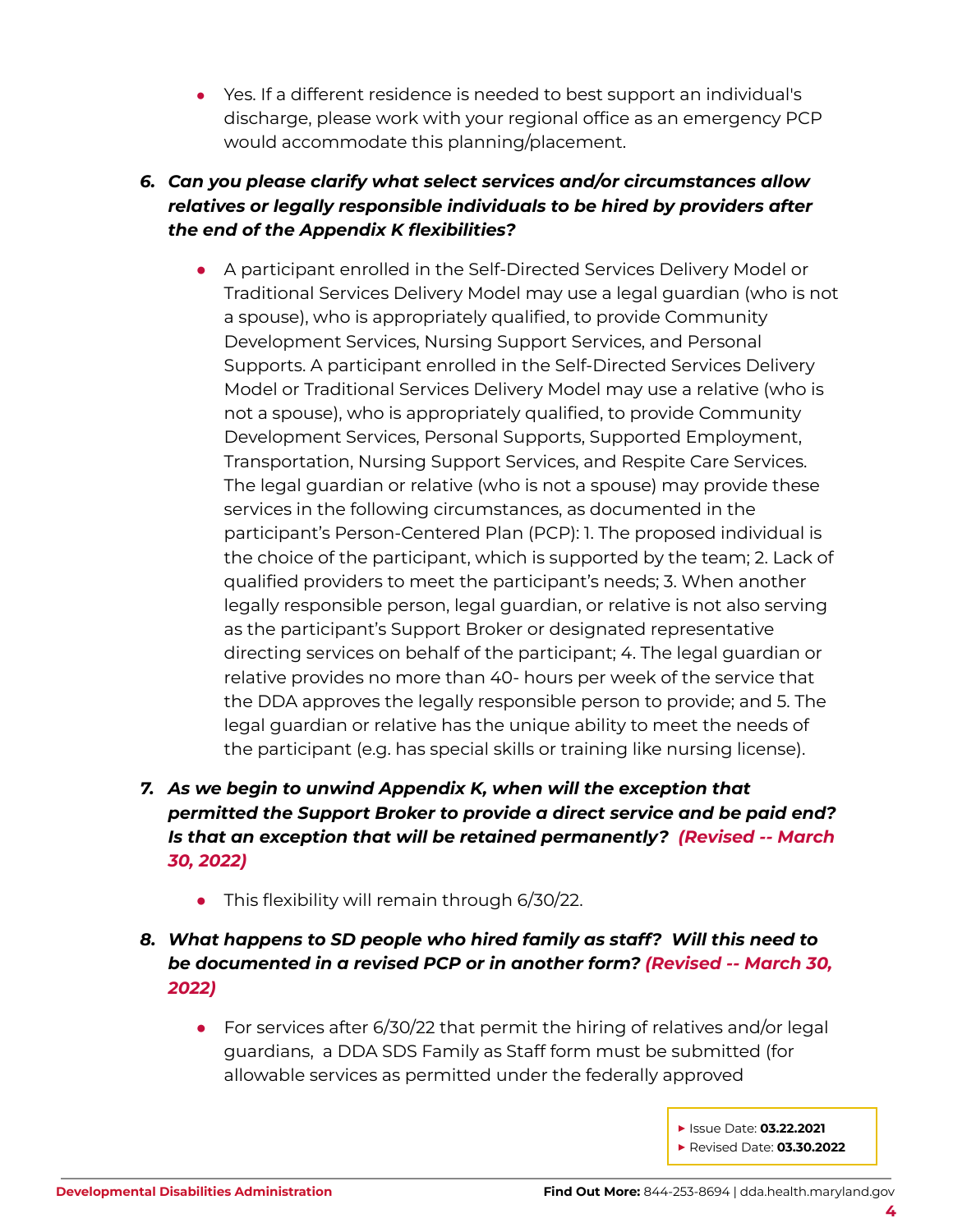programs). Reference: [Self-Directed](https://health.maryland.gov/dda/Pages/sdforms.aspx) Services - Family As Staff Form **[Guidance](https://health.maryland.gov/dda/Pages/sdforms.aspx)** 

#### *9. How will DDA handle approved PCP's that include App K flexibilities when the annual plan date is beyond 6/30/22? (Revised -- March 30, 2022)*

● We recommend that CCS and providers work with the person and their team around the need to add or revise services (as permitted under the approved program) as soon as these interests or changes are known. This can be done in coordination with the CCS monitoring process or through an upcoming annual PCP. It is most important that all service additions are done before services are provided so this should be carefully timed with the Appendix K flexibilities end date. [Appendix](https://health.maryland.gov/dda/Pages/DDA_Appendix_K.aspx) K and Executive Orders [Flexibilities](https://health.maryland.gov/dda/Pages/DDA_Appendix_K.aspx)

## *10. What is needed for providers to continue to offer some services virtually after 6/30/22? Does this need to be outlined in the program service plan (PSP)? (Revised -- March 30, 2022)*

● Yes. As detailed in Memo #3 - DDA [Amendment](https://health.maryland.gov/dda/Documents/Waiver%20Documents/DDA%20Amendment%203%20-%202020%20Memo%20Guidance/Memo%203%20-%20DDA%20Amendment%203%20-%20Virtual%20Supports%20Final%20Feb%2016,%202021.pdf) #3 - Virtual Supports -[February](https://health.maryland.gov/dda/Documents/Waiver%20Documents/DDA%20Amendment%203%20-%202020%20Memo%20Guidance/Memo%203%20-%20DDA%20Amendment%203%20-%20Virtual%20Supports%20Final%20Feb%2016,%202021.pdf) 16, 2021 , allowable virtual services to be offered after the end of the Appendix K flexibility will need to be outlined in the providers program service plan (PSP) and submitted prior to the end of the App K for DDA review and approval. Instructions for completion of the PSP are included in the application process and can be found here: [ww.dsd.state.md.us/comar/comarhtml/10/10.22.02.09.htm](http://www.dsd.state.md.us/comar/comarhtml/10/10.22.02.09.htm)

## *11. Can Brief Support Implementation Services (BSIS) continue to be provided telephonically/remotely until 6/30/22 similar to the other behavior support services? (Revised -- March 30, 2022)*

● Yes. BSIS can be provided remotely until 6/30/22 under Appendix K. Under waiver amendment #3, Behavioral Support Services (BSS) remain available under telephonic/remote services with the exception of brief support implementation services (BSIS) -- this one behavior support service must be provided onsite/in person. [Memo](https://files.constantcontact.com/f401fd14401/dcc34ea8-0038-433d-a4c4-139e9c82d577.pdf) MDH 8.13.21

## *12. In the Appendix K authority and termination date chart, what is "Nursing training received from the DDA" referring to?*

● Nursing Required Training refers to the Appendix K flexibility which allowed the temporary waiving of the requirement that a registered nurse receive training from DDA regarding delegating nursing until the state of emergency is terminated. These include, but not limited to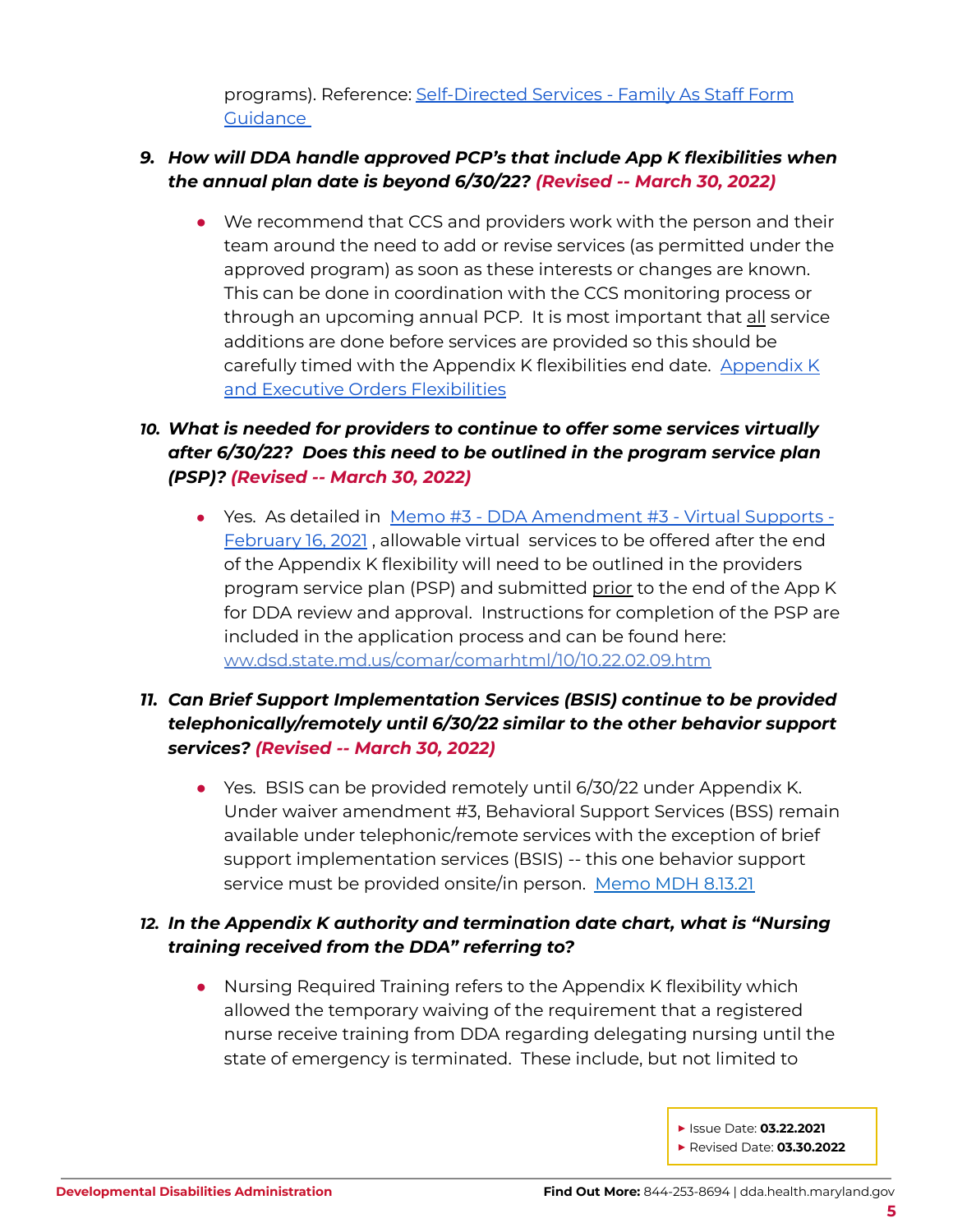#### *13. Is the flexibility for one hour of meaningful day service to bill for the full day continuing or when will this end? (Revised -- March 30, 2022)*

• The emergency regulation and the approved Appendix K provides the authority for providers to provide fewer than the minimum hours required for billing for meaningful day services The flexibility for one hour of meaningful day service billing will end on 3/31/22 but will replaced with a minimum of three hours of meaningful day service billing in accordance with the pending emergency regulation that would also extend through 6/30/22.

## *14. If we updated our PSP to include Remote Services, do we also need to update it to include Virtual Services?*

● Yes. Remote supports is a specific waiver service whereas virtual supports is a modality that can be used to support delivery of various waiver services.

## *15. Can the App K additional hours available for Personal Supports be continued after 6/30/22? (Revised -- March 30, 2022)*

• Post Appendix K, requests for additional hours above 82 per week (due to day program closures or for other reasons), must be requested through an individual's team meeting and a PCP revision.

## <span id="page-5-0"></span>**II. Billing**

\_\_\_\_\_\_\_\_\_\_\_\_\_\_\_\_\_\_\_\_\_\_\_\_\_

## *1. For Nursing Services associated with Personal Supports, is payment automatically paid through LTSS or should the Nursing Service be billed separately by invoices?*

- Until the provider's services transition into LTSSMaryland billing, nursing services should continue to be billed through the DDA's established invoice process. For additional information, please review the [Guidance](https://dda.health.maryland.gov/Documents/Transformation/At%20a%20Glance%20Documents/3.15.21/GuidanceForTheJuly1-2020Transition-Revised%20March%2015,%202021.pdf) for Operating in PCIS2 and [LTSSMaryland](https://dda.health.maryland.gov/Documents/Transformation/At%20a%20Glance%20Documents/3.15.21/GuidanceForTheJuly1-2020Transition-Revised%20March%2015,%202021.pdf) – Revised March 15, 2021
- *2. Can you bill day services for 7 days a week in PCIS2 per Appendix K? Will PCIS2 actually let you enter on Saturday and Sunday?*

**▶** Issue Date: **03.22.2021 ▶** Revised Date: **03.30.2022**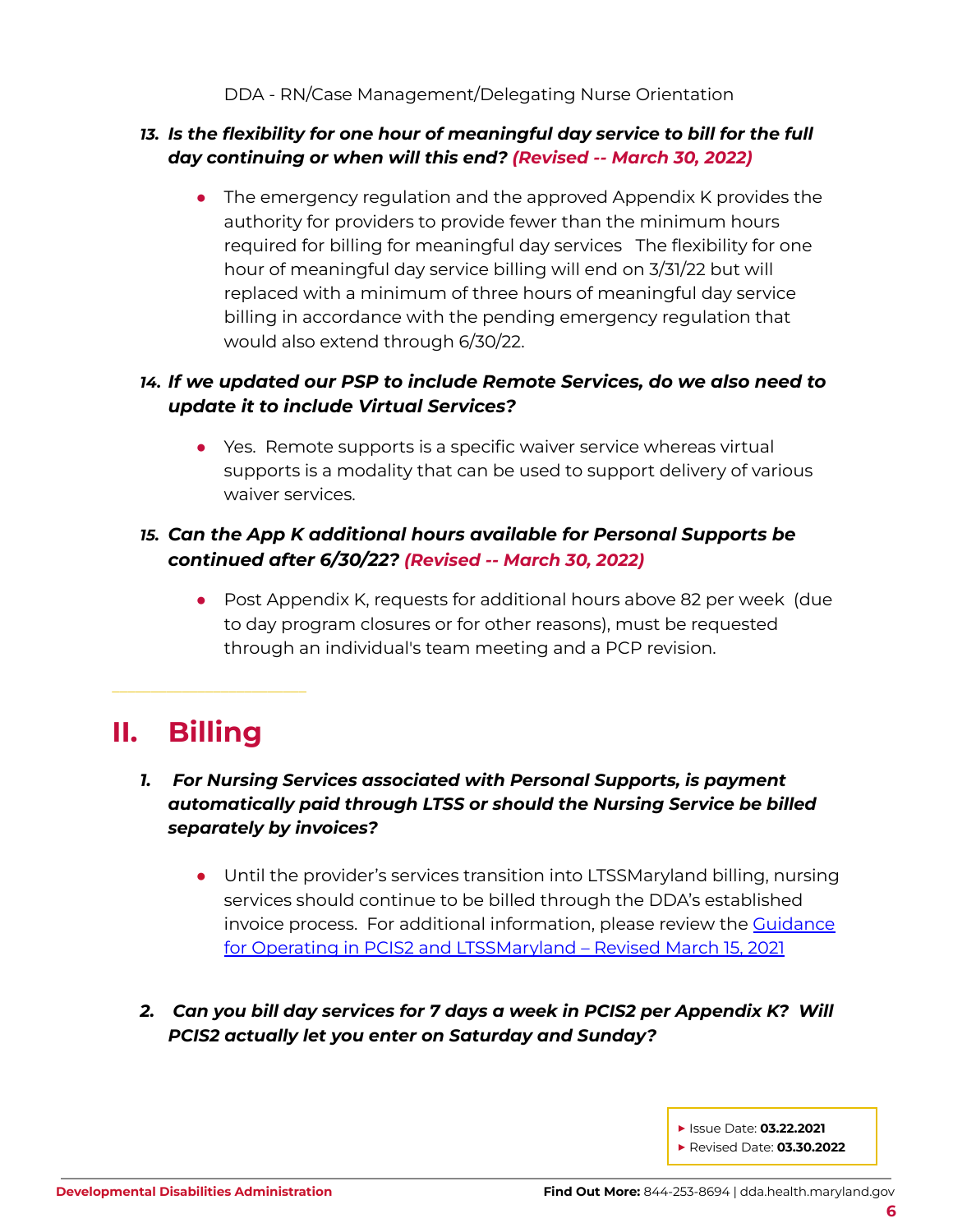- Yes.
- *3. Under Appendix K, providers can bill a day of service for one hour of remote engagement. Once Appendix K ends, will the billing continue like this for legacy providers? Then once we move to LTSS will it need to be billed per quarter of engagement for Day Hab/Employment Services? Please clarify. (Revised -- December 17, 2021)*
	- The emergency regulation that has permitted providing 1 hour of supports and billing for the day will terminate on 12/31/21. There is however, a pending new emergency regulation that would extend this flexibility for day habilitation services through 3/31/22.

## *4. For stand-alone support services, such as Assistive Technology, are providers able to bill for an administrative fee or just the actual cost of the items?*

• The OHCDS may bill the DDA for the costs of the items and/or service, on behalf of the Qualified Service Provider that has rendered the service. The OHCDS may also bill the DDA separately for the costs it incurs in fulfilling its administrative and oversight responsibilities in the invoice process. For additional information, please review the [DDA](https://dhmh.policystat.com/?lt=FGOOt-k9bPID7nabPPUk8c&next=%2Fpolicy%2F9005272%2Flatest%2F) [Organized](https://dhmh.policystat.com/?lt=FGOOt-k9bPID7nabPPUk8c&next=%2Fpolicy%2F9005272%2Flatest%2F) Health Care Delivery System policy.

## *5. When was the notice sent to Providers about the recoupment of PS FY21 funds?*

• The Memo Q4 FY 2021 Payment [Notification](https://health.maryland.gov/dda/Documents/EVV/3.31.21/Personal%20Supports%20-%20Q4%20FY%202021%20Payment%20Notification%20March%2030%202021.pdf) was issued on March 30, 2021.

## *6. Please clarify: We saw no provider rate increases as of July 1, start of FY. Are there rate increases expected this FY?*

● Yes - the rate increase was accelerated to January 2021; so providers have been realizing it for 6 months.

#### *7. How are Dedicated hours in CLGH calculated? What is the formula?*

• The person-centered planning process is used to identify the most integrated services and supports and minimize restrictive strategies to support the person's unique and individualized needs and goals. There is no formula. Resource: [Person-Centered](https://health.maryland.gov/dda/Pages/Person-Centered_Planning.aspx) Plan Development and [Authorization](https://health.maryland.gov/dda/Pages/Person-Centered_Planning.aspx)

**▶** Issue Date: **03.22.2021**

**▶** Revised Date: **03.30.2022**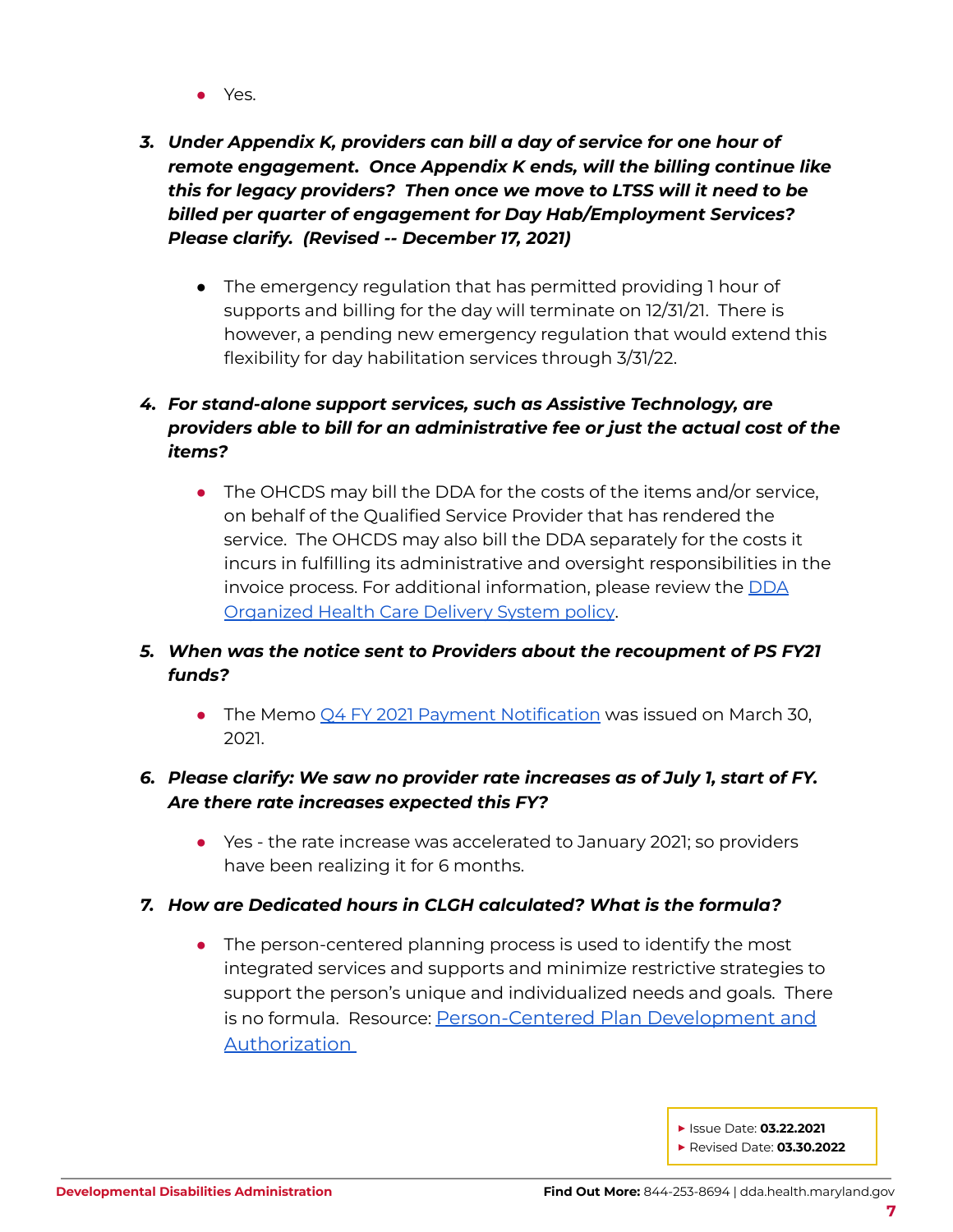#### *8. Are the rates final or are they still a work in progress?*

*●* The LTSS*Maryland*--DDA Module budgeted rates for FY22 and FY23 have been completed.

#### *9. Is the 5.5% an annual increase or a one time only?*

● The 5.5% ARPA retroactive increase in PCIS2 will provide an increase to the base of rates for eligible services which will carry forward in the rates. For targeted case management services in LTSSMaryland, this is also a 5.5% rate increase effective 11/1/2021 that will carry forward.

## *10. Under Supported Living, do providers mark attendance for each day of service AND dedicated hours?*

● Yes

## *11. Can a residential provider bill for 5 hours and the Day/CDS provider bill for 1 hour of virtual (as an example) for the same day as long as they don't overlap in time?*

● Yes. This example would be appropriate as the services (i.e., dedicated supports and meaningful day) are distinct and not occurring at the same time. It is important, however, to ensure that PCPs are updated to reflect these services and to consider that virtual supports cannot comprise the entirety of a service. Additional guidance will be developed specific to billing in PCIS2.

## *12. How would virtual day service providers be able to bill for one hour during the day when there is no possibility of doing that in current PCIS2?*

● Virtual supports is a modality that can be used to deliver day services. Virtual supports should be used in addition to in person supports and can comprise part of the service, where preferred, to meet the minimum requirements for billing after the termination of the Appendix K flexibility and the expiration of the emergency regulation.

## *13. Are BSS services included in the revenue that will receive the 5.5% increase?*

● Yes. All HCBS services in PCIS2 were included in the retroactive 5.5% rate increase.

**▶** Issue Date: **03.22.2021 ▶** Revised Date: **03.30.2022**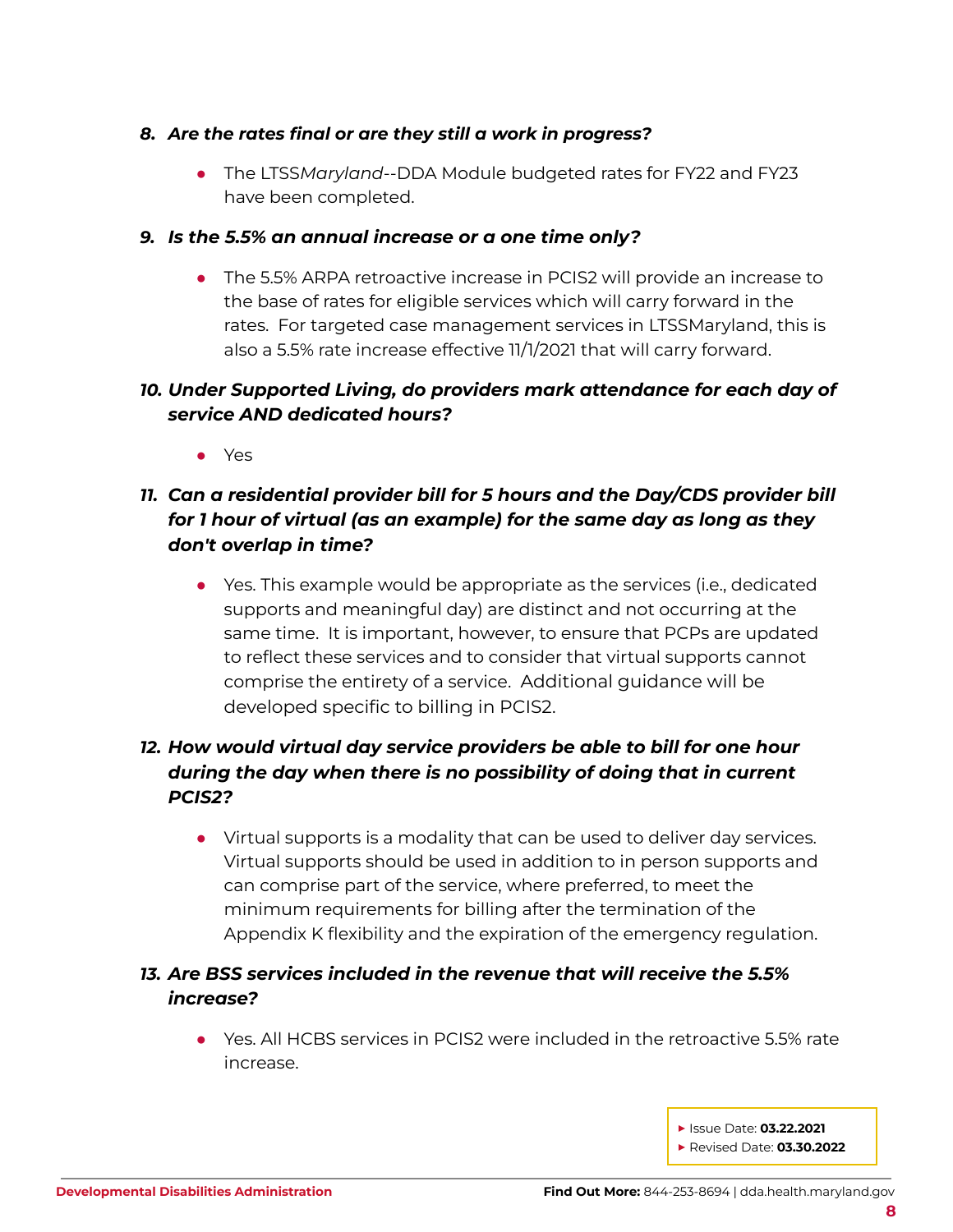## *14. Will providers who are waiting for error updates that are being processed receive the 5.5% increase?*

● Yes. Please see the recent communication sent via PCIS2 on 11/9/21 that details timeline and process for error updates.

#### *15. When will the 5.5% rate increases in PCIS2 be reflected?*

*●* All of the rates in PCIS2 have been updated for all eligible waiver services.

## <span id="page-8-0"></span>\_\_\_\_\_\_\_\_\_\_\_\_\_\_\_\_\_\_\_\_\_\_\_\_\_ **III. COVID-19 Guidance**

- *1. Now that the mask mandate and outdoor dining has been lifted, does a resident from a group home have to go into quarantine if they spend several days at a family home for a mini vacation?*
	- Residents who are not fully vaccinated must complete a two-week quarantine after leaving the home to visit friends or family. There is no requirement to quarantine for fully vaccinated residents. For additional information, please review the Checklist of [Recommendations](https://dda.health.maryland.gov/Documents/COVID%2019%20Documents/Memos%20Guidance/5.13.21/Checklist%20of%20Recommendations%20for%20Group%20Home%20Outbreak%20Published%202021.5.12.pdf) for Group Home [Outbreak](https://dda.health.maryland.gov/Documents/COVID%2019%20Documents/Memos%20Guidance/5.13.21/Checklist%20of%20Recommendations%20for%20Group%20Home%20Outbreak%20Published%202021.5.12.pdf) Revised May 10, 2021.

## *2. If an individual is not fully vaccinated, should they get a COVID test if exposed to someone who is infected with COVID-19?*

● Yes, if a person is not fully vaccinated, they should seek testing for COVID-19 following exposure. We also encourage every Marylander who is eligible for a COVID-19 vaccine and is still unvaccinated to get vaccinated as soon as possible. Fully vaccinated means two weeks have passed since receiving all required doses (2 doses for Pfizer or Moderna; 1 dose for Johnson & Johnson) of a COVID-19 vaccine series.

## *3. Given Governor Hogan's lifting of the outdoor mask mandates, does DDA have a requirement for providers?*

● No. We encourage all providers to follow the MDH face [covering](https://health.maryland.gov/phpa/Documents/06.30.2021%20MDH%20-%20Notice%20-%20Face%20Covering%20Recommendations.pdf) [recommendations](https://health.maryland.gov/phpa/Documents/06.30.2021%20MDH%20-%20Notice%20-%20Face%20Covering%20Recommendations.pdf) and any local requirements. Staff at congregate care facilities should follow the CDC's current [guidance](https://www.cdc.gov/coronavirus/2019-ncov/community/shared-congregate-house/guidance-shared-congregate-housing.html) on face masks, that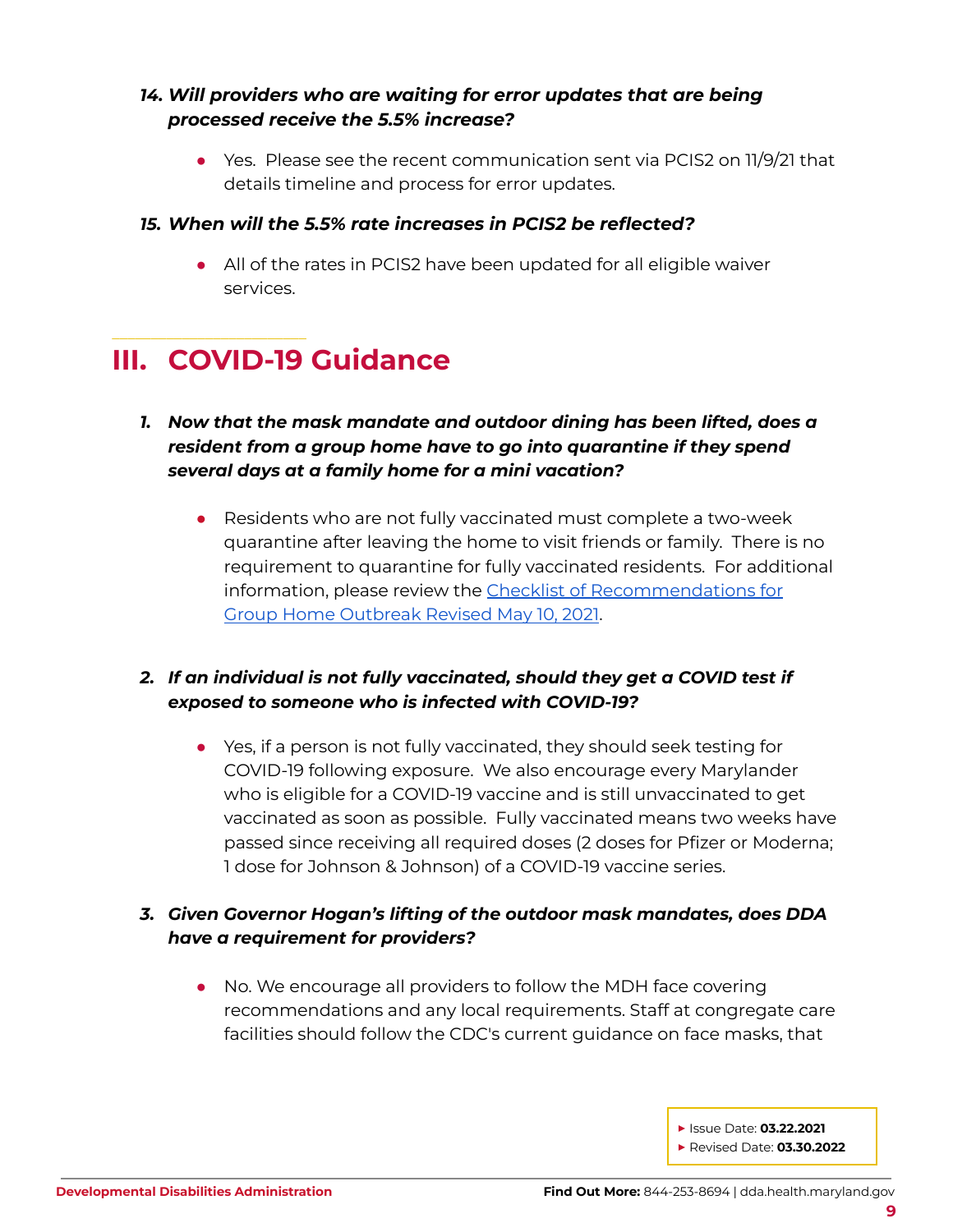all healthcare providers continue to wear face masks when in shared areas of the facility.

## *4. Is there specific guidance for what to ask on a daily health screen for participants, staff and essential visitors?*

● Providers should consider asking participants, staff and essential visitors general questions about COVID-19 signs and symptoms. For additional information, please review the Checklist of [Recommendations](https://dda.health.maryland.gov/Documents/COVID%2019%20Documents/Memos%20Guidance/5.13.21/Checklist%20of%20Recommendations%20for%20Group%20Home%20Outbreak%20Published%202021.5.12.pdf) for Group Home [Outbreak](https://dda.health.maryland.gov/Documents/COVID%2019%20Documents/Memos%20Guidance/5.13.21/Checklist%20of%20Recommendations%20for%20Group%20Home%20Outbreak%20Published%202021.5.12.pdf) Revised May 10, 2021.

## *5. Are CCSs allowed to do home visits, group home visits, and site visits?*

● Yes, CCSs are permitted to do home visits, group home visits and site visits. Please note, that this is an agency decision, however the DDA is in full support of conducting visits with the proper safety protocols in place.

## *6. After July 1 is the DDA Suspected or Positive Staff/Person Supported form still required?*

● Yes.

## *7. What if a participant refuses to be vaccinated?*

• Participants may choose if they want to receive a COVID vaccine. The DDA highly recommends that participants get vaccinated to reduce the spread of COVID in the community. Additionally, if the participant chooses not to receive a vaccine, then they should follow all of MDH's and CDC's guidance on mask wearing, social distancing, and other preventative measures.

## <span id="page-9-0"></span>**IV. DDA Communications**

\_\_\_\_\_\_\_\_\_\_\_\_\_\_\_\_\_\_\_\_\_\_\_\_\_

*1. There was much information shared that is of value especially during this time of COVID-19. Are there other ways to receive supporting documents/information such as a newsletter or blogs? How can folks connect with you?*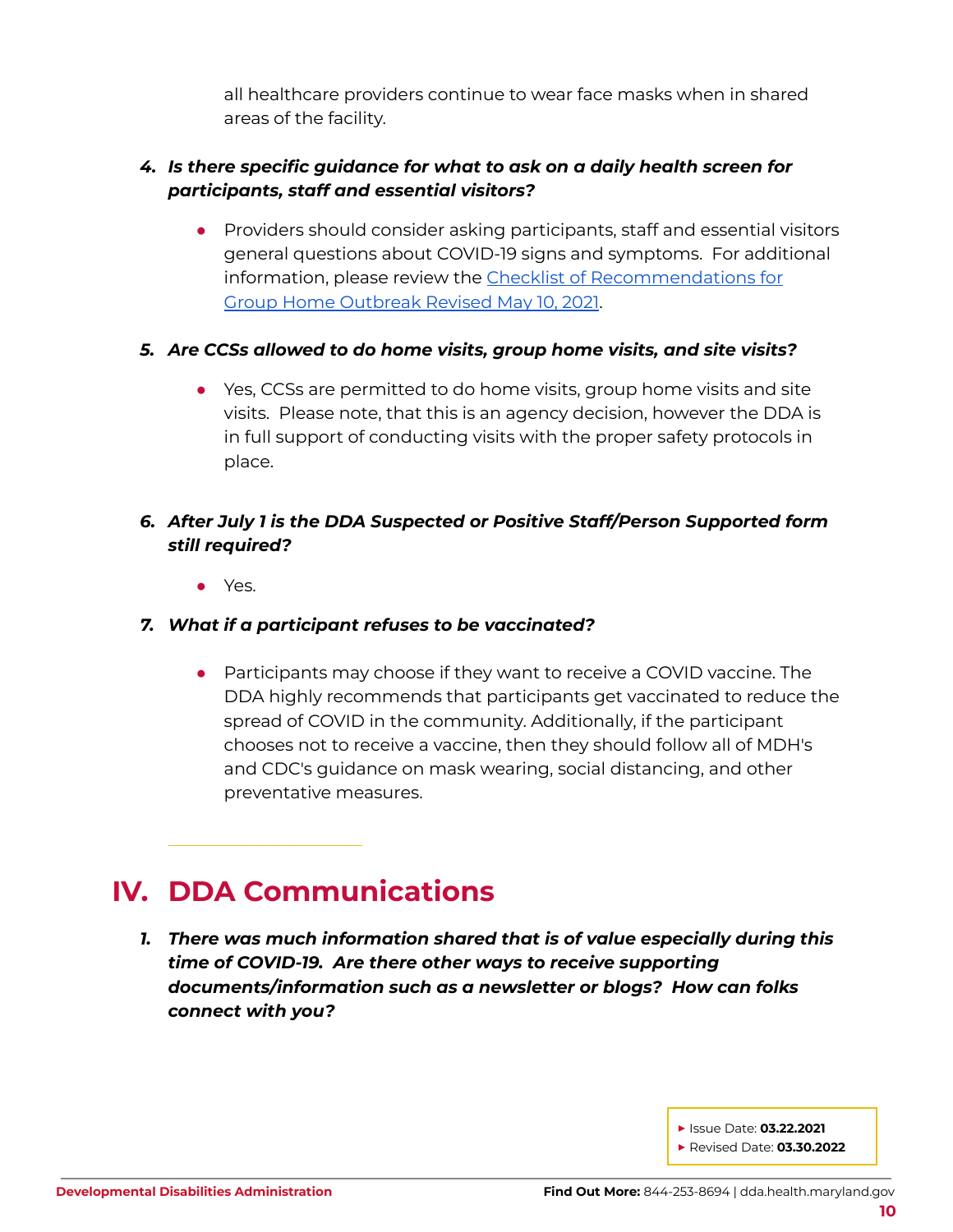- If you would like to stay informed about DDA webinars, quidance, and policies, please join our mailing list by completing the [form.](https://visitor.r20.constantcontact.com/manage/optin?v=001duPUQ89Y6uaUZUHfrfBd4sWTTzG_f0OyyaLK5sCAsNzYeIx9bZrBwViCN-BSsaq8x4k2S-x7OIrMxyvzFLzzka_MbZ9n3hr4gLdvbxhA6vg3Q7gsgNfGdLcGK68pyS-xfQTEsGgMuuCcnjoS7kn0Do6kzzIB55POaSMFJZO8ge9yJrSifDp5Jw%3D%3D)
- The DDA Monthly [Communication](https://health.maryland.gov/dda/Pages/new%20updates.aspx) Highlights posted on the website provides a summary of information shared during each month.

## <span id="page-10-0"></span>**V. DDA Provider Applications**

\_\_\_\_\_\_\_\_\_\_\_\_\_\_\_\_\_\_\_\_\_\_\_\_\_

\_\_\_\_\_\_\_\_\_\_\_\_\_\_\_\_\_\_\_\_\_\_\_\_\_

- *1. When will the DDA Provider Application and DDA Approval Letter be updated with the new changes?*
	- The DDA will be updating the DDA provider application and approval letter. Reference: DDA Provider [webpage](https://health.maryland.gov/dda/Pages/providers.aspx) *(Revised -- March 30, 2022)*

## <span id="page-10-1"></span>**VI. Eligibility and Application**

## *1. Are the Community and Family Supports Waivers still limited to 400 slots each?*

● The Family Supports Waiver is limited to 400 participants. The Community Supports Waiver limitation includes: 1st Year - 1000 participants; 2nd Year - 1490 participants; 3rd Year - 1950 participants, 4th Year - 2440 participants; and 5th Year - 2880 participants.

## *2. For FSW and TY – if FSW ends at the end of the school year (typically June) but the youth can't start TY waiver (such as CSW) until July 1 – will there be a gap in services?*

- No. The participant's Family Supports Waiver eligibility will end on June 30<sup>th</sup> and their enrollment in DDA's Community Supports or Community Pathways, based on assessed need, will be effective July 1<sup>st</sup> so there is no gap in services.
- *3. For someone who is TY eligible, when and how do we notify the DDA Waiver staff of residential needs, so they can enter the folks in the Wave?*

**▶** Issue Date: **03.22.2021**

**▶** Revised Date: **03.30.2022**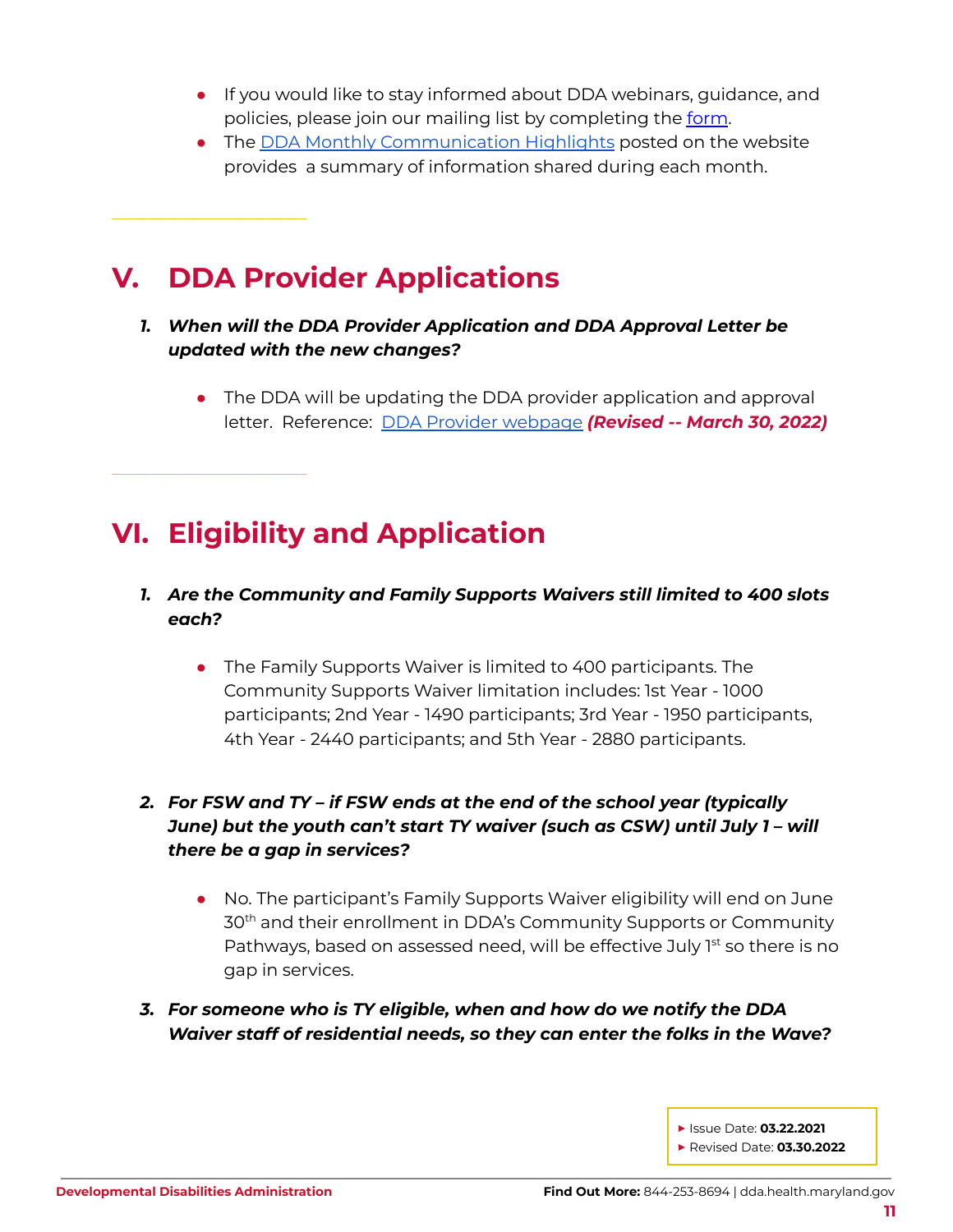● Transitioning youth with an assessed need of residential services should share their needs with their CCS. The CCS should contact the Regional Office if the waiver referral notice program type does not include the Community Pathways Waiver.

## *4. If someone is currently under Community Pathways Waiver for Day Habilitation, will they now be moved to the Community Supports Waiver?*

- No, if an individual is currently enrolled in the Community Supports Waiver, they will remain in that waiver program.
- *5. How will a provider know if a person's waiver status is up to date?*
	- Providers are able to view a participant's waiver status in the LTSS*Maryland* Provider Portal.

## *6. What should be done if an alert is received regarding waiver ineligibility during a State of Emergency?*

● If a provider receives an alert of participant eligibility during the State of Emergency, then they should contact their Regional Office's CCS squad liaison. The liaison will work with EDD to further research and remediate any issues (as applicable).

## *7. When providers are fully billing in LTSS, will providers be able to bill for services, if a person falls out of the waiver?*

● No. If a Family Supports Waiver or Community Supports Waiver participant loses waiver eligibility, then the provider claims will not be processed. Under the current practice, Community Pathways Waiver participants are converted to State Funding and the claim will be processed. During the PHE, however, participants should not lose waiver eligibility. Please notify the Regional Office if this is occurring.

## <span id="page-11-0"></span>**VII. Person-Centered Planning**

## <span id="page-11-1"></span>**A. Plan Development**

\_\_\_\_\_\_\_\_\_\_\_\_\_\_\_\_\_\_\_\_\_\_\_\_\_

- *1. What is a person-centered plan?*
	- DDA's Person-Centered Plan or "PCP" is a written plan that identifies the person's specific goals and preferences and specific services and
		- **▶** Issue Date: **03.22.2021 ▶** Revised Date: **03.30.2022**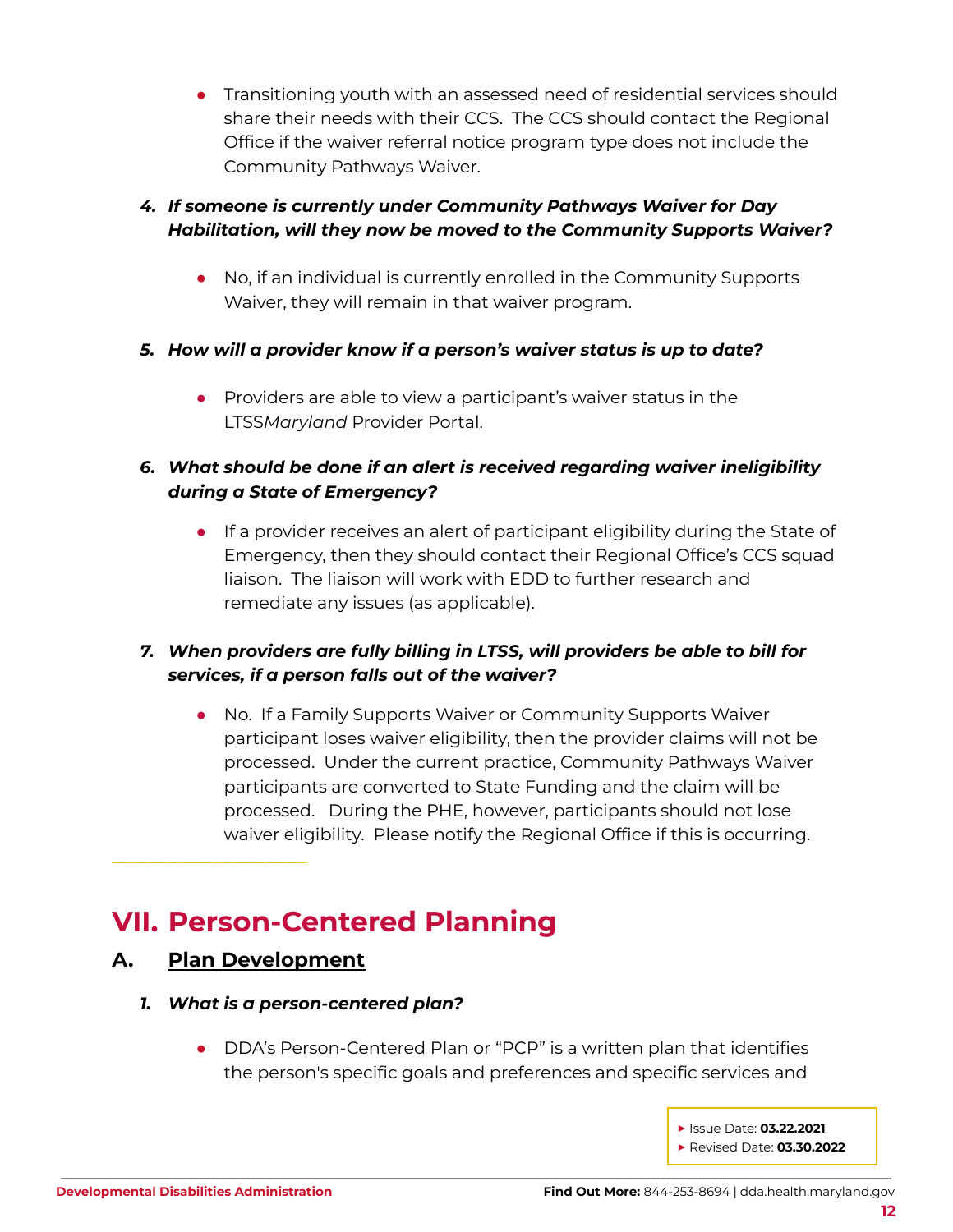supports (*including natural, community, State, federal, and DDA funded*) to assist the person in pursuing their personally defined goals. The planning process should include all members of the participant's team unless otherwise directed by the participant. It directs the delivery of services and supports based on the personal preferences and choice and identifies specific needs that must be addressed to ensure the person's health and safety. See DDA's Person- [Centered](https://dda.health.maryland.gov/Pages/Person-Centered_Planning.aspx) [Planning](https://dda.health.maryland.gov/Pages/Person-Centered_Planning.aspx) Web Page and DDA's [Person-Centered](https://dhmh.policystat.com/?lt=FGOOt-k9bPID7nabPPUk8c&next=%2Fpolicy%2F9133788%2Flatest%2F) Plan Policy

#### *2. How is the PCP completed?*

- The PCP process always begins with and is about the person. The person's Coordinator of Community Services (CCS) facilitates the planning process and completes the PCP within the LTSS*[Maryland](https://dda.health.maryland.gov/Pages/LTSS%20Maryland.aspx)* information system. The PCP format, approval, and authorization are documented within the LTSS*[Maryland](https://dda.health.maryland.gov/Pages/LTSS%20Maryland.aspx)* information system. The DDA's PCP processes include: (1) pre-planning, (2) plan development, (3) plan approval, and (4) plan funding authorization. PCP services are authorized for a one-year period and must be updated and approved annually. See [Person-Centered](https://health.maryland.gov/dda/Pages/Person-Centered_Planning.aspx) Plan Development and [Authorization](https://health.maryland.gov/dda/Pages/Person-Centered_Planning.aspx)
- ●

## *3. Who is responsible for filling out the Charting the Lifecourse Tool and where do we find it?*

• This tool, which anyone can fill out, is recommended as part of the PCP planning process. The CCS can be helpful to you in using these tools to facilitate successful, robust, and timely PCP planning and implementation. You can access it at [www.lifecoursetools.com](http://www.lifecoursetools.com)

#### *4. Will participants receive written communication when plans have been approved, including for revised PCPs? If so, who will the letter come from?*

● Yes. All plans are reviewed by the DDA regional offices for a determination of a plan authorization. The DDA will send a determination letter to the individual documenting the plan authorization.

**▶** Issue Date: **03.22.2021**

**▶** Revised Date: **03.30.2022**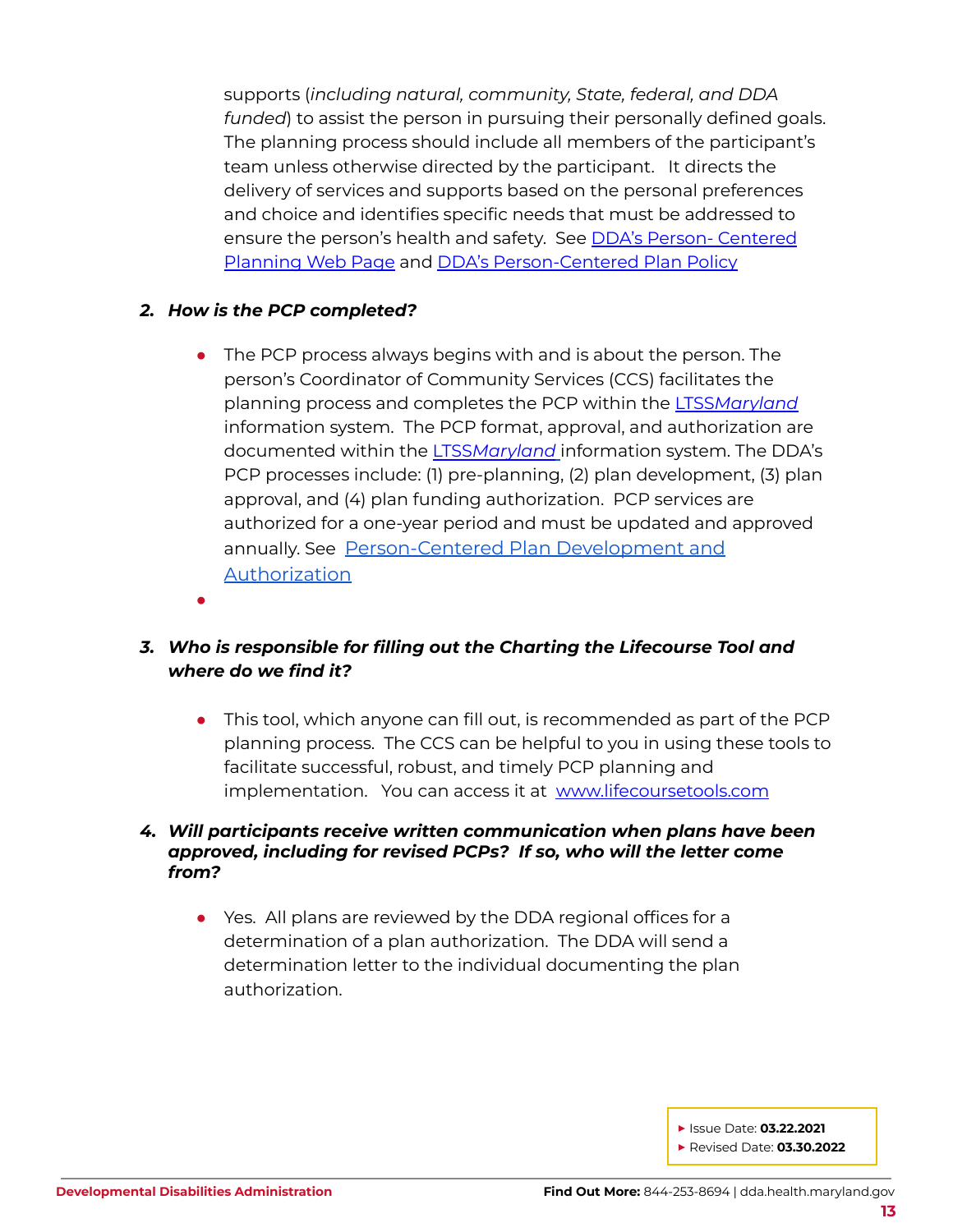#### *5. If a request for a service is denied, can that decision be appealed?*

• Yes. All services requested that are not approved have appeal rights. The regional office will send appeal rights with denial letters to the participant. See th[e](https://dda.health.maryland.gov/Documents/Person-Centered%20Planning/1.29.21/DDA%20-%20PCP%20Development%20and%20Authorization%20-%20Revised%20Jan%2029%202021.pdf) [Person-Centered](https://health.maryland.gov/dda/Pages/Person-Centered_Planning.aspx) Plan Development and [Authorization](https://health.maryland.gov/dda/Pages/Person-Centered_Planning.aspx) , page 31.

## *6. How can families find guidance in planning future services of their loved one, in particular, if they are no longer able to assist in the management of the self-directed program?*

● Future planning is an important consideration for your loved one. It is important to have these conversations during the PCP planning process and ongoing so that everyone feels informed and prepared. Your CCS and team can provide individualized support with consideration of your specific interests, needs and circumstances. Resources: [Plan](https://dda.health.maryland.gov/Documents/2016/Planning%20for%20Life%20-%20Updated%201-14-16.pdf) for life?; [Exploring](http://www.lifecoursetools.com/lifecourse-library/exploring-the-life-stages/) Life Stages; and By [Their](http://bytheirside.org/) Side

#### *7. What is the timeline for DDA to review and approve plans and budgets?*

• The DDA requires PCPs to be reviewed within 20 business days. Based on the review, the DDA may send a clarification request for additional information, authorize, or deny the plan. A comprehensive PCP, that meets DDA's requirements and standards, should be submitted by your CCS into LTSS*Maryland* more than 20 business days before the expiration of your current plan. Resource: [Person-Centered](https://health.maryland.gov/dda/Pages/Person-Centered_Planning.aspx) Plan [Development](https://health.maryland.gov/dda/Pages/Person-Centered_Planning.aspx) and Authorization

## *8. If there is needed clarification does the review period reset for another 20 days?*

• Yes. The DDA may need to seek clarification or additional information from the CCS following the DDA's review. It is important for the PCP team and region to work collaboratively to ensure clarifications are resolved quickly. Resource: [Person-Centered](https://health.maryland.gov/dda/Pages/Person-Centered_Planning.aspx) Plan Development and [Authorization](https://health.maryland.gov/dda/Pages/Person-Centered_Planning.aspx)

## *9. Is the expectation to request all of the services a participant will need throughout their plan year during the PCP or request services as needed?*

- The Initial and Annual PCP should include all services and supports a person will need throughout the plan year.
	- **▶** Issue Date: **03.22.2021 ▶** Revised Date: **03.30.2022**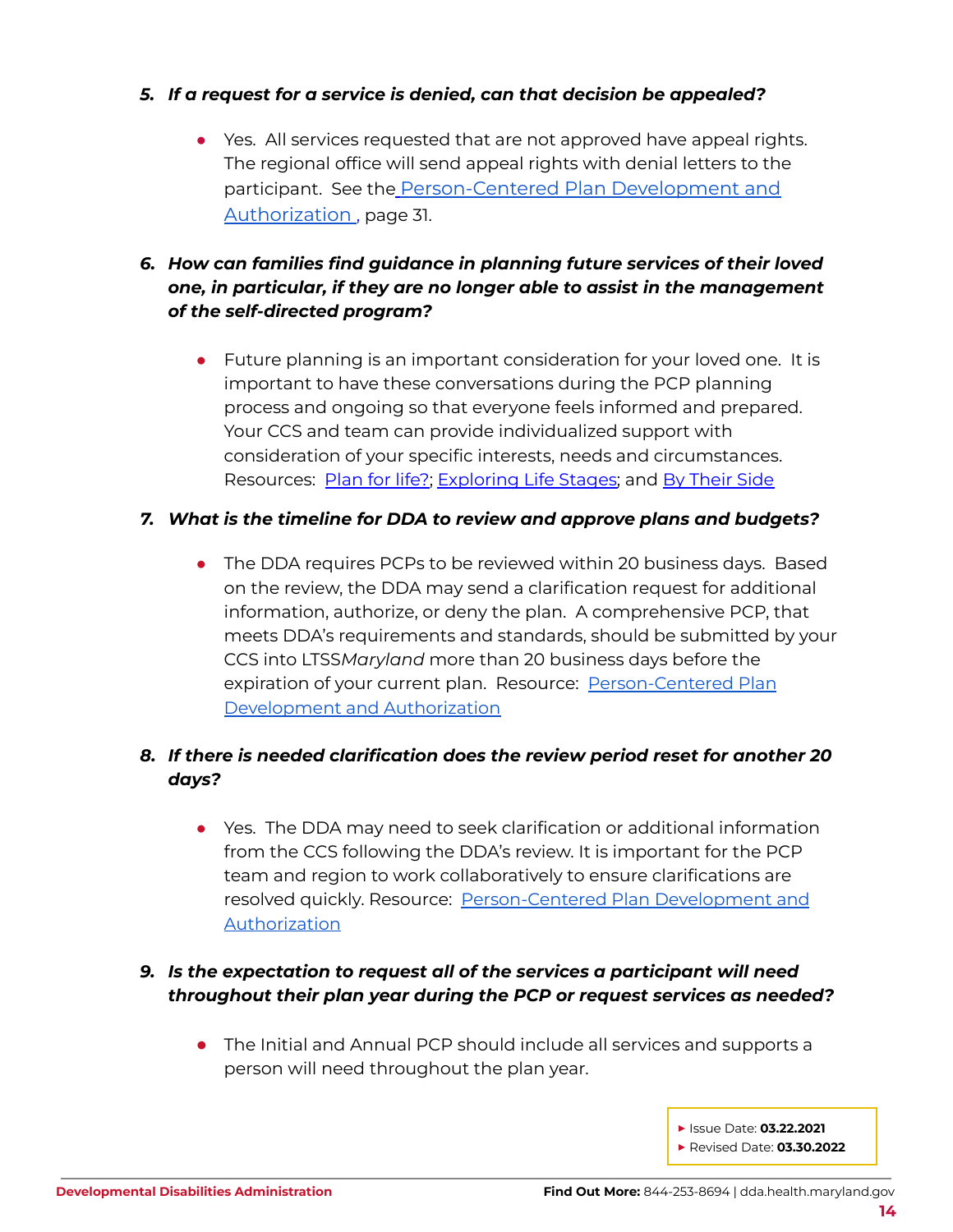## *10. Where or how is it to be noted if someone has an assessed need for residential services? Is this simply the CCS noting it in the PCP?*

• All assessed needs, including the need for residential services, should be reflected in the individual's Person-Centered Plan. These assessed needs will be determined through various assessments including, but not limited to, the Support Intensity Scale (SIS) as well as the Health Risk Screening Tool (HRST). The PCP team should use these tools and input from the PCP team to document needs in the PCP. If there is a *significant* change in the participant's needs (e.g., health and safety), then a revised PCP with new assessed needs and service requests should be submitted.

## *11. Does the team discuss an outcome for a new service that will be requested during the PCP process, or do we wait until that service has been approved before discussing an outcome for the new service?*

• Outcomes need to be identified first. It is important to understand the participant's goals before seeking services. The PCP Outcome Section is part of the PCP development process and includes exploration of other resources including natural and community support in addition to local, State, and federal resources. All DDA funded services requests must be associated with an outcome to be authorized. For more information on completing the Outcome Section, see [Person-Centered](https://health.maryland.gov/dda/Pages/Person-Centered_Planning.aspx) Plan [Development](https://health.maryland.gov/dda/Pages/Person-Centered_Planning.aspx) and Authorization page 10.

## *12. Should DDA Providers accept service referrals in LTSS if the amounts in the authorizations are different from what the agency receives through PCIS?*

- Yes. Until the DDA system is fully transitioned into LTSS*Maryland*, the DDA will be operating in two systems: LTSS*Maryland* and the legacy Provider Consumer Information System (PCIS2). Therefore the services, units, and associated rates will differ. The service units in LTSS*Maryland* should line up with the Detailed Service Authorization Tool (DSAT) agreed to by the participant and the authorizations in PCIS2 should line up with the Cost Detail Tool.
- Resources:
	- o Guidance for Operating in PCIS2 and [LTSSMaryland](https://dda.health.maryland.gov/Documents/Transformation/At%20a%20Glance%20Documents/3.15.21/GuidanceForTheJuly1-2020Transition-Revised%20March%2015,%202021.pdf) Revised [March](https://dda.health.maryland.gov/Documents/Transformation/At%20a%20Glance%20Documents/3.15.21/GuidanceForTheJuly1-2020Transition-Revised%20March%2015,%202021.pdf) 15, 2021

**▶** Issue Date: **03.22.2021**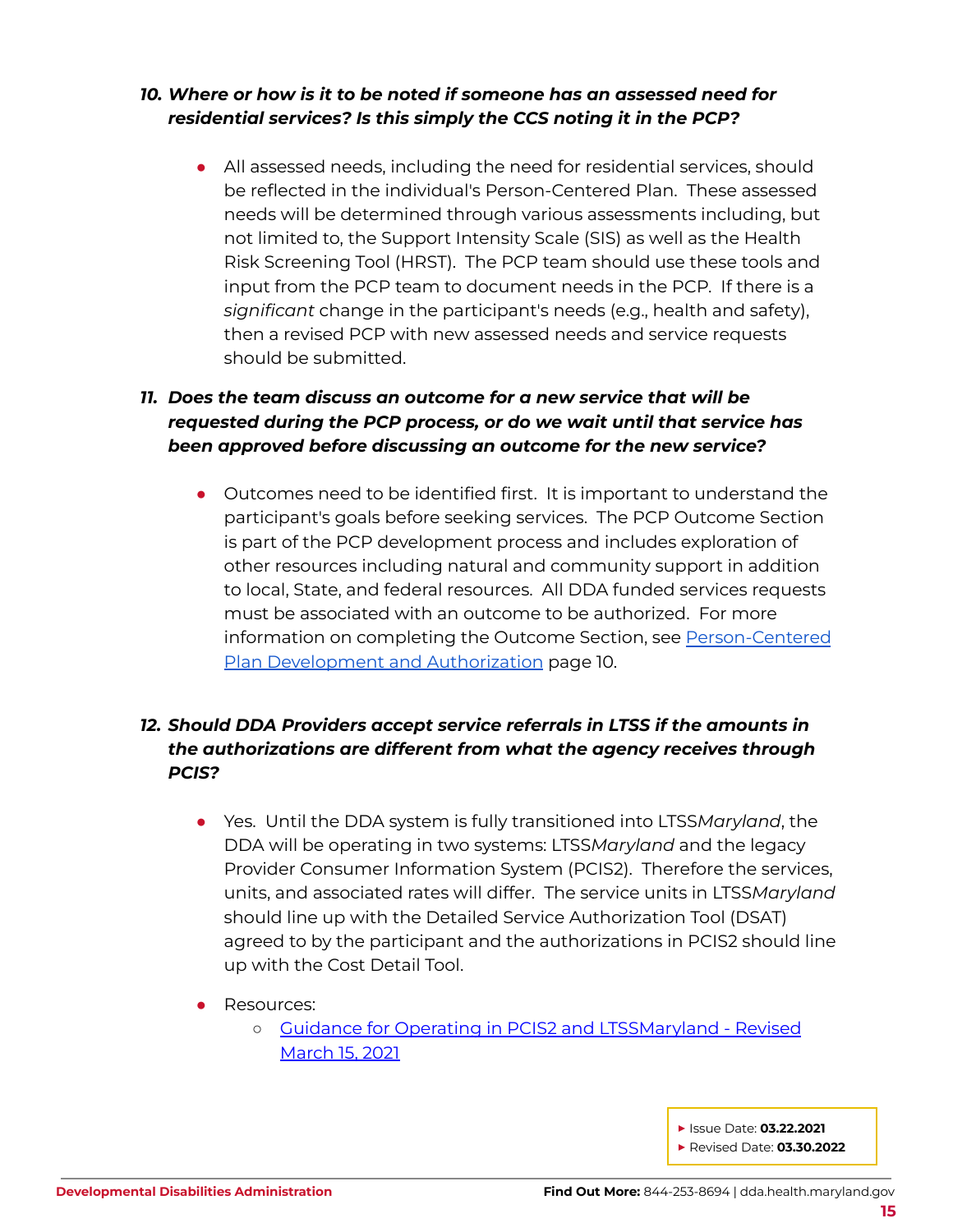- Reference resources on service mapping between the two systems:
	- At a Glance [Meaningful](https://dda.health.maryland.gov/Documents/Transformation/At%20a%20Glance%20Documents/3.15.21/AAG-MeaningfulDayServicesPlanningAuthorization%20Revised%20March%2015,%202021.pdf) Day Services Revised March 15, [2021](https://dda.health.maryland.gov/Documents/Transformation/At%20a%20Glance%20Documents/3.15.21/AAG-MeaningfulDayServicesPlanningAuthorization%20Revised%20March%2015,%202021.pdf)
	- At a Glance Personal [Supports](https://dda.health.maryland.gov/Documents/Transformation/At%20a%20Glance%20Documents/3.15.21/AAG-PersonalSupportsServicePlanningAuthorization%20Revised%20March%2015,%202021.pdf) Services Revised March 15, [2021](https://dda.health.maryland.gov/Documents/Transformation/At%20a%20Glance%20Documents/3.15.21/AAG-PersonalSupportsServicePlanningAuthorization%20Revised%20March%2015,%202021.pdf)
	- At a Glance Support [Services](https://dda.health.maryland.gov/Documents/Transformation/At%20a%20Glance%20Documents/3.15.21/AAG-SupportServicesPlanningAuthorization%20Revised%20March%2015,%202021.pdf) Revised March 15, 2021
	- At a Glance [Residential](https://dda.health.maryland.gov/Documents/Transformation/At%20a%20Glance%20Documents/3.15.21/AAG-ResidentialServicesPlanningAuthorization%20Revised%20March%2015,%202021.pdf) Services Revised March 15, 2021

## *13. Has LTSSMaryland been updated to support the selection of Day Habilitation services for individuals in self-directed services?*

● Yes. LTSS*Maryland* has been updated.

#### *14. How can DDA Providers see the entire plan or all services?*

● A PCP can only be seen by a provider if they have been referred for service and then accepted. DDA Providers view their referred and authorized services in the provider portal. The DDA is working to expand the information to include additional information that will be available in May. The CCS can also email a PDF of the entire plan to the participant and to their support team members.

## *15. As services begin to reopen, how will residential participants be supported around choices for returning to their day program or continuing to receive virtual services?*

● It is critical for PCP teams to meet and have these conversations about what each individual person wants and needs as it pertains to their chosen services, providers, community access, and engaging with friends, loved ones, and coworkers. PCP teams should be discussing how the person can begin to safely engage in their communities again, while still following Maryland Department of Health (MDH) and Center for Disease Control (CDC) guidelines. These conversations can be difficult but they are important to have as more people become vaccinated. Each conversation is going to look different based on the individual needs of the person. If a PCP team has any questions or would like support in facilitating these conversations, please reach out to the Regional Office.

## *16. Who is responsible for entering the Service Referral into LTSS, so that the provider can view and accept the Service Authorization?*

**▶** Issue Date: **03.22.2021**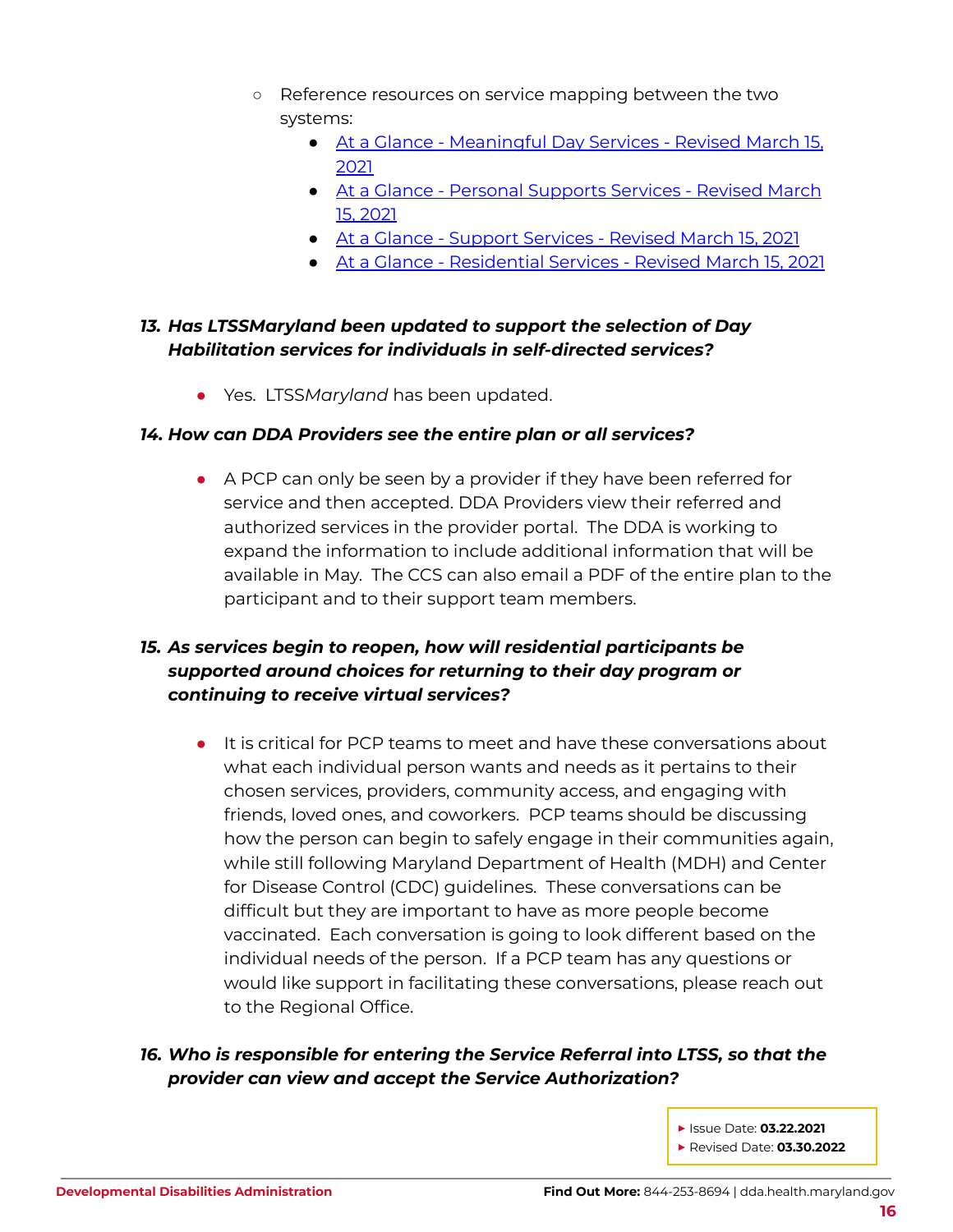• The CCS is responsible for entering the service referral in LTSS. Once entered, the provider receives an alert and can view the request, accept, or decline the referral.

## *17. What happens to a provider's ability to bill, if a second provider is not submitting their documents to support PCP submission in a timely manner?*

● A provider cannot provide services for a DDA Waiver participant without authorization of the PCP from the DDA. If an individual's PCP submission and review is delayed by a second provider's failure to submit documentation in a timely manner, then the individual and team have the right to select a new provider who is able to meet the individual's expectations and needs.

#### *18. Do HRSTs have to be submitted as supporting documentation with PCPs?*

• The HRST is included as part of the PCP in LTSS. Please note that the HRST can be referenced when addressing an individual's goals, assessed needs, and outcomes in the PCP and SIP.

## *19. Can the person use the same goals for two years in a row? Or should it be revised yearly?*

● Yes, an individual can use the same goals for two years in a row. However, all goals should be reviewed minimally on a yearly basis or as often as needed, to ensure that the individual's current needs are being addressed. Each PCP outcome includes information related to the frequency for assessing satisfaction, implementations (e.g., SIP), and outcome.

## *20.Should a provider discontinue service with an individual if the PCP is not approved by the Annual Date?*

- No, before discontinuing services with any participant, please work with their assigned CCS and/or Regional Office for assistance.
- *21. Who is responsible for reviewing the HRST?*

- **▶** Issue Date: **03.22.2021**
- **▶** Revised Date: **03.30.2022**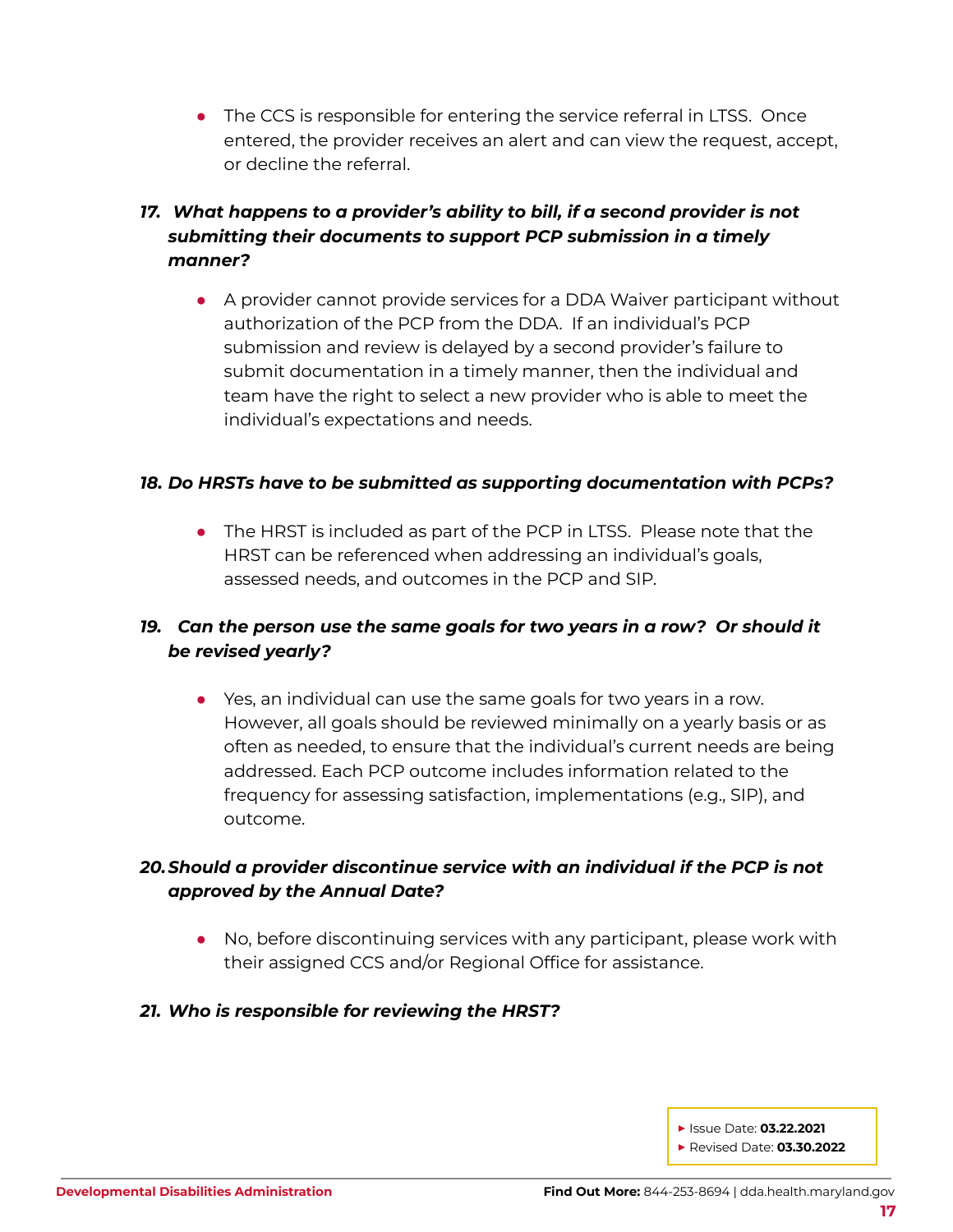- For participants who receive waiver services through the traditional services model and have an HRST score of 3 or above, the agency provider's nurse will review the HRST.
- For participants that are new to Self-Direction and have a HRST score of 3 or above, the contractor, Optimal Health, will review the HRST. Participants who have been receiving waiver services through the self-direction services model for a while and have a HRST score of 3 or above, will need to hire a nurse for nurse consultation. That nurse will provide the clinical review.

## *22. Does a service need to be accepted by the provider as soon as notification is received by the CCS or by the "Due Date" in LTSS?*

● Per the PCP development and authorization standard operating procedure, agencies have 5 days to accept the service.

## *23. What should be included in the risk section of the PCP?*

● Any and all risks identified through the assessment process should be identified on the PCP and mitigated to ensure overall health and safety. This is a collaborative process among the PCP team to ensure the person's health and safety.

## *24.Do pilot providers or early adopters providers need to do the cost detail for PCPs that will be active as of July 1?*

 $\bullet$  No.

## *25. Do we implement the new service on the date indicated on the SIP after the plan status has changed to "active" in LTSS, or do we wait for the approval letter?*

• The PCP is the document that authorizes and documents the approval of services. The PCP documents the effective date of approved services. The services can be provided on or after the approved effective date.

## *26. Who initially receives the alert that a person's annual is coming? The CCS or the provider?*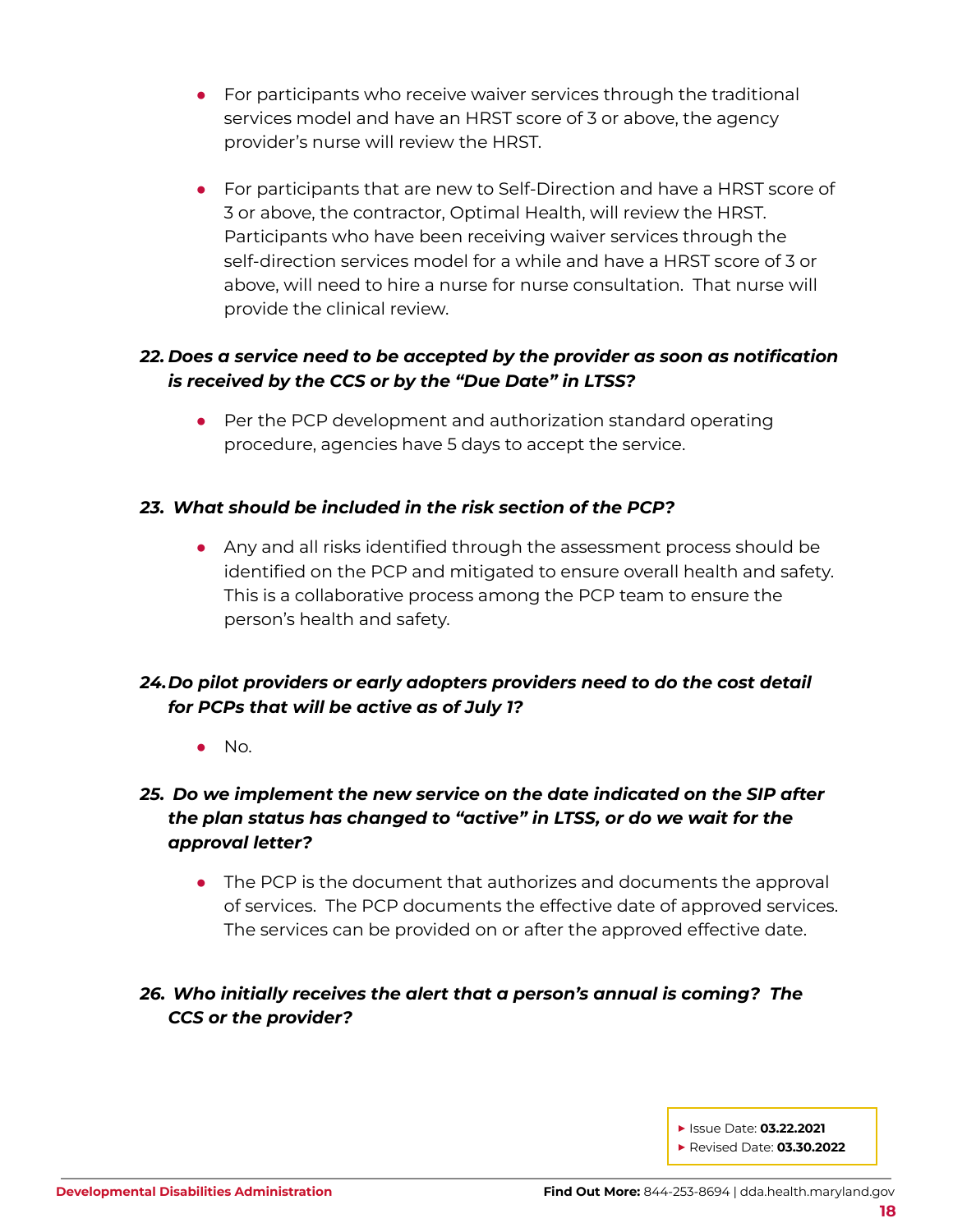- The LTSSMaryland DDA Module alerts the assigned CCS that the participant's annual PCP is due at 90 days before Annual Plan Date (APD), 60 days before ADP, and 30 days before APD.
- The provider receives alerts when a service is ending. This is according to when the end date is populated in the PCP. Providers do not receive alerts of upcoming annual PCP Dates.

## *27. Is there an updated Service Description guide with the new services and the waiver definitions?*

● The Guidelines for Service [Authorization](https://health.maryland.gov/dda/Pages/Person-Centered_Planning.aspx) and Provider Billing [Documentation](https://health.maryland.gov/dda/Pages/Person-Centered_Planning.aspx) includes DDA Waiver service descriptions. Additionally, you can review the Community Pathways Waiver - [Amendment](https://dda.health.maryland.gov/Documents/Waiver%20Documents/Community%20Pathways%20Waiver/CPW%20Amendment%203%20effective%20011921.PDF) # 3 to review service descriptions.

## *28. For Respite Hourly funding that does not have a set schedule, how should the funding be entered in the service authorization in LTSS?*

● For Respite Care Services (hourly) requests that do not have a set schedule, the estimated monthly service need should be entered. Using the calendar to document the proposed frequency and specific days of service delivery need does not prevent the participant from exercising flexibility to receive services on alternative days.

#### *29. Is it correct that provider signatures sheets are no longer required?*

• Yes. Provider hard copy signature sheets were discontinued once the LTSS*Maryland* service referral process was implemented. The Providers acceptance of the PCP service referral is their approval. When the provider accepts the service referral, the system will generate and save the "Provider Signature Page" in the PCP "Signature" Section. Therefore all services should be accepted via the DSA in LTSS*Maryland*. For more detail, please review the [Person-Centered](https://health.maryland.gov/dda/Pages/Person-Centered_Planning.aspx) Plan Development and [Authorization](https://health.maryland.gov/dda/Pages/Person-Centered_Planning.aspx)

## *30. If the SDS participant selects a provider and the provider cannot be listed in LTSS, is that provider able to authorize the services in the LTSS system? Does the provider see the PCP on LTSS?*

- Under the self-directed service model, we do not list the specific service provider if one is selected, because payment is managed through the
	- **▶** Issue Date: **03.22.2021 ▶** Revised Date: **03.30.2022**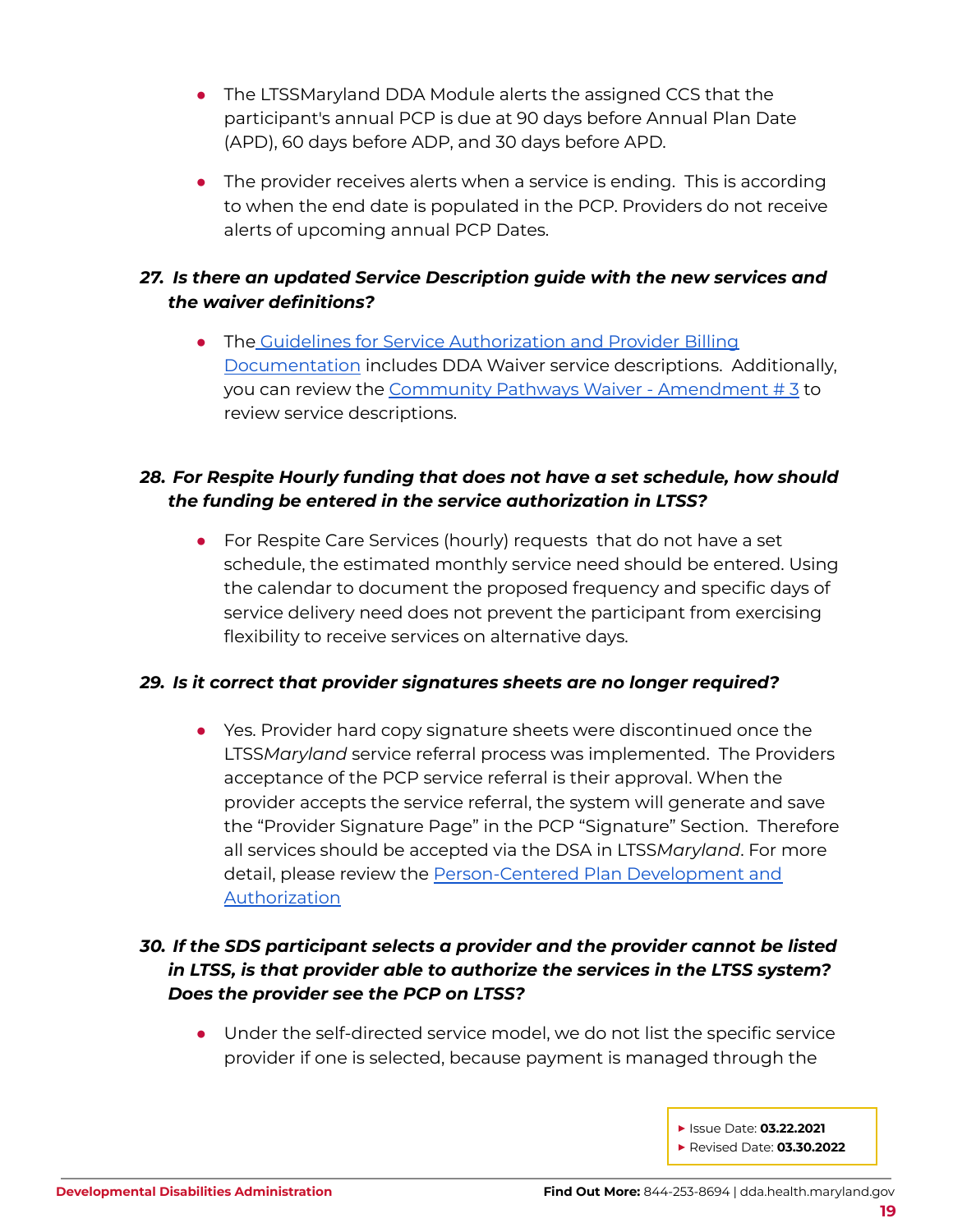Fiscal Management Services provider. Because of this, the provider will not be able to view the participant's person-centered plan through the LTSS Provider Portal.

## *31. If a provider has not submitted the SIP, should they be left off the PCP so that other providers' billing is not delayed or disrupted?*

• Communication and coordination is essential to ensure participants receive all needed services and supports. Regional Office can provide assistance with challenges with provider's submission of the SIP. After consulting with the participant and with their agreement, the provider can be left off the plan so that the services and other providers can be authorized.

## *32. Is the new Family as Staff form required for individuals who are retaining family members as paid staff for traditional services?*

● No. This form is limited to individuals in self-directed services.

#### *33. After 3/31/22, can CCS agencies provide supports virtually?*

• Post Appendix K, and at the interest of the participant, PCP planning can be provided virtually. Quarterly monitoring visits, however, must be done in person.

## *34.How should the need for 1:1 during hospitalizations be documented in the PCP? (New – March 30, 2022)*

• This should be noted in the LTSSMaryland - DDA Module PCP Risk section including details in the 'How Addressed' data field and also documented in the Service Implementation Plan.

## *35. Are there limits to how many hours can be requested for residential and day supports? (New – March 30, 2022)*

• To support week-to-week flexibility in participant's employment, schedule, and services needs for Meaningful Day Services, Meaningful Day services can be requested, and authorized by the DDA, up to the weekly limit set forth in the DDA Medicaid Waiver program application, subject limitations noted in DDA guidance (Reference: [DDA](https://health.maryland.gov/dda/Pages/Person-Centered_Planning.aspx) - PCP [Development](https://health.maryland.gov/dda/Pages/Person-Centered_Planning.aspx) and Authorization. Teams should review and discuss service needs including taking into consideration the hours a participant is working (i.e., daytime, nighttime, and weekend hours) and not request the maximum service units for each Meaningful Day service. Participants cannot receive and the provider will not be paid for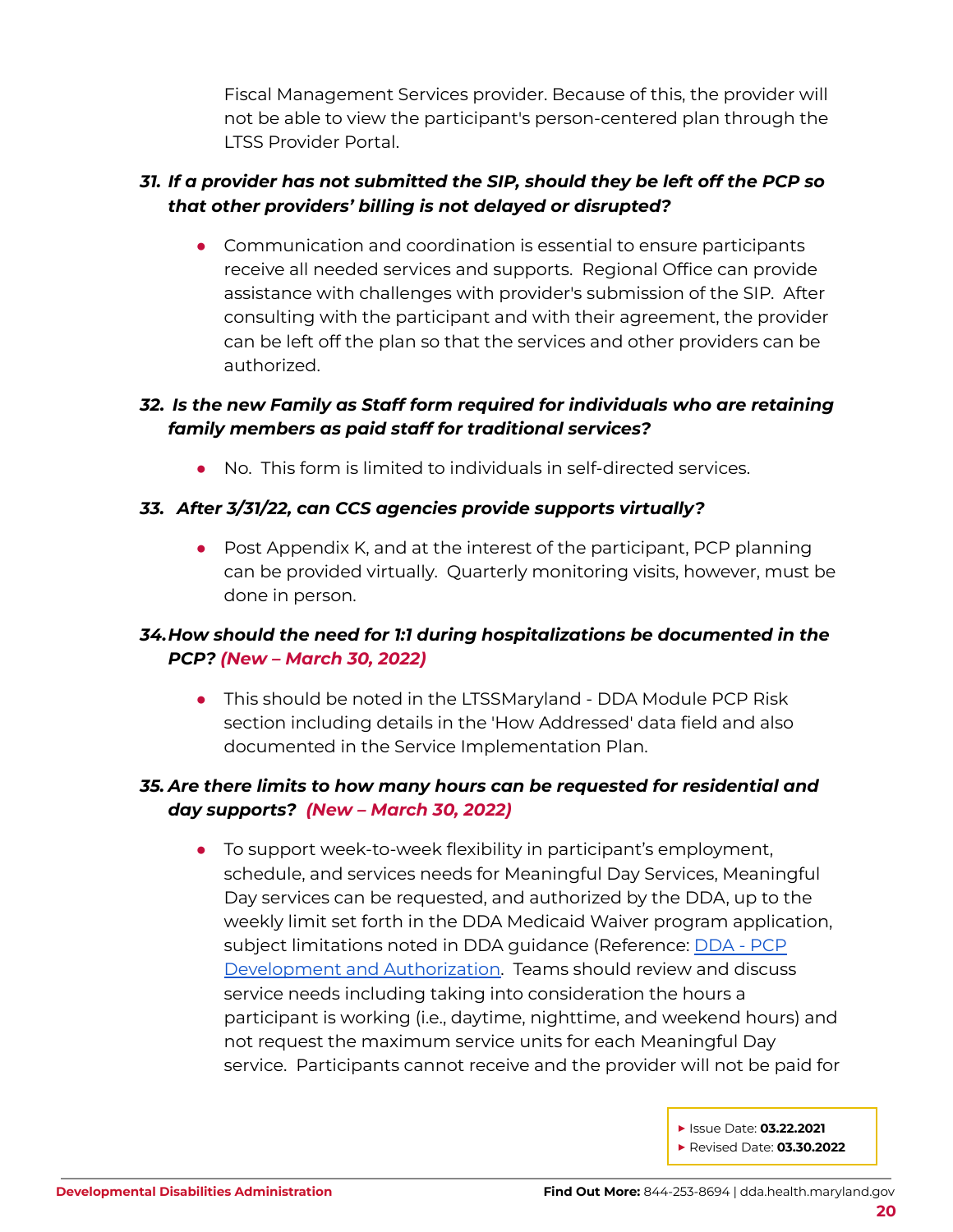more than the limit for Meaningful Day services set forth in the DDA Medicaid Waiver program application - a total of 40 hours per week for all authorized Meaningful Day services combined.

#### *36.What information is entered into the scope section of the PCP? (New – March 30, 2022)*

• As per the DDA's guidance, the scope section should reflect: "Services" and supports based on the approved waiver service scope and requirements as outlined in the service implementation plan, behavior plan, and nursing care plan (as applicable)" unless otherwise noted in policy or guidance.

## *37. How can we verify the units match with the proposed schedule? (New – March 30, 2022)*

● Communication and coordination is important among team members. The Detailed Service Authorization Tool (DSAT) is used as part of the pre planning process.

#### PCP Web Page [Reference](https://health.maryland.gov/dda/Pages/Person-Centered_Planning.aspx):

- [DetailedServiceAuthorizationTool](https://health.maryland.gov/dda/Documents/Person-Centered%20Planning/6.23.21/DetailedServiceAuthorizationTool_Revised%2006012021v2.xlsx) (DSAT) Form-Revised [June](https://health.maryland.gov/dda/Documents/Person-Centered%20Planning/6.23.21/DetailedServiceAuthorizationTool_Revised%2006012021v2.xlsx) 1, 2021 v2
- Detailed Service [Authorization](https://health.maryland.gov/dda/Documents/Person-Centered%20Planning/DSAT%20Memo%209.4.20.pdf) Tool (DSAT) Memo
- At a Glance Detailed Service [Authorization](https://health.maryland.gov/dda/Documents/Person-Centered%20Planning/1.21.21/At%20A%20Glance%20-%20DSAT%201-22-2021.pdf) Tool (DSAT)

## *38.Does each person need an individualized schedule? (New – March 30, 2022)*

● As per DDA Meaningful Day Policy, an individualized schedule will be used to provide an estimate of what the participant will do and where the participant will spend their time when in this service. For each participant, what they do during the week should include opportunities to make choices about how they spend their time, to build community and relationships, and, if they are interested, to explore employment. Updates should be made as needed to meet the changing needs, desires and circumstances of the participant. The individualized schedule will be based on a PCP that clearly outlines how this time would be used.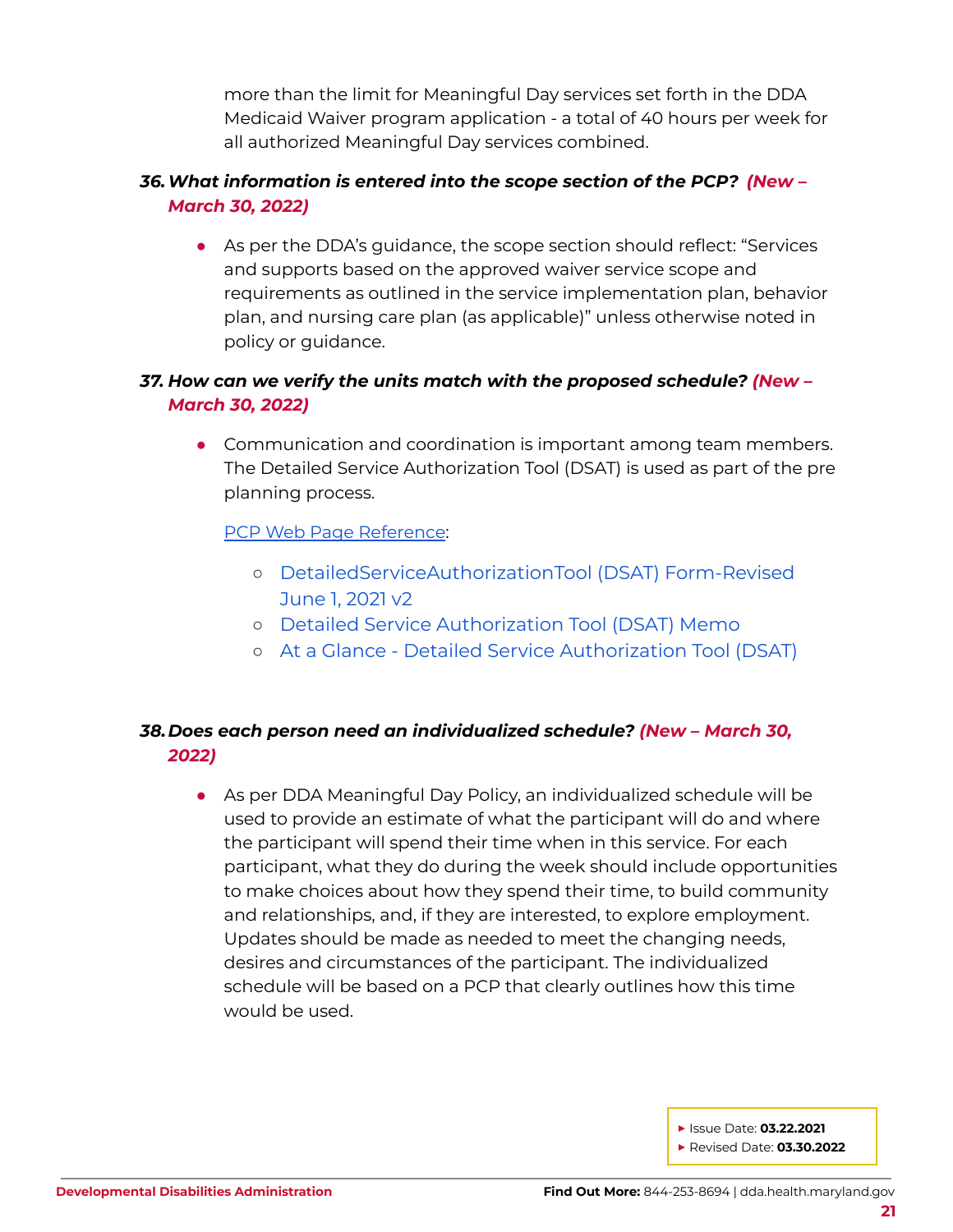## *39.What guidance is available around requesting additional service authorizations in the case of an unplanned event or emergency? (New – March 30, 2022)*

- *● In the event of an emergency, the CCS or RO should be contacted. An emergency situation form is completed and reviewed for approval of emergency services.*
- *● As per DDA's Person Centered Plan policy, the Emergency Revised PCP is the plan used when a person already has an active person-centered plan (e.g., a current Initial PCP, Annual PCP, or Revised PCP) and at least one additional service needs to be authorized within forty-eight (48) hours.*
- *● If approved by the DDA, the Emergency Revised PCP is authorized for no more than fifteen (15) days, but can be reauthorized for another fifteen (15) days, if needed. After authorization, if the service continues to be needed beyond this limited time-frame, the CCS will complete a Revised PCP and submit it to the Regional Office for review.*

## **B. Plan Revisions**

## *1. How has the PCP planning process changed since the modified service funding plan was phased out?*

• Changes to your PCP will now involve submission of a revised PCP and supporting documents. Your CCS will provide assistance with plan revisions as needed. For more detail, please review the [Person-Centered](https://health.maryland.gov/dda/Pages/Person-Centered_Planning.aspx) Plan Development and Authorization

#### *2. How often can changes and requests be made within a year?*

- If there is a *significant* change in the participant's needs (e.g., health and safety), then a revised PCP with new assessed needs and service requests should be submitted.
- Comprehensive pre-planning is essential for Initial and Annual PCPs to support the participant's life aspirations and address any unmet needs (i.e., immediate and for the upcoming year) and also reduce the need for a Revised PCP. Pre-planning occurs in collaboration with the participant's PCP team which includes people chosen by the participant but often includes their family members, friends, and provider agencies.

**▶** Issue Date: **03.22.2021**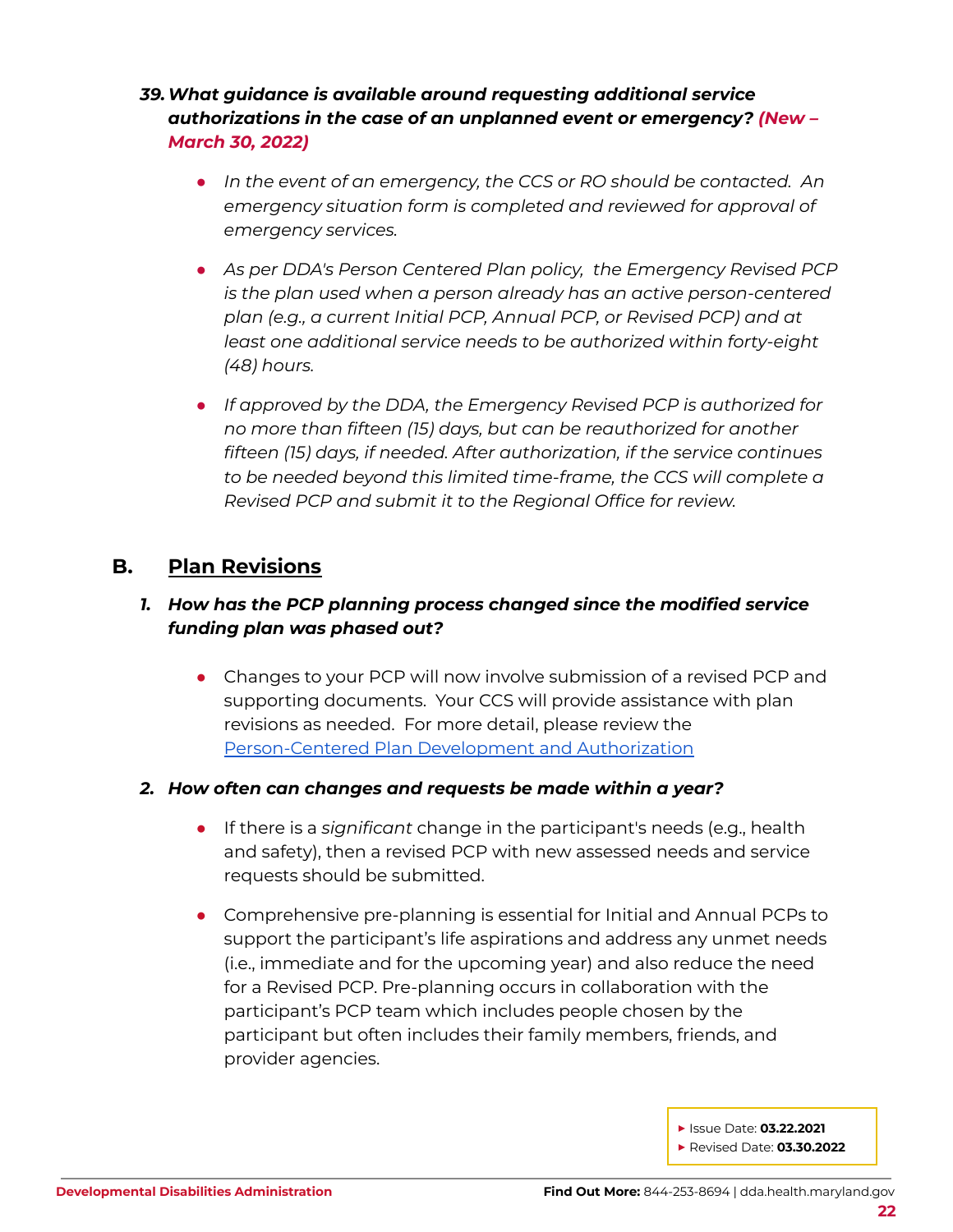● This would include changes needed within 90 days of the annual plan.

## *3. If an individual is receiving services from two providers and makes a request to change just one service, do both providers need to attend the updated PCP meeting?*

● While it is not required that they attend, it is important for the team to collaborate on PCP development and any revisions needed to ensure continuity of services across all providers.

## *4. When the plan is revised, does the date change, or does the initial date stay the same?*

• The person's annual PCP date remains the same, but the revised plan will have a new effective date indicating when the changes become effective.

## *5. If a person needs access to immediate services not listed on their current PCP, what processes should be followed?*

- Notify the person's CCS and the Regional Office of the need for emergency services.
- As per DDA's Person Centered Plan policy, the Emergency Revised PCP is the plan used when a person already has an active person-centered plan (e.g., a current Initial PCP, Annual PCP, or Revised PCP) and at least one additional service needs to be authorized within forty-eight (48) hours.
- If approved by the DDA, the Emergency Revised PCP is authorized for no more than fifteen (15) days, but can be reauthorized for another fifteen (15) days, if needed. After authorization, if the service continues to be needed beyond this limited time-frame, the CCS will complete a Revised PCP and submit it to the Regional Office for review.

## *6. If a plan is held for clarification, can the provider see the clarification request? Currently we rely on the CCS to communicate this information.*

● No, the provider does not have access to PCP clarifications within LTSS. The CCS will share any clarifications related to an individual's services with the participant and provider (as applicable) for input or clarification.

**▶** Issue Date: **03.22.2021**

**▶** Revised Date: **03.30.2022**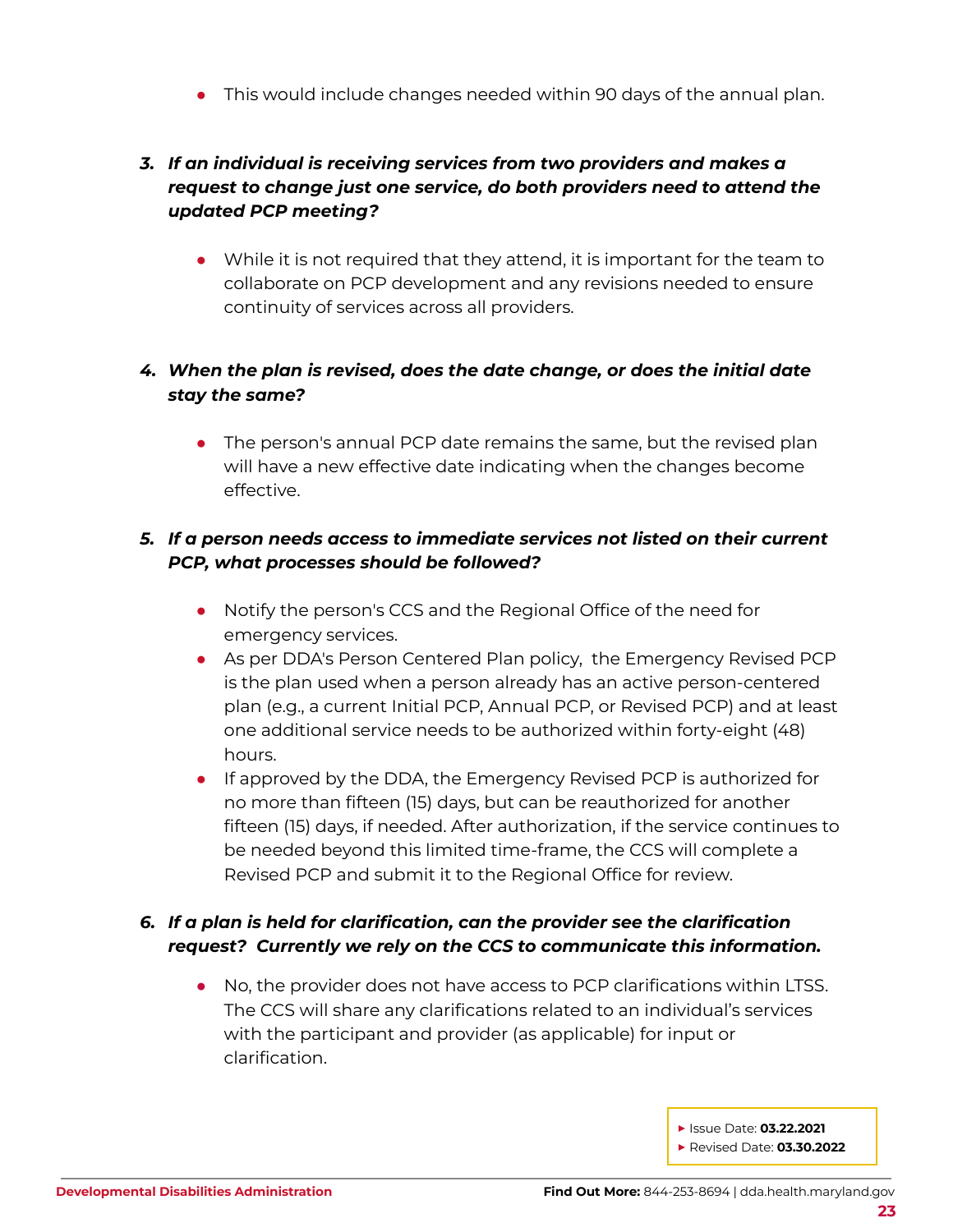#### *7. How can a CCS revise an initial PCP to add a provider?*

- The initial PCP will remain inactive until a person is enrolled in a DDA program. Once a person is enrolled, the plan will become active and the CCS will be able to revise the PCP to add the selected provider(s).
- If an initial PCP needs to be revised to include a provider prior to the DDA program enrollment date, the CCS can discard the approved initial plan and create a new initial PCP adding providers for regional office review. The CCS should indicate the specific changes to the initial plan (e.g., adding providers for authorized services).

## *8. Why do providers have to re-accept the Service Authorization portion of the PCP, if there is a change in hours/units but not a change in rate funded for the service?*

● If any changes are made to the PCP after a clarification request or the effective date needs to be changed, the provider will need to accept the services again. This allows the provider to see what the changes in the effective date are or any other changes that need to be made.

## *9. When a participant changes services (revised PCP) before the annual PCP date, how do you determine the implementation date?*

● The service implementation date should take into consideration the date the PCP is submitted to the DDA and the review process. The DDA has 20 days to review a revised PCP. If there is an emergent need for a new service, please work with the Regional Office to request emergency approval, if absolutely necessary.

## *10. Does a SD participant need to submit a revised PCP when there is a change in the Support Broker?*

- $\bullet$  No.
- *11. Does a SD participant need to submit a revised PCP when there is a change in the provider's rate of pay but it does not affect the total budget?*
	- A revised PCP is not needed when the provider's rate of pay changes, but the overall budget does not change. Therefore, a Budget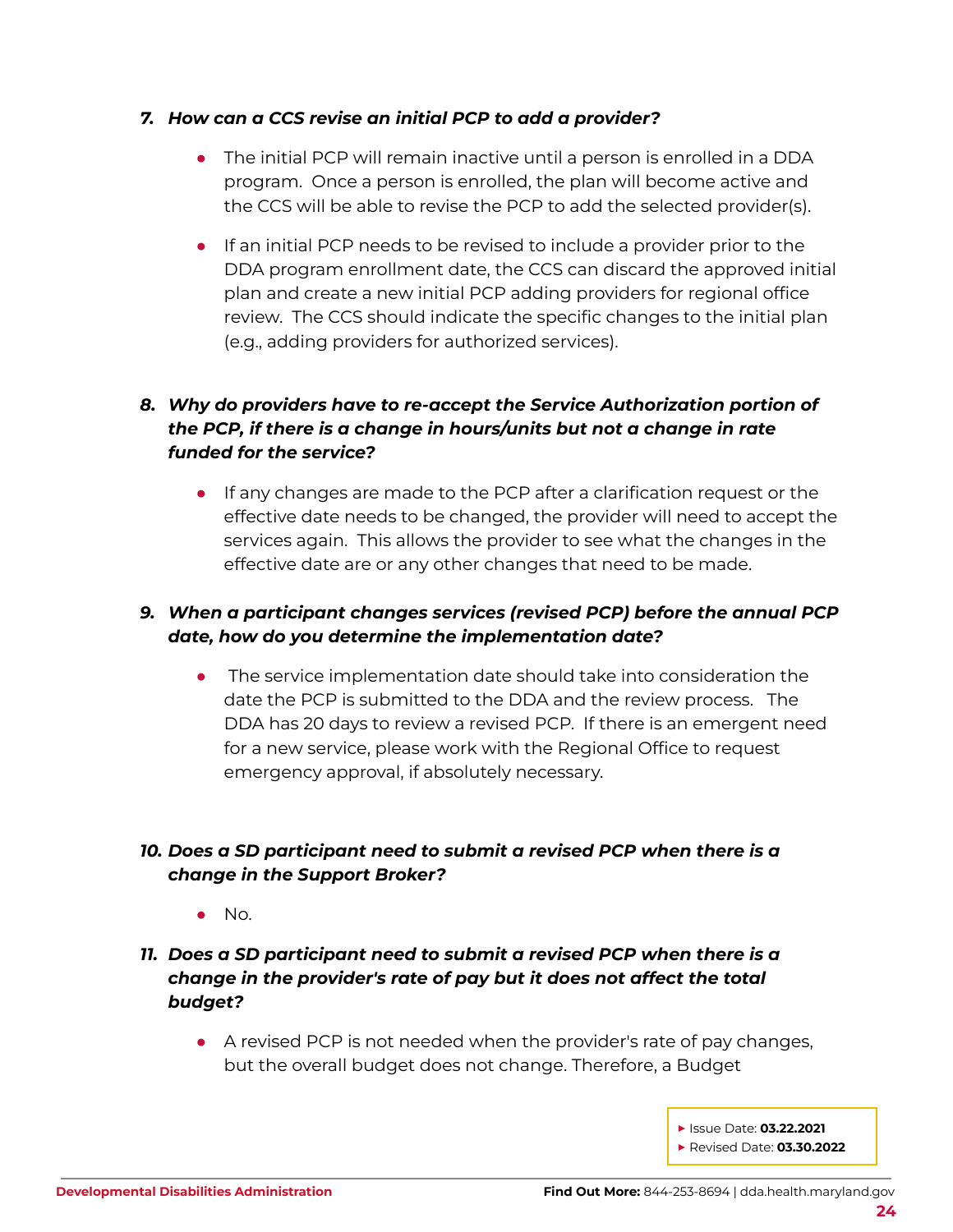Modification form should be submitted to the Regional Office and the FMS so they are aware of the new pay rate.

- *12. When an agency has made the difficult decision to close some services as of 12/31/21 such as Day Hab and CDS, what would the next steps be for individuals who have not yet found another service provider? Would the team need to update the PCP to reflect those services ending even if the individual does not yet have another provider?*
	- For providers who are closing services, this must be supported with the required notification and a team meeting to discuss necessary transitions. PCP updates should be prioritized for situations where new services or providers are being added to ensure authorization for these changes. For individuals who have experienced a loss of a service, their service team should be supporting them to explore other options.

## *13. Do providers have until 3/31/22 6/30/22 to update each participant's SIP for the Virtual Supports service delivery model or can this just happen at their annual PCP? Is this guidance the same for the shared Dedicated Hours service delivery model? (Revised -- March 30, 2022)*

● Individuals who are requesting continued use of virtual supports, the SIP needs to be updated by  $\frac{3}{31/22}$  6/30/22. In addition, if individuals are going to receive Dedicated Supports, this needs to be outlined in their PCP and DSAT prior to the delivery of services to ensure authorization for these supports.

## *14. What guidance is available for teams around a change of service need during the 90-day annual plan renewal? (New – March 30, 2022)*

*● See PCP Guidance and most current webinars related to preplanning. It's critical that CCS and provider work closely together when developing and updating PCPs*

## <span id="page-24-0"></span>**C. Service Implementation Plan (SIP)**

- *1. Where can I find the Service Implementation Plan (SIP) form?*
	- The Service Implementation Plan (SIP) can be found [here](https://dda.health.maryland.gov/Documents/Person-Centered%20Planning/4.12.21/DDA_PIPTraditionalAndSelf-DirectedServices_FORM%20FINAL%202.26.21.pdf). Please review the Service [Implementation](https://dhmh.policystat.com/policy/9606918/latest/) Plan (SIP) policy for additional information.

**▶** Issue Date: **03.22.2021**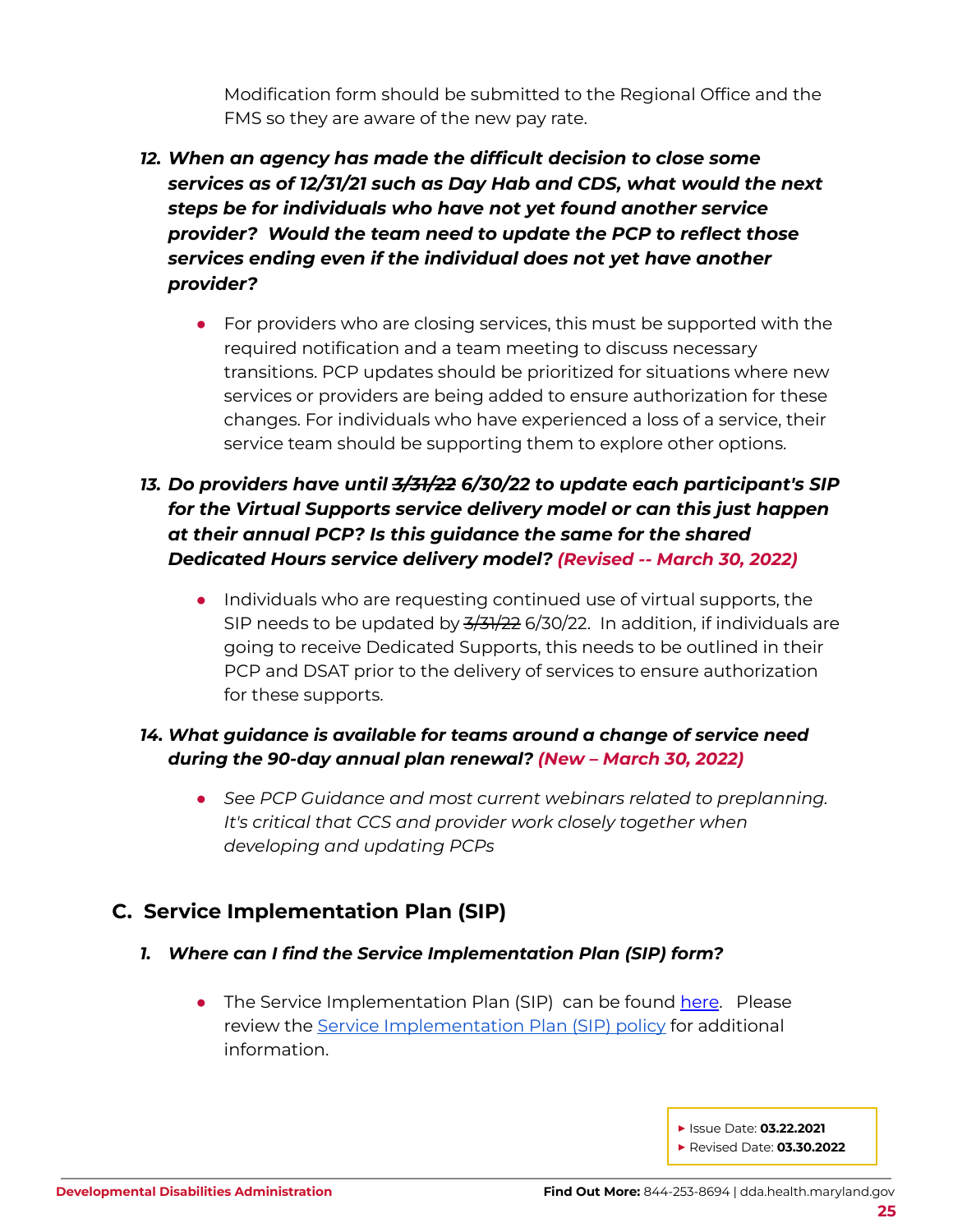#### *2. Can a provider create their own template as long as it captures everything in the DDA template?*

- No, the provider must use the DDA's Service [Implementation](https://dda.health.maryland.gov/Documents/Person-Centered%20Planning/4.12.21/DDA_PIPTraditionalAndSelf-DirectedServices_FORM%20FINAL%202.26.21.pdf) Plan (SIP) [form.](https://dda.health.maryland.gov/Documents/Person-Centered%20Planning/4.12.21/DDA_PIPTraditionalAndSelf-DirectedServices_FORM%20FINAL%202.26.21.pdf) Participants and providers may include additional information as an attachment associated with the service implementation plan.
- The DDA has been contacted by software vendors seeking to create the DDA SIP form template within their system. Software vendors can create the exact DDA SIP form within their system and have been advised that if the form is revised or updated, they will also need to make the update in their software system.
- The SIP needs to be shared with CCS for inclusion in the LTSS PCP.
- Please review the Service [Implementation](https://dhmh.policystat.com/policy/9606918/latest/) Plan (SIP) policy for additional information.

#### *3. Who starts the work for the SIP -- the provider or CCS?*

• The Provider is responsible for developing and sharing the SIP with the CCS, person, and their representative(s). Please review the [Service](https://dhmh.policystat.com/policy/9606918/latest/) [Implementation](https://dhmh.policystat.com/policy/9606918/latest/) Plan (SIP) policy for additional information.

## *4. Who is responsible for initiating the SIP for participants in self-direction?*

● For people enrolled in the self-directed services delivery model, either the applicant/participant or their designated representative shall create service implementation plans for their direct support staff for whom the applicant/participant has employer authority for the Waiver program services authorized by the DDA. The participant's staff/vendor shall create the SIP implementation strategy for the requested services provided when the person does not have employer authority for that Waiver Program services authorized by the DDA. Please review the Service [Implementation](https://dhmh.policystat.com/policy/9606918/latest/) Plan (SIP) policy for additional information.

## *5. Are providers required to do the 30-day meeting for a new participant?*

- No. However, teams can conduct a 30-day meeting for new participants to assess the initial SIP implementation.
	- **▶** Issue Date: **03.22.2021 ▶** Revised Date: **03.30.2022**
	-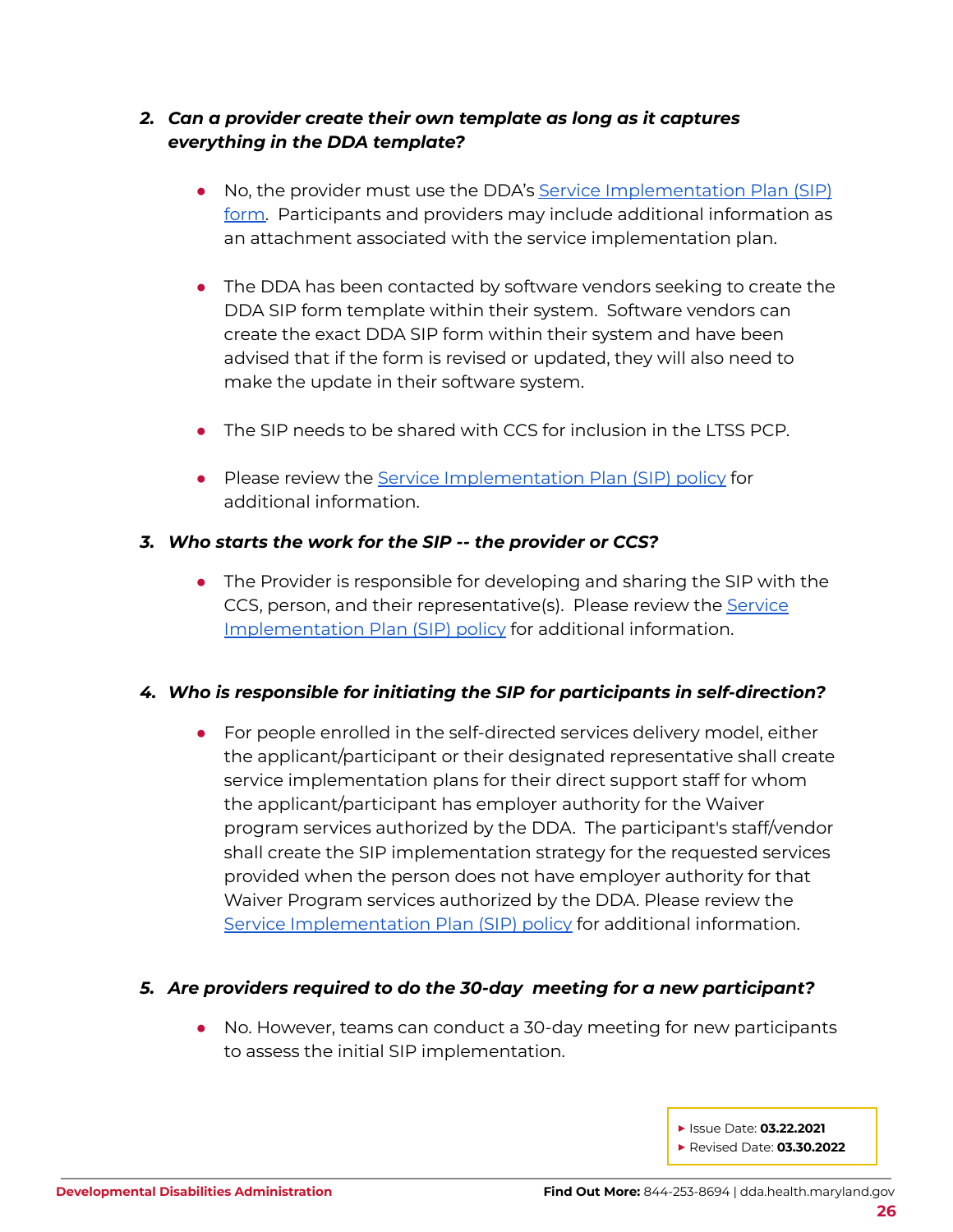#### *6. What is the timeline for the SIP development and submission in relation to the PCP meeting timelines?*

● For individuals new to services, the SIP should be submitted within five (5) business days of the LTSSMaryland service referral acceptance. For individuals with Annual PCPs, the SIP should be submitted at least five (5) business days before the annual person-centered planning meeting. For individuals with revised PCPs, the SIP should be submitted within five (5) business days or a team agreed date, so that a revision to strategy needs to occur. For Emergency Revised Plans, SIP forms should be submitted within five (5) business days of an Emergency Revised Plan. Please review the Service [Implementation](https://dhmh.policystat.com/policy/9606918/latest/) Plan (SIP) [policy](https://dhmh.policystat.com/policy/9606918/latest/) for additional information.

#### *7. Will the provider have access to the client attachments such as the revised SIP when a strategy changes but there is no service modification?*

● No. DDA providers do not have access to the client attachments section in LTSSMaryland. However, as part of the individual's team, it is important that the individual, CCS, provider and any other members of the team share information related to changes to the SIP, goals, outcomes, and services. The information and/or attachments in LTSSMaryland can be printed and shared with the team by the CCS.

#### *8. How should SIPs be completed for individuals who have more than one outcome for a service?*

● A SIP form should be created for each outcome the provider is supporting. Some outcomes have more than one service associated with it. In this case, the services can be noted and service specific implementation strategies can be noted for the different goals.

#### *9. Can you confirm each provider submits a SIP and if one provider does two services, both could be in one SIP?*

● Providers must complete a SIP form to address each outcome the person is seeking services as requested in the PCP. Providers can note multiple services associated with an outcome.

**▶** Issue Date: **03.22.2021**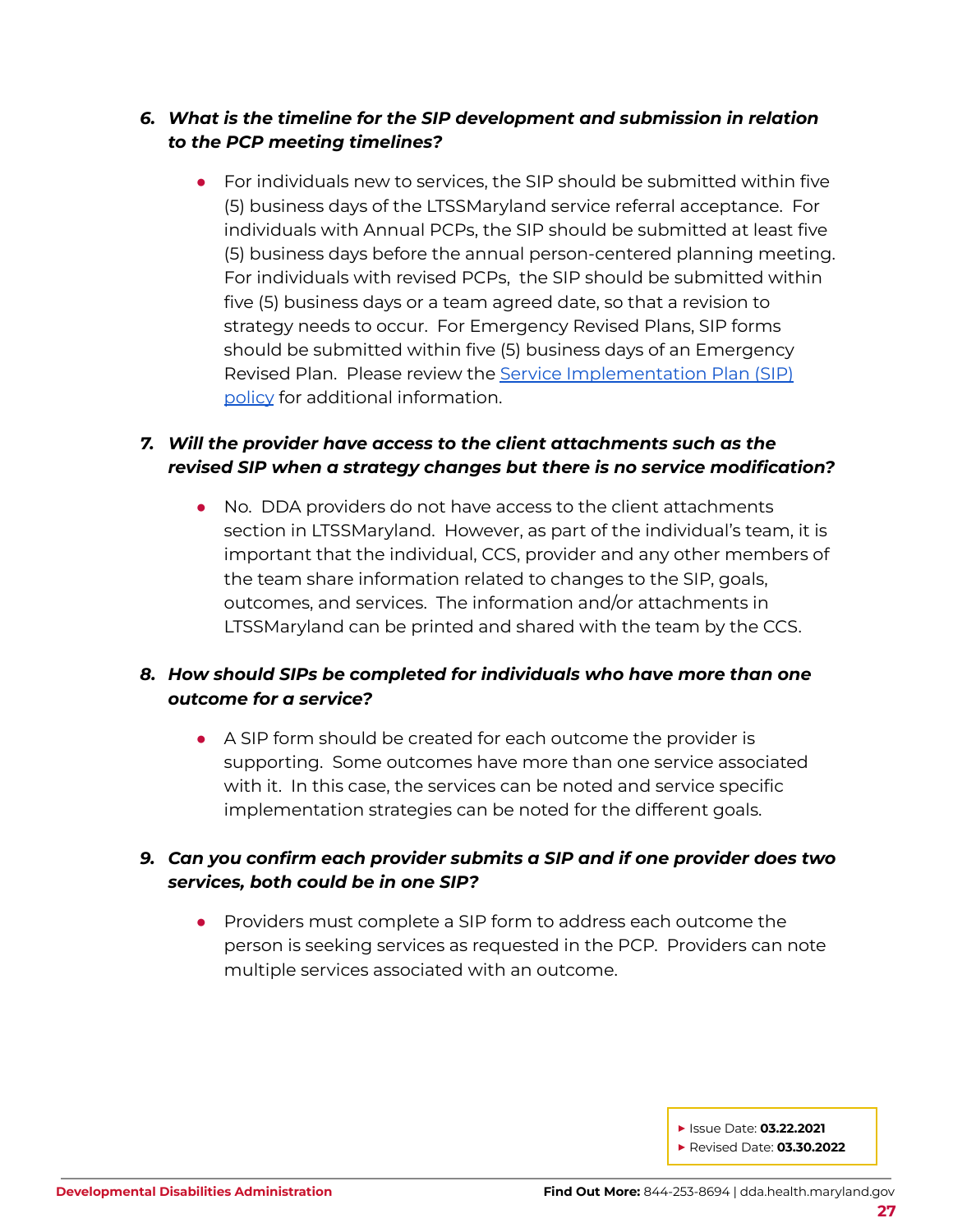## *10. Should providers plan to include this form for TY PCPs going into the system now?*

● Yes, providers are required to include the SIP form with all PCPs effective July 1, 2021. Providers can use the SIP form prior to the effective date, if they choose.

## *11. If the PCP includes a Behavior Plan (BP), will the SIP have to be completed for the goals in the BP, if it is outlined in the BP specifically?*

● A SIP should be completed for Behavioral Support Services. A Behavior Plan can be implemented in various environments and with the delivery of various services such as meaningful day and residential services. The Behavior Plan can be referred to in the SIP.

## *12. If the PCP includes a Nursing Care Plan (NCP), will the SIP have to be completed to outline the details in the NCP specifically?*

• A SIP should be completed for Nursing Support Services. A Nursing Care Plan can be implemented in various environments and with the delivery of various services such as meaningful day and residential services. The Nursing Care Plan can be referred to in the SIP.

## <span id="page-27-0"></span>**D. Budget Development - Self-Direction**

#### *1. What is the self-directed budget?*

● Participants, using the self-directed service delivery model, are allocated an annual budget for which to manage and exercise their budget authority. The DDA self-direction budget allocation is based on the approved PCP total service cost noted in the service authorization section. Participants complete the Self Directed Services (SDS) Budget Sheet listing the authorized PCP services and determine pay rates based on the option of hiring their own staff or working with a vendor or provider as noted in the federal approved Waiver programs.

**▶** Issue Date: **03.22.2021**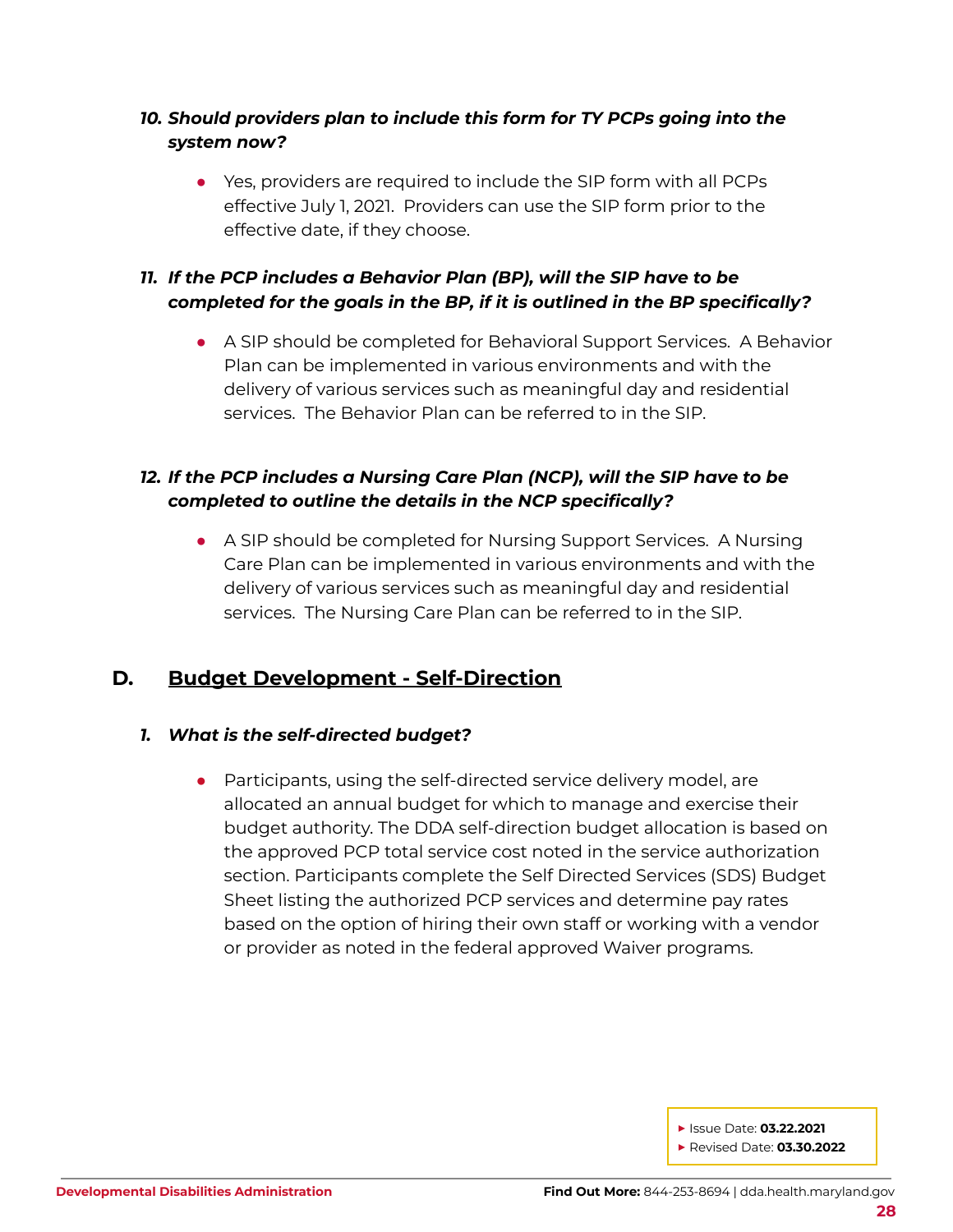## *2. When should the self-directed budget be submitted to the DDA in the plan development process and which form is used?*

• The [Self-Directed](https://dda.health.maryland.gov/Pages/sdforms.aspx) Budget Sheet should be submitted with the PCP in LTSS*Maryland*. The SDS Budget Sheet is the form used in the plan development process. This form must mirror the services and units included in the PCP detail service authorization request and the total cost shall not exceed the anticipated budget.

## *3. What is the process to make corrections or move funds from one service line to another in LTSSMaryland?*

• Changes or corrections to your approved service plan will require a PCP revision. Changes to your currently approved budget for services already authorized can be made with a budget modification. Your CCS can assist you in making these modifications to your plan or budget. See [Person-Centered](https://health.maryland.gov/dda/Pages/Person-Centered_Planning.aspx) Plan Development and Authorization

## *4. Where can I find the information on rates I can use to pay staff and providers and who can I contact if I have questions?*

• Information related to setting wages and rates can be viewed on the DDA's [Self-Directed](https://dda.health.maryland.gov/Pages/sdforms.aspx) Services Guidance, Forms, and Webinars Web Page. If you have additional questions, please reach out to your regional office self-direction lead staff with questions.

#### *5. Is there a limit to broker fees and how are they reflected in the budget?*

• Support Brokers services are limited to 4 hours per month unless authorized by the DDA. They are reflected as hours in the self-directed budget sheet. Information related to setting wages and rates can be viewed on the DDA's [Self-Directed](https://dda.health.maryland.gov/Pages/sdforms.aspx) Services Guidance, Forms, and [Webinars](https://dda.health.maryland.gov/Pages/sdforms.aspx) Web Page. If you have additional questions, please reach out to your regional office self-direction lead staff with questions.

## *6. Is there a limit to the amount of budget savings that can be used for the purchase of individual or family goods and services?*

**▶** Issue Date: **03.22.2021**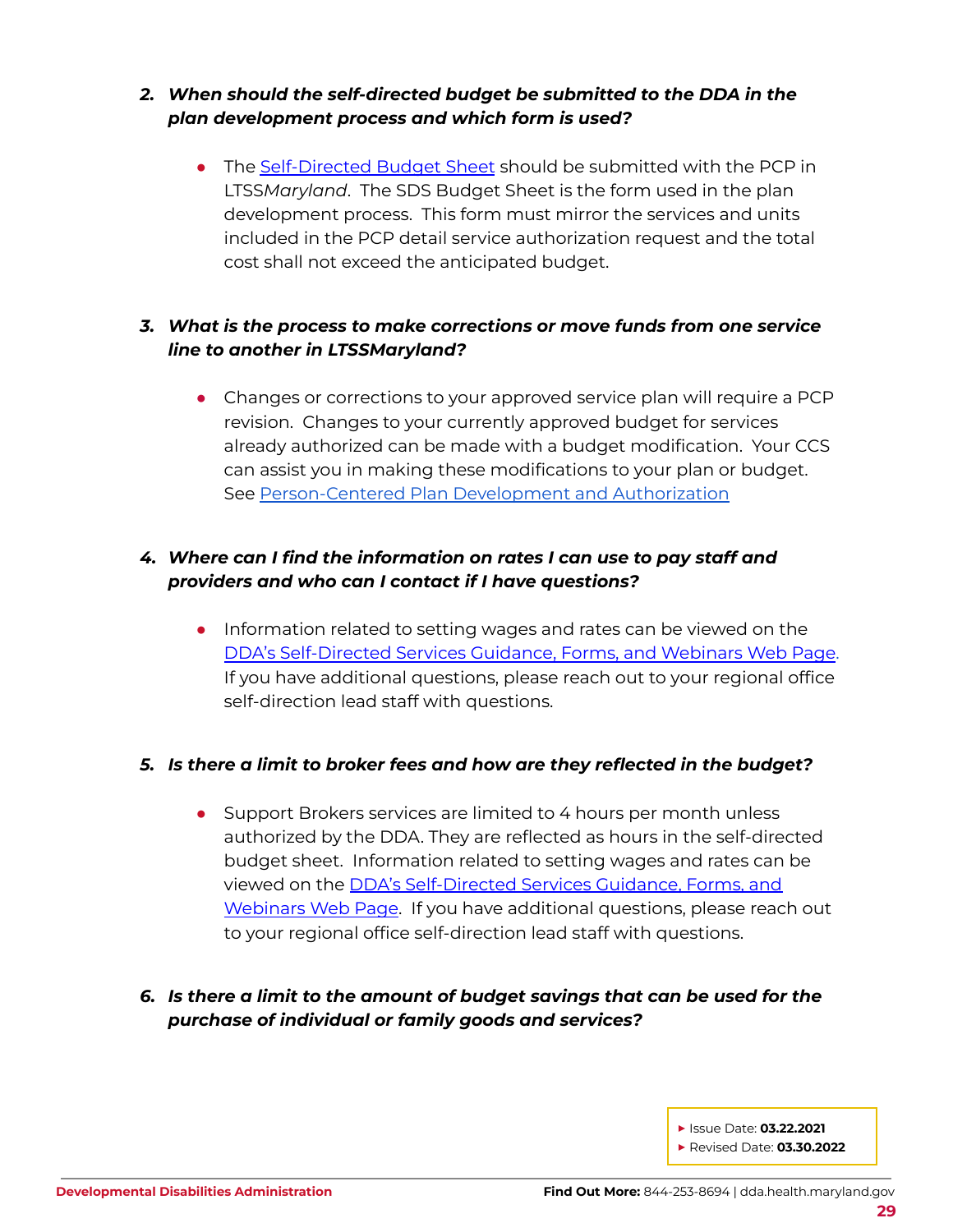● Yes. Individual and Family Directed Goods and Services are limited to \$5,500 per year from the total self-directed budget of which \$500 is dedicated to support staff recruitment efforts such as developing and printing flyers and using staffing registries. For further guidance this can be found in the approved waivers. See pages 209 - 212 in our Community Pathways Waiver Amendment #3 2020. [Appendix](https://dda.health.maryland.gov/Documents/Waiver%20Documents/Community%20Pathways%20Waiver/CPW%20Amendment%203%20effective%20011921.PDF) C: [Participant](https://dda.health.maryland.gov/Documents/Waiver%20Documents/Community%20Pathways%20Waiver/CPW%20Amendment%203%20effective%20011921.PDF) Services and DDA Memo - [Individual](https://dda.health.maryland.gov/Documents/Self-Directed%20Services%20Guidance,%20Forms,%20and,%20Webinars/3.9.21/DDA%20Memo%20-%20Individual%20and%20Family%20Directed%20Goods%20and%20Services%20March%208,%202021.pdf) and Family Directed Goods and [Services](https://dda.health.maryland.gov/Documents/Self-Directed%20Services%20Guidance,%20Forms,%20and,%20Webinars/3.9.21/DDA%20Memo%20-%20Individual%20and%20Family%20Directed%20Goods%20and%20Services%20March%208,%202021.pdf) March 8, 2021.

#### *7. If the individual does not use all their approved budget in the budget sheet, do they have access to that funding later?*

- Yes. Participants can access funding not allocated in their approved SDS Budget Sheet throughout the year.
- Participants are not required to allocate their entire budget. The budget is based on DDA's traditional rates which includes cost components to address staff training, transportation, employer related cost, program service cost, and administrative cost. Presently, the DDA is paying for administrative costs associated with Coordinators of Community Services (CCS) and Fiscal Management Services (FMS) which will not come out of the participant's budget. In addition, participants self-directing do not have expenses related to program service cost, and administrative cost. Therefore, participants should consider their current assessed needs as authorized in their PCP and reasonable and customary rates when developing their SDS Budget Sheet and may decide to offer future pay increases or benefits.

#### *8. Do participants need to allocate funding from their budget to pay for Fiscal Management Services?*

• No, participants do not need to allocate funding from their self-directed budget to pay for FMS. The DDA is currently paying for these costs.

## *9. How do CCSs complete the budget for a revised PCP for someone in SDS? Should the budget be for the full year or partial of the year from the effective date to the Annual Plan Date?*

- A person's SDS budget, similar to their PCP, should reflect a full PCP year. When new services are added to the PCP or a person's budget, the
	- **▶** Issue Date: **03.22.2021 ▶** Revised Date: **03.30.2022**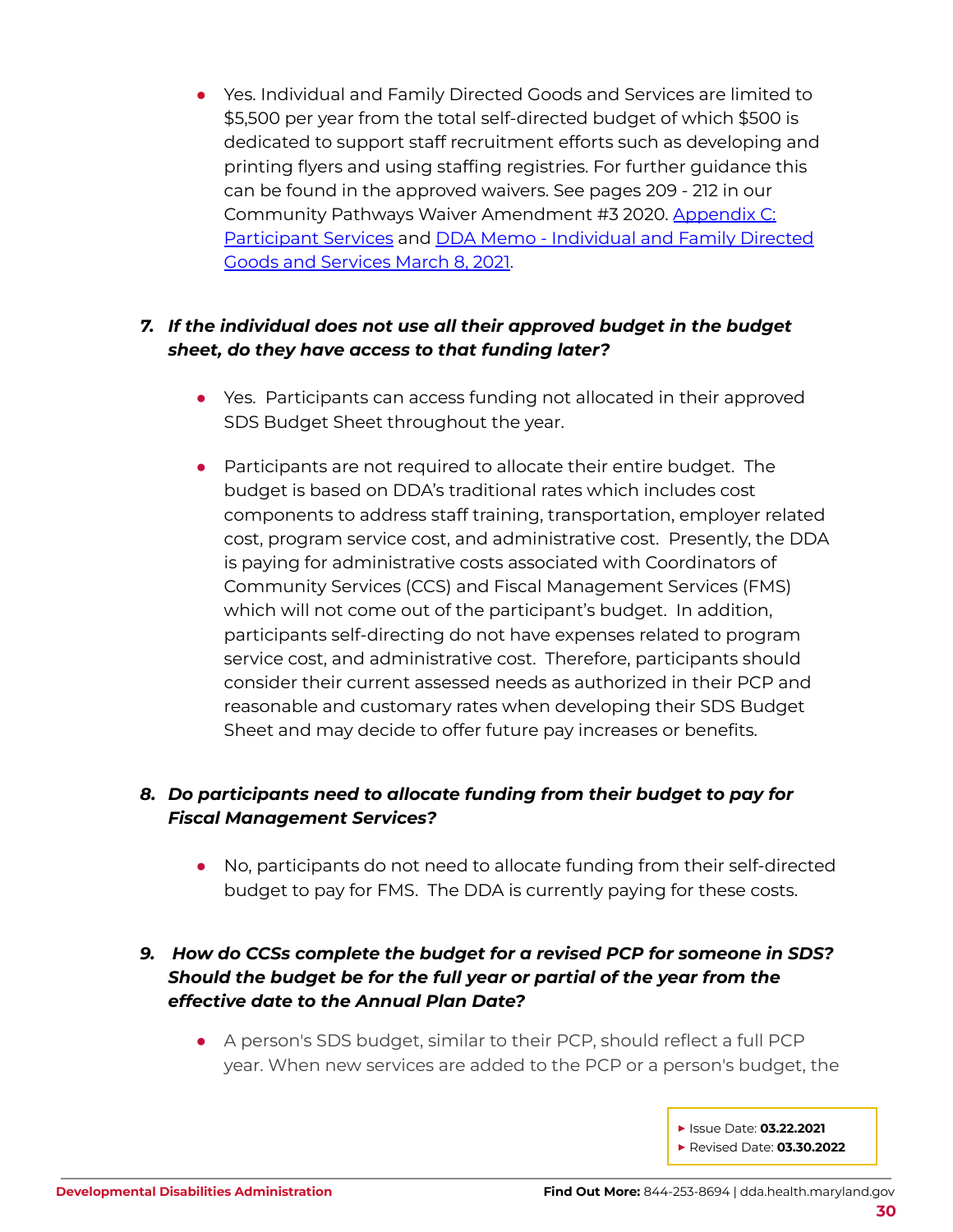plan and the budget should reflect the remaining days of service for those new services in the PCP/budget year. Reference: [Instructions](https://health.maryland.gov/dda/Pages/sdforms.aspx) for DDA's SDS [Budget](https://health.maryland.gov/dda/Pages/sdforms.aspx) Sheet

## *10. If there is a difference between the DSA amount of an SDS plan and the utilized amount on the attached budget form, will the difference still be available to the person as "unallocated funds" to be used throughout the year, as needed through the budget modification process?*

● Yes. The difference in funds between the DSA and the utilized amount in the budget form, will be available for self-directing participants as "unallocated funds."

## *11. If the max rate to pay staff in our budget is \$24/hour but we have extra in the budget, can we pay up to the reasonable and customary \$30/hour to more experienced staff?*

*●* Yes, staff wages (which include a standard 14% tax fee) may be up to the maximum amount listed in the reasonable and customary rates table.

## *12. Does the vendor select their rate for services in the DSA tool, or does the participant determine the rate in their PCP meeting?*

● The Detailed Service Authorization Tool is used to facilitate communication between the provider and the participant's Coordinator of Community Services. It is optional for participants in self-directed services. The participant will negotiate with the vendor and select the service rate based on the participant's choice, budget, and other considerations.

## *13. Can unused funding be carried over into the next fiscal year?*

• No. The participant and their person-centered planning team should meet each year to identify the participant's current assessed needs, and services and supports needed over the next year. This information is used in the Detailed Service Authorization to create the participant's self-directed budget allocation for the year.

## *14. Can you clarify how to calculate a budget line item when doing a revised plan?*

● Revisions to the participant's person-centered plan may increase or decrease costs related to each service. This will also change the overall service allocation budget, which is usually based on a full-year. In a few instances, the allocation budget will not be based on a full year, and the

> **▶** Issue Date: **03.22.2021 ▶** Revised Date: **03.30.2022**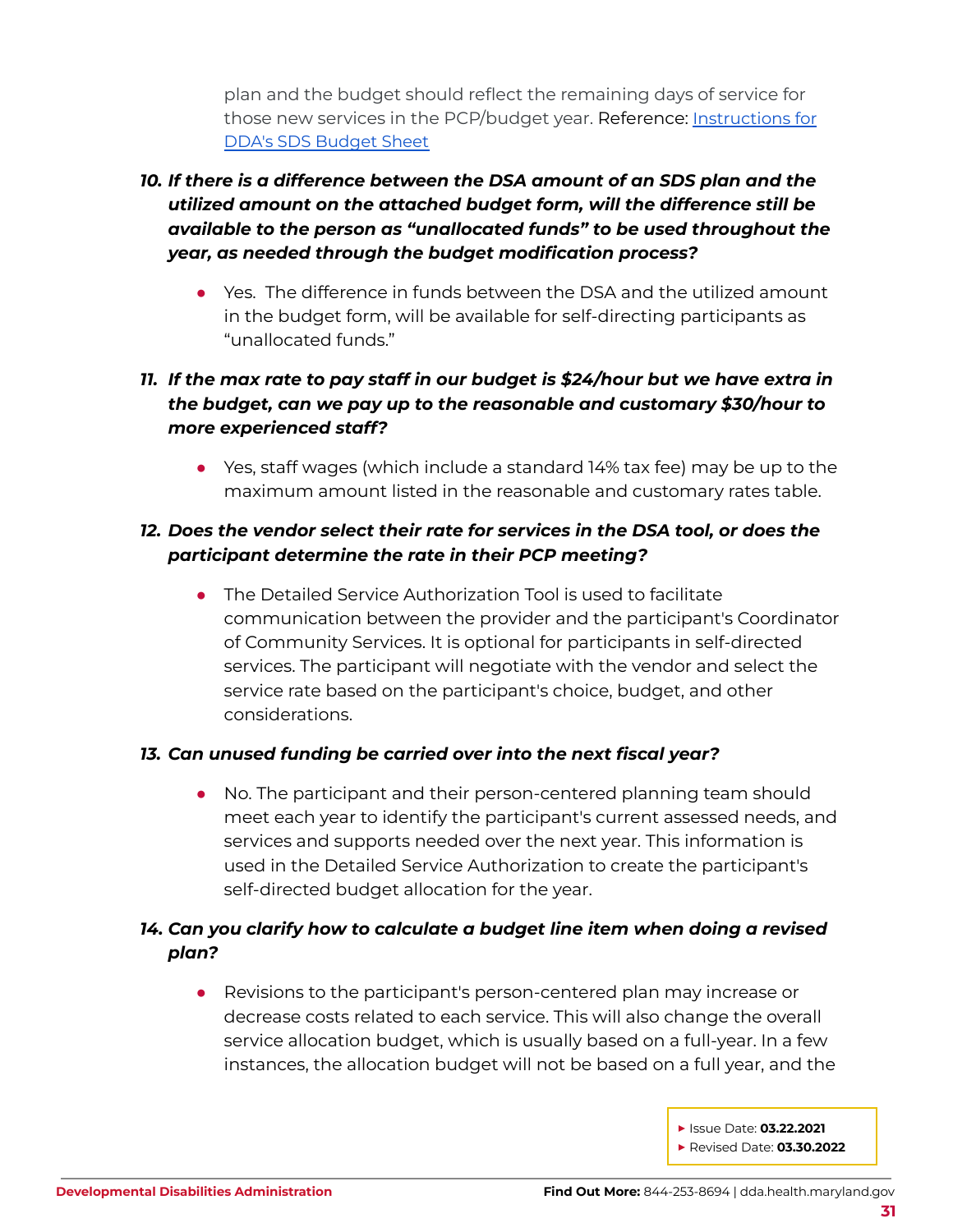self-directed services budget sheet should reflect the months or weeks in the person-centered plan. The participant may reach out to their Coordinator of Community Services and Regional Office for assistance.

## *15. If the person has an unpaid support broker, how does that get into the DSA to show they have the serve & don't want it paid for under the budget.*

• In the person-centered plan, there is an opportunity to show unpaid services and supports related to each outcome and goals. The unpaid support broker would not need to be reflected in the DSA, but would be listed in the outcome section.

## <span id="page-31-0"></span>**E. Detailed Service Authorization Tool (DSAT)**

## *1. Regarding virtual services, how will they be entered into the Detail Service Authorization? Will 1:1 ratios be applicable?*

• As per Memo 3- DDA [Amendment](https://dda.health.maryland.gov/Documents/Waiver%20Documents/DDA%20Amendment%203%20-%202020%20Memo%20Guidance/Memo%203%20-%20DDA%20Amendment%203%20-%20Virtual%20Supports%20Final%20Feb%2016,%202021.pdf) 3 – Virtual Supports, the virtual support service model should be included in the Service Implementation Plan (SIP) which must be uploaded to the LTSSMaryland Documentation section.

## *2. Will the DSAT be updated to allow billing for 15 minute increments for those services affected?*

● No, the Detailed Service Authorization Tool (DSAT) will not be updated to reflect 15 minute increments. The DSAT currently reflects hours of service. If specific 15 minute increments are needed, the provider can indicate in the DSAT "Notes" section. The CCS can then reflect that information in the PCP detail service authorization section.

#### *3. Will Support Broker Services need to be calculated in 15 minute increments?*

• No. Support Broker Services can be calculated in hour increments.

**▶** Issue Date: **03.22.2021**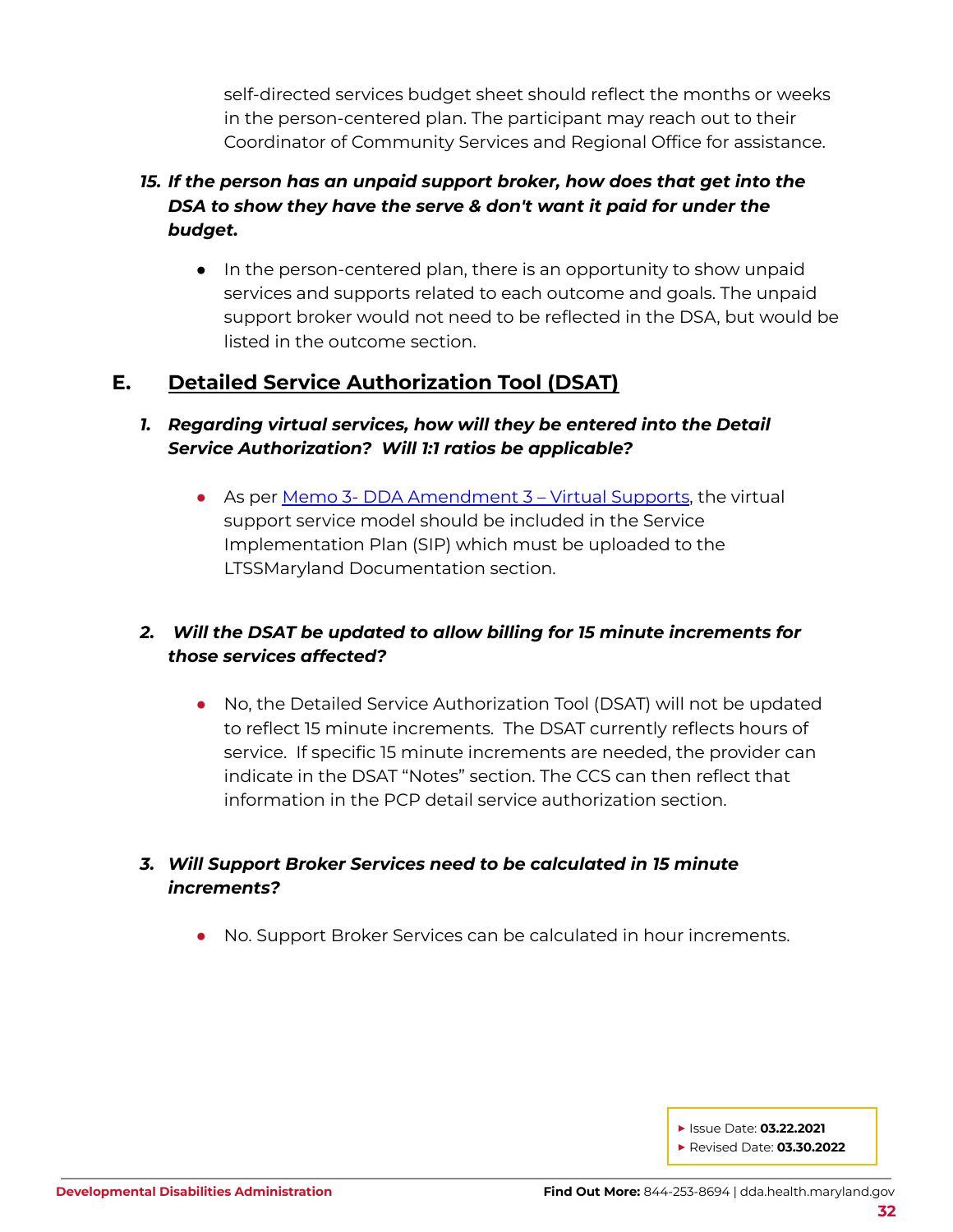## *4. If Nursing was previously funded, will the cost detail say new service or no change because of the name change to Nursing Support Services?*

• The Detailed Service Authorization section of the PCP is LTSSMaryland will automatically reflect a new service line with Nursing Support Services unit calculations on March 1, 2021. For additional information, see page 10 in the Memo #2 - DDA [Amendment](https://dda.health.maryland.gov/Documents/Waiver%20Documents/DDA%20Amendment%203%20-%202020%20Memo%20Guidance/Memo%202%20-%20DDA%20Amendment%203%20-%20Person%20Centered%20Plan%20Changes%20Final%20Feb%2016,%202021.pdf) #3 - Person Centered Plan Changes - [February](https://dda.health.maryland.gov/Documents/Waiver%20Documents/DDA%20Amendment%203%20-%202020%20Memo%20Guidance/Memo%202%20-%20DDA%20Amendment%203%20-%20Person%20Centered%20Plan%20Changes%20Final%20Feb%2016,%202021.pdf) 16, 2021

## *5. Will new DSATs be released to reflect the consolidation of Day Habilitation groups and Nursing Support Services?*

• The DSAT was updated on March 18, 2021 to reflect these service changes. Reference: Detailed Service [Authorization](https://dda.health.maryland.gov/Documents/Person-Centered%20Planning/3.18.21/DetailedServiceAuthorizationTool_Revised%203182021.zip) Tool (DSAT) Form – [Revised](https://dda.health.maryland.gov/Documents/Person-Centered%20Planning/3.18.21/DetailedServiceAuthorizationTool_Revised%203182021.zip) March 18, 2021

## *6. Is the cost detail needed for Personal Support services? Previous guidance suggested that services currently billed in LTSS are not required to be included in the cost detail.*

● A cost detail tool is not needed for Personal Support or other services that are billed in LTSS*Maryland*. Additionally, the DDA has recently updated the Detailed Service [Authorization](https://dda.health.maryland.gov/Pages/Person-Centered_Planning.aspx) Tool (DSAT) to include the justification tab previously found on the Cost Detail Tool. Please see recent **[guidance](https://dda.health.maryland.gov/Documents/What%27s%20New%20Page/20210604_DDA%20Communication%20Highlights_June%202021.pdf)** regarding that update.

## *7. If a participant needs 30 hours of 1:1 at the day program, do we enter that as 30 hours of 1:1 or do we enter a "base rate" of day hab groups plus an entry for 1:1 hours?*

• The DSA should reflect 30 hours of 1:1 support only.

#### *8. If a client gets 30 units a month and uses only 20, do the 10 units carry over to the next month? (New – March 30, 2022)*

● No. Units are projected per month. If health and safety concerns for increased supports are needed, a plan revision should be requested.

**▶** Issue Date: **03.22.2021**

**▶** Revised Date: **03.30.2022**

\_\_\_\_\_\_\_\_\_\_\_\_\_\_\_\_\_\_\_\_\_\_\_\_\_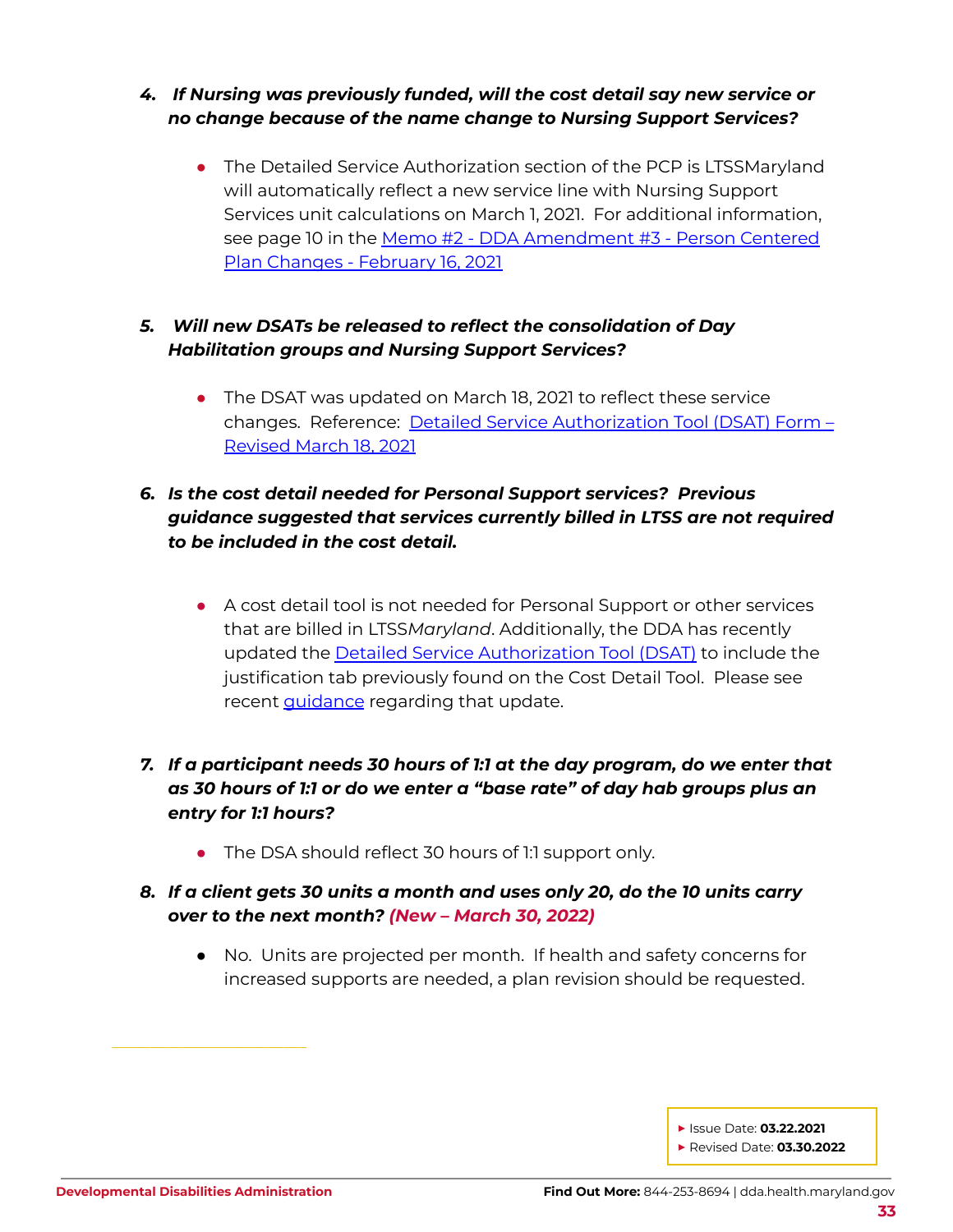## <span id="page-33-0"></span>**VII. Self-Direction**

## <span id="page-33-1"></span>**A. Forms and Processes**

#### *1. How does one go about selecting the suitable FMS?*

• Fiscal Management Services (FMS) are provided by qualified providers that help you with your responsibility for your employee payroll, and related tasks, as well as paying other bills for services outlined in your PCP and budget. Your CCS agency can share information about current providers and help you select one of the FMS providers.

#### *2. Is the CCS required to assist the person and the family with finding vendors for services?*

● Self-direction is a service model that gives you decision making authority and responsibility for hiring and managing your services with your selected team. Your CCS is part of this team and will assist you with learning more about services and options. You can also work with a support broker who can provide you with information, coaching and mentoring on your responsibilities as an employer. Additional information on the roles and responsibilities in self-direction can be found [here.](https://dda.health.maryland.gov/Documents/Self-Directed%20Services%20Guidance,%20Forms,%20and,%20Webinars/DDA%20Self%20Directed%20Services%20Handbook%20Final%20Feb%2010%202021.pdf)

## *3. Is the cost detail sheet being replaced by the Detailed Service Authorization in LTSSMaryland for self-directed services?*

● Yes.

## *4. If someone wants to switch from traditional services to self-directed services, what is the process?*

● Your CCS agency can assist you with this planning and process. This will involve a revision to your person-centered plan to reflect self-directed services.

## *5. Can a participant in self-direction access 24 hour supports or do they have to transfer to the traditional service model?*

● Yes. Participants self-directing can explore Supported Living services. Resource: [Supported](https://dhmh.policystat.com/?lt=FGOOt-k9bPID7nabPPUk8c&next=%2Fpolicy%2F9025798%2Flatest%2F) Living Policy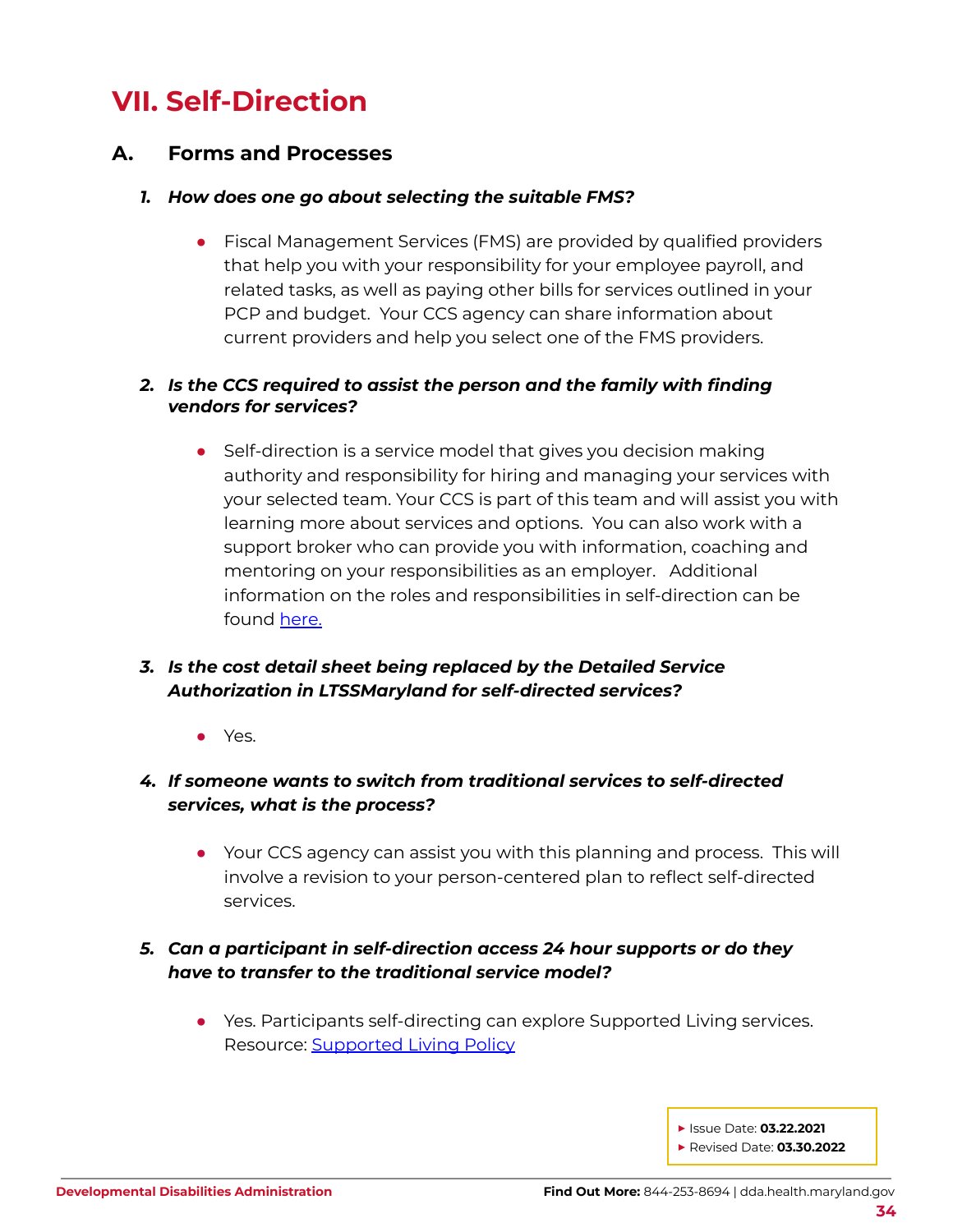## *6. Can participants in self direction access traditional providers for day services or respite?*

• Yes. Participants can reach out to DDA Providers for day service and respite for the delivery of the services.

#### *7. When someone switches from traditional to self-direction, whose responsibility is it to send the FMS the prorated budget?*

• The DDA Regional Office will share the updated PCP and SDS Budget sheet with the selected FMS agency.

## *8. Can you explain what the Financial Management Services group does? Do FMS services overlap with Support Broker services?*

• Fiscal Management Services (FMS) helps the participant with their responsibilities for employee payroll, taxes, and related tasks, as well as paying other bills for services outlined in their person-centered plan and budget. The FMS's responsibilities should not overlap with the Support Broker's responsibilities. For more information, please review the DDA [Self-Directed](https://health.maryland.gov/dda/Pages/sdforms.aspx) Services Handbook.

## *9. In regards to the Monthly Service Reports, please explain which date the reports are based on: the date of the PCP (which may be at any time) or the traditional fiscal year of July 1 to June 30? We have a lot of trouble figuring out how much sick leave is left, or how many hours are left in a category.*

• The Fiscal Management Service providers issue monthly reports and are able to provide more details on those reports, including the report start date.

## *10. Do participants in Calvert County etc. need to complete the exception form? Or is this allotted in the DSA Allocation?*

• No, the exception form is not required to update the DSA budget allocation. LTSS*Maryland* automatically reflects the higher rates for those counties in the budget allocation.

## *11. Is a contractual Day Hab listed as State Only funds as we were told in the last webinar on 1/26/21?*

● No. There were initial technical challenges in listing Day Habilitation services for self-directed participants, so the DDA had directed teams to list the service under State Only funds as a temporary work-around.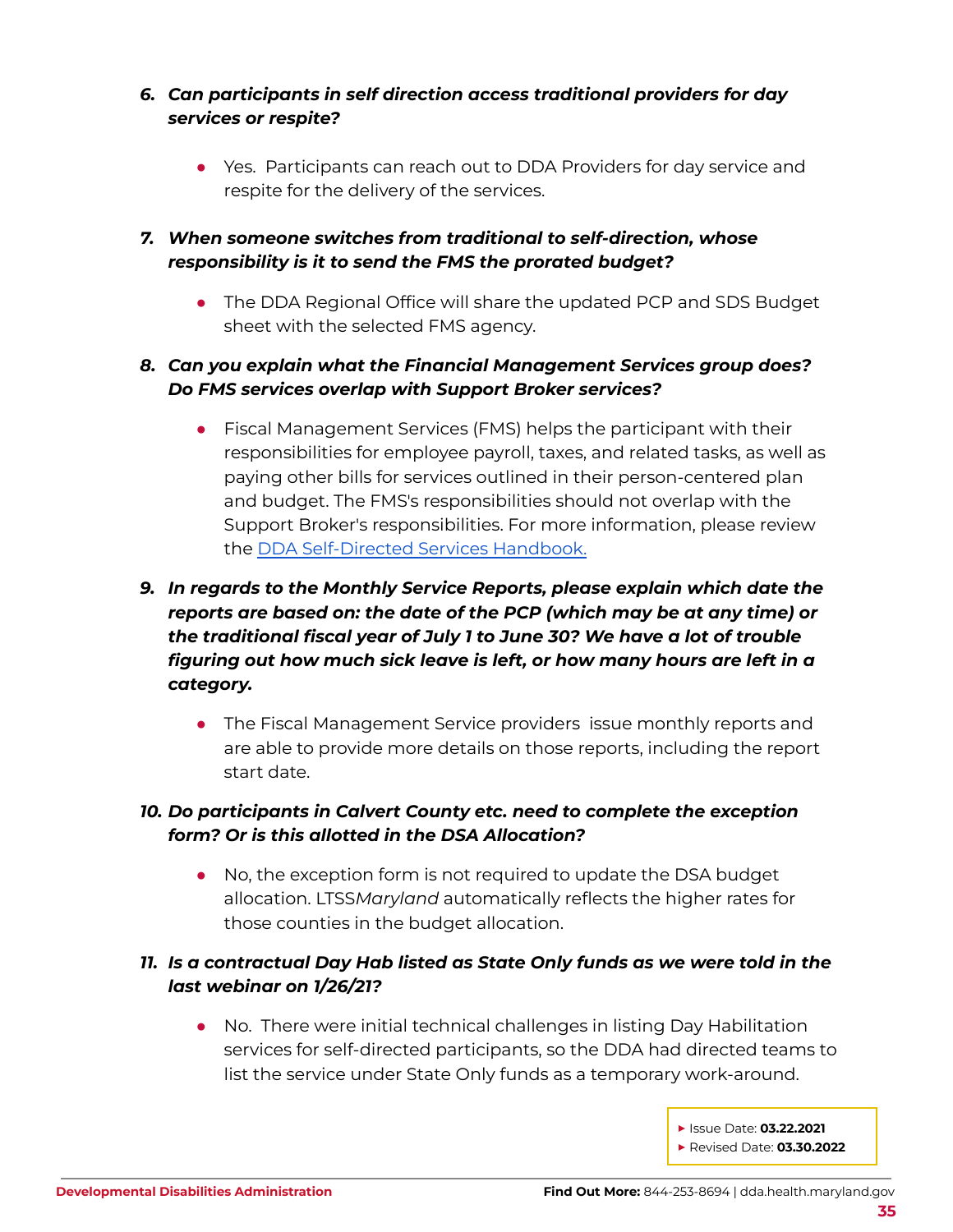That issue has since been resolved, and Day Habilitation may now be selected in the person-centered plan detailed service authorization. The agency name should be coordinated with the Fiscal Management Services provider, and not listed in the person-centered plan.

#### *12. Will the unallocated funds that are seen as "remaining funds" be listed as "unallocated funds" on the person's FMS statement?*

 $\bullet$  No.

#### *13. In the budget monitoring process who creates the Monthly Statements?*

• The Fiscal Management Services provider creates the Monthly Statements for the participant.

## *14. Who notifies vendors when an individual's plan and budget is approved and the start date? Also how is a vendor kept abreast of what is left in the budget as the year goes by?*

• The DDA sends notice of the approved plan to the participant and Fiscal Management Services provider. The participant, as the employer of record, can work with their staff, vendors and providers to provide updates and coordinate the start of services. The participant is responsible for overseeing and monitoring their budget to have funding for their employees, vendors, and providers throughout the year.

#### *15. If you have family as staff who were hired/working prior to Appendix K -- COVID-19, is the new Family as Staff form required?*

*●* For family as staff already identified in the PCP, this form will be used during the PCP process (annual and revised).

## *16. After the expiration of the Appendix K waiver allowing parents to work over 40 hours, how will parents as support staff be considered for approval by the DDA to work over 40 hours going to notify the FMS?*

• The Family As Staff form submitted directly to the FMS for Appendix K unwinding that includes relative(s) noted as working more than 40 hours per week must be reviewed and approved by the DDA.

**▶** Issue Date: **03.22.2021**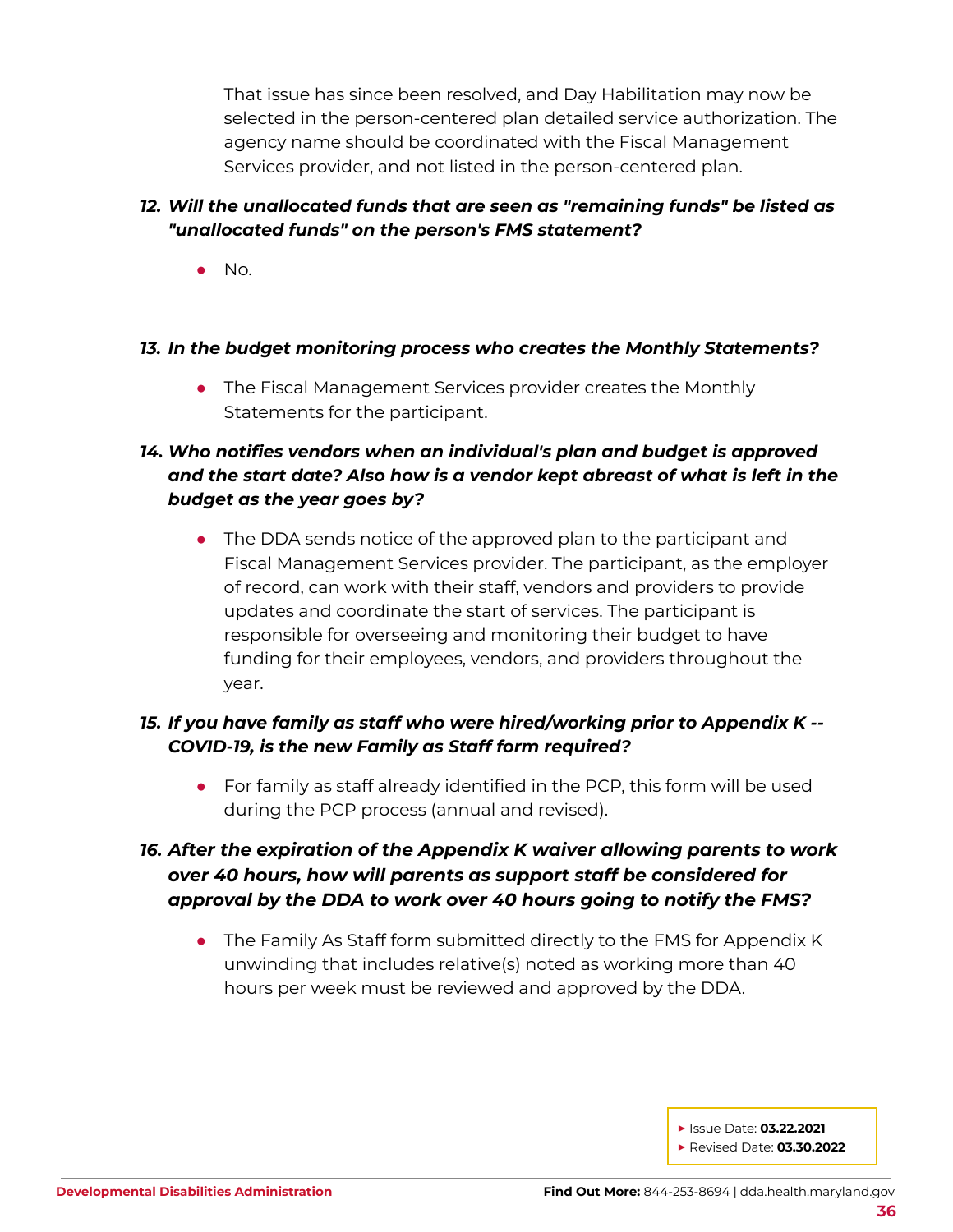- *17. Does the family as staff option form need to be completed only for current family members as staff? Or will the form be required to be completed for current family as staff and all future family members as staff?*
	- The DDA SDS Family As Staff form is required when hiring and using a relative. If a participant has previously completed the Family As Staff form process for a relative as noted in a DDA approved plan, then they do not need to take any action related to that relative until the next Annual or Revised PCP is completed. All new relatives and relatives hired during the public health emergency that were not noted in a Family As Staff form will need to be completed.

## *18. Will everyone have to fill out a new Participant Agreement Form with this update? Or will it need to be filled out at the next annual meeting or plan update?*

**•** If the participant chooses to appoint or designate different team members - acting as their agent - to complete specific tasks as noted under the Appointment of Specific Tasks then the form needs to be completed now to utilize these options. If the participant chooses to be the person responsible for managing all of their employer authority and budget authority under the SDS delivery model and they do not have a legally responsible person or legal guardian, then the form can be completed during the next Annual or Revised PCP.

## *19. Does the Participant Agreement replace the Waiver Agreement or is that form still required?*

• Yes. The Participant Agreement replaces the legacy self directed services waiver agreement.

## *20. Which of the 4 options on the FAS form should the person choose if they are hiring a support broker who is NOT a family member?*

 $\bullet$  Option #4 is checked when the participant chooses to appoint specific team members (including paid and unpaid team members) to assist them with specific tasks related to their roles and responsibilities under self-direction.

## *21. Can more than one team member be listed under each bullet on the form?*

- *●* No. Only one person can be listed under each bullet.
	- **▶** Issue Date: **03.22.2021 ▶** Revised Date: **03.30.2022**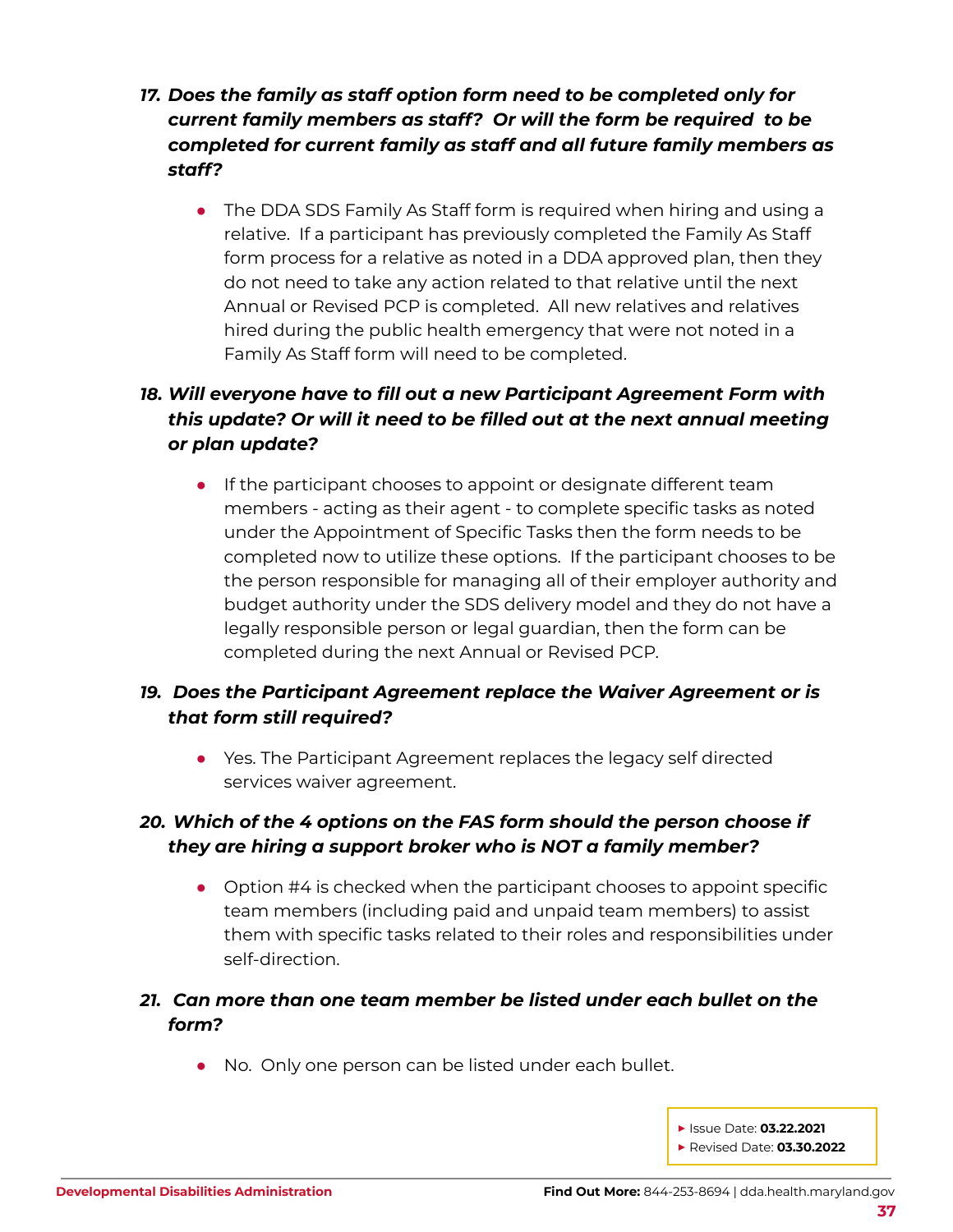## *22. Is a support broker required for those who need a FAS form completed prior to 6/30/22 due to the unwinding of Appendix K? (Revised – March 30, 2022)*

*●* No. The Coordinator of Community Services can assist the person in completing the form.

## *23. Is there a form that has to be completed for an individual to accept being the designated representative or to resign from being a designated representative?*

*●* The Participant Agreement can be used to appoint a designated representative by selecting the third option and listing them as Person #1 under the team member list. If the designated representative wishes to no longer be in this role, they should submit a statement in writing (such as a letter or email) to the participant and copy the Coordinator of Community Services.

## *24. If the participant goes the team approach and thus does not select a designated representative, is there a requirement as to the number of team members?*

*●* No. Participants choose their team members. There are no program requirements beyond the Coordinator of Community Services and Fiscal Management Services team members to complete their respective tasks as outlined in the approved programs.

## <span id="page-37-0"></span>**B. Benefits and Rates**

## *1. Where is PTO (paid time off) entered in the self-directed budget sheet? Is this the same place to document sick and safe leave required for some counties?*

● Paid Time Off (PTO) was recently added to the SDS Budget Sheet and is a separate stand alone item under benefits when hiring staff. Resources: **DDA - Self [Directed](https://health.maryland.gov/dda/Pages/sdforms.aspx) Services Budget Sheet** and [Instructions](https://health.maryland.gov/dda/Pages/sdforms.aspx) for DDA's SDS [Budget](https://health.maryland.gov/dda/Pages/sdforms.aspx) Sheet

**▶** Issue Date: **03.22.2021**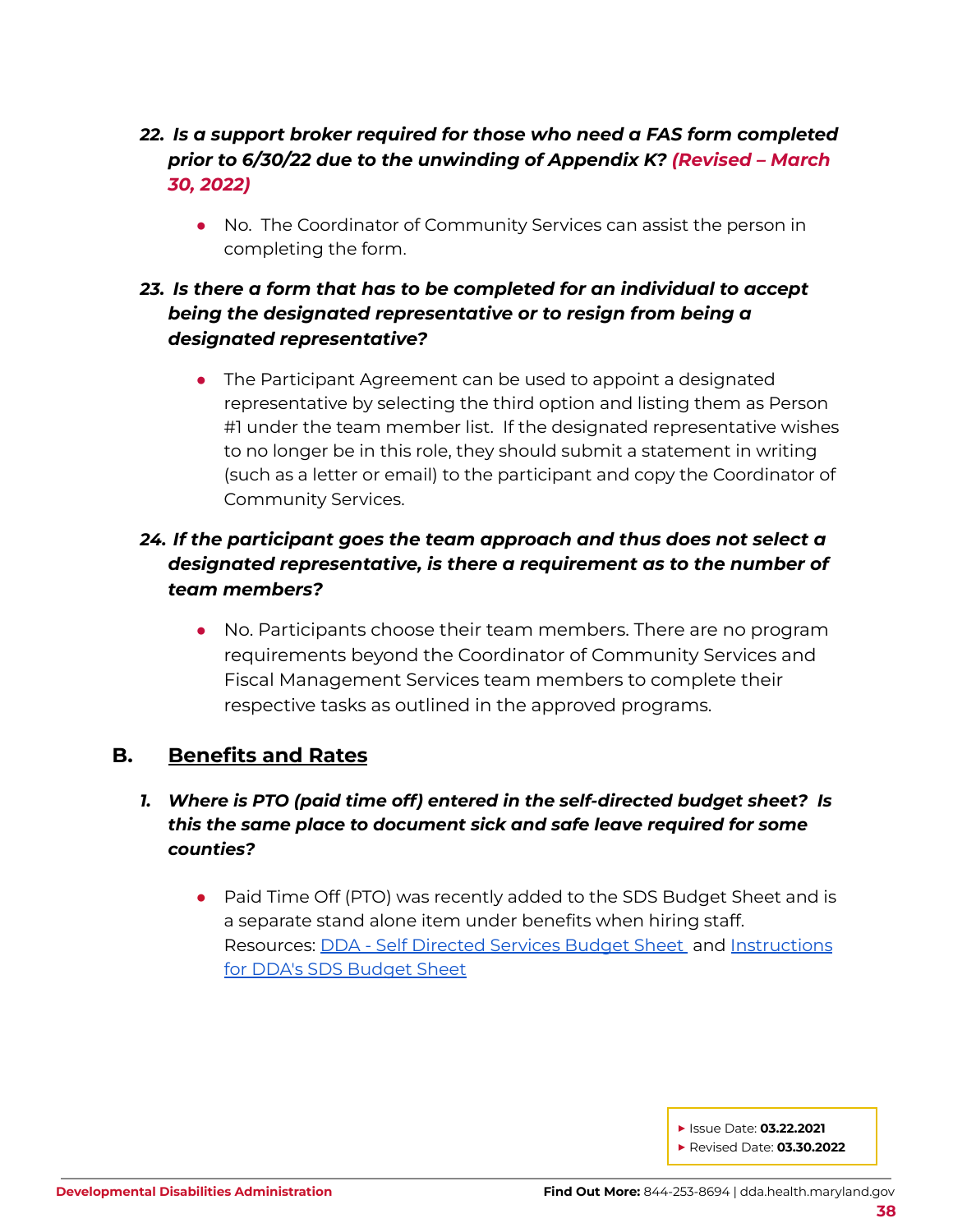#### *2. When does the PTO (paid time off) reset in a plan year?*

● PTO is an optional benefit participants can offer to their staff. Participants indicate this option within their SDS Budget Sheet. It does not reset.

## *3. What benefits can be requested for staff and are these limited to staff working full-time (40 hours per week)?*

- For services for which you have employer authority, you can allocate funds to cover staff benefits such as health benefits, staff training, and transportation/travel reimbursement.
- Depending on your business and reimbursement policies, you may choose to provide travel reimbursement for expenses your employees incur while directly supporting you. It does not include reimbursement for driving to and from work but may be offered for costs incurred during the course of direct service delivery, such as during direct personal support services. Expenses that fall outside of the policies are generally not reimbursed or covered. Receipts are required by most employers except for those that pay a per diem, which means you reimburse your employees a fixed amount of money "each day" to cover incidental expenses such as transportation. You are not required to provide per diem to employees. You may choose to have a per diem payment cover part, or all of the expenses incurred.
- Some laws require employers to offer certain benefits to part-time employees. State and local laws vary and may require that benefits such as paid sick leave, short-term disability, or health insurance plans or premiums be offered to part-time employees.

## *4. Are SDS participants allowed to pay overtime as long as it is within their allocated budget?*

• Yes, as permitted by the federally approved programs. Please note that the approved Waiver programs services have some restrictions such as legal guardians or relatives can provide no more than 40- hours per week of service.

**▶** Issue Date: **03.22.2021**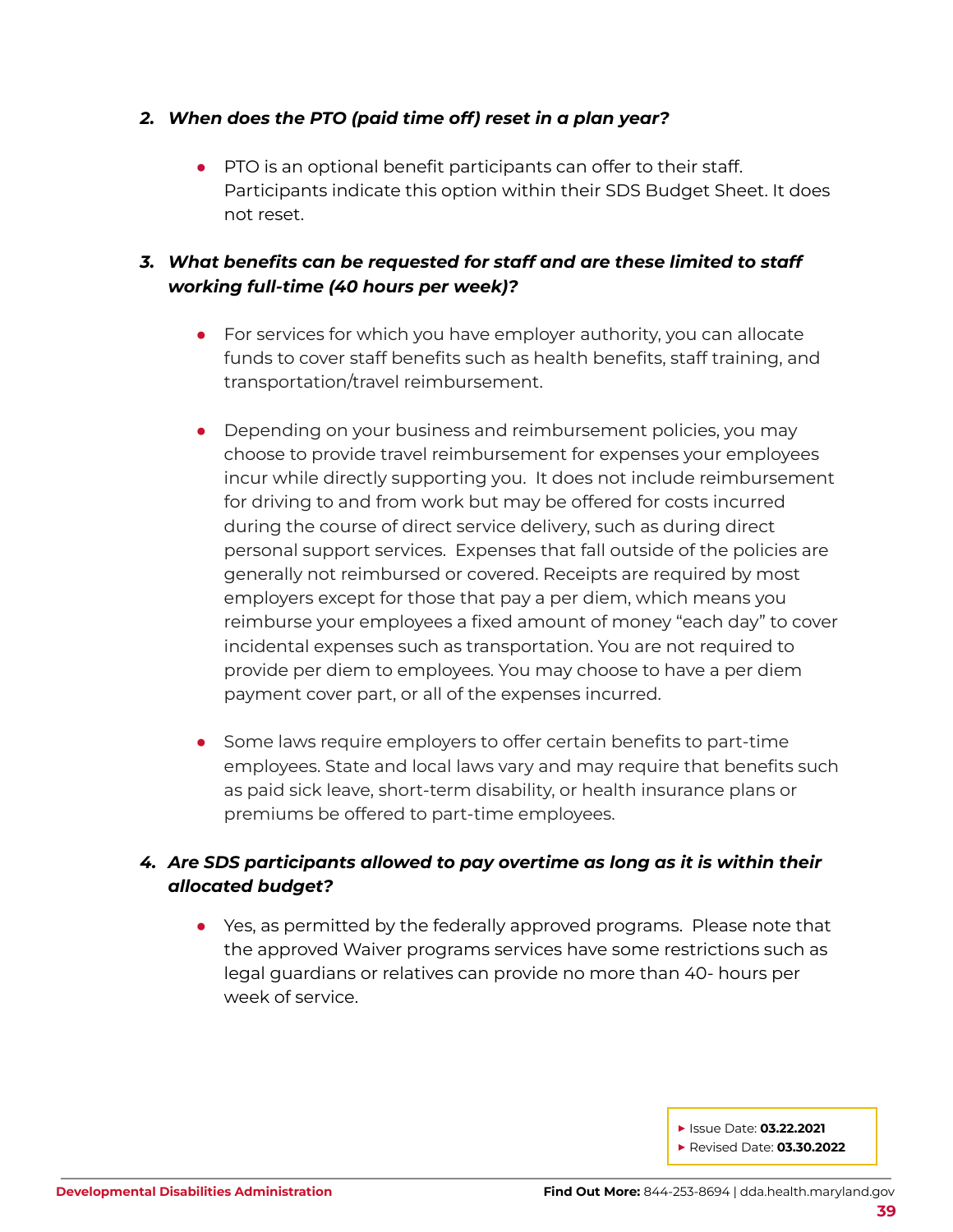#### *5. Where can we find the reasonable and customary rates for employees, vendors, and providers?*

• The DDA Reasonable and Customary Rates and Wages charts are posted on the DDA [website](https://health.maryland.gov/dda/Documents/Self-Directed%20Services%20Guidance%2c%20Forms%2c%20and%2c%20Webinars/5.5.21/DDA%20SDS%20-%20Reasonable%20Staff%20Wages%20%20Final%205-2-21.pdf).

## *6. How can SDS participants offer health benefits to their employees? How will this be billed or reimbursed?*

• As a participant in self-direction, you are the Employer of Record and therefore have the authority to use your authorized budget to pay your employees the salary of your choosing and offer benefits, as long as it is within Department of Labor (DOL) requirements and the DDA's policies including reasonable and customary rates located on the DDA's website. Health benefits are included as a line item in the SDS Budget sheet and paid by the FMS.

## *7. Do staff wage increases within the reasonable and customary rate range set by DDA need to be approved by the DDA?*

● No, as long as the total with the wage increases does not exceed the participant's budget allocation.

## *8. Do the DDA maximum Personal Supports wages include the staff wage, taxes, and any benefits including mileage? Or is the maximum wage just the wages, and the left over for the rate goes towards the benefits, taxes, etc.?*

• The DDA Reasonable and Customary Wages for direct support staff only includes the wages for the staff. The cost of any benefits and taxes are separate and should be calculated in the SDS Budget sheet from the participant's overall budget allocation.

#### *9. How and when will an increase in a provider's rate be handled?*

● Provider rate can change based on Cost of Living Adjustments approved by the General Assembly and Departmental decisions.

## *10. Can relatives and family members work overtime if authorized by the participant?*

• The legal guardian or relative can provide no more than 40- hours per week of the service unless authorized by the DDA. Please note that all expenditure of funds must be in accordance with the authorized PCP and SDS Budget Sheet and program requirements. The participant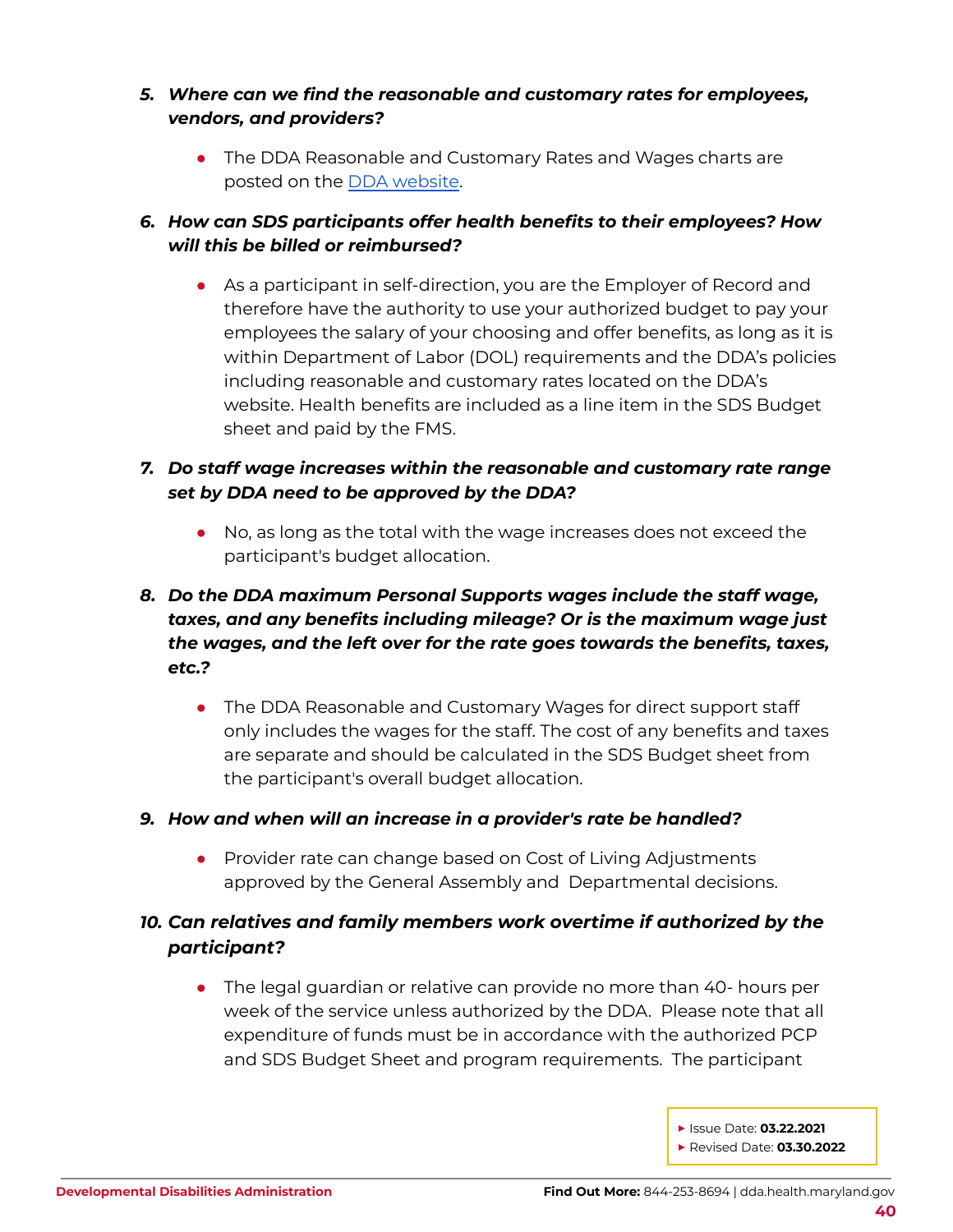cannot exceed the amount allocated in the Self-Directed Budget Sheet during the PCP year.

## <span id="page-40-0"></span>**C. Hiring and Training**

#### *1. Can family members get paid for their work in self-directed services?*

• Yes, family members may be paid for providing some waiver services whenever they are qualified to provide these services. For more information on which services can be provided by family members, please, see the service level detail in [Appendix](https://dda.health.maryland.gov/Documents/Waiver%20Documents/Community%20Pathways%20Waiver/CPW%20Amendment%203%20effective%20011921.PDF) C-1/C-3.

## *2. Is it possible to hire staff for Supported Living under Self-Direction and is there training required?*

*●* Participants using the self-directed model have budget authority over supported living services. Participants can work with supported living providers and identify staff they are interested in receiving services for which the provider can then consider hiring and training. Staff training requirements are noted in [Appendix](https://dda.health.maryland.gov/Documents/Waiver%20Documents/Community%20Pathways%20Waiver/CPW%20Amendment%203%20effective%20011921.PDF) C-1/C-3 on page 266.

## *3. Are all employment services available to self-direction with employer authority?*

*●* No. If enrolled in the self-directed services delivery model, the participant may exercise employer authority for Ongoing Job Supports and Follow Along Supports only. The participant may not exercise employer authority for the following types of Employment Services: Discovery, Job Development, Self-Employment Development Supports, or Co-Worker Employment Supports.

## *4. Are there training requirements that apply to SDS staff to be able to provide any of the employment services?*

*●* Yes. Staff must have a GED or high school diploma; possess current first aid and CPR certification; and unlicensed direct support professional staff who administer medication or perform delegatable nursing tasks as part of this Waiver service must be certified by the Maryland Board of Nursing (MBON) as Medication Technicians, except if the participant and his or her medication administration or nursing tasks qualifies for exemption from nursing delegation pursuant to COMAR 10.27.11.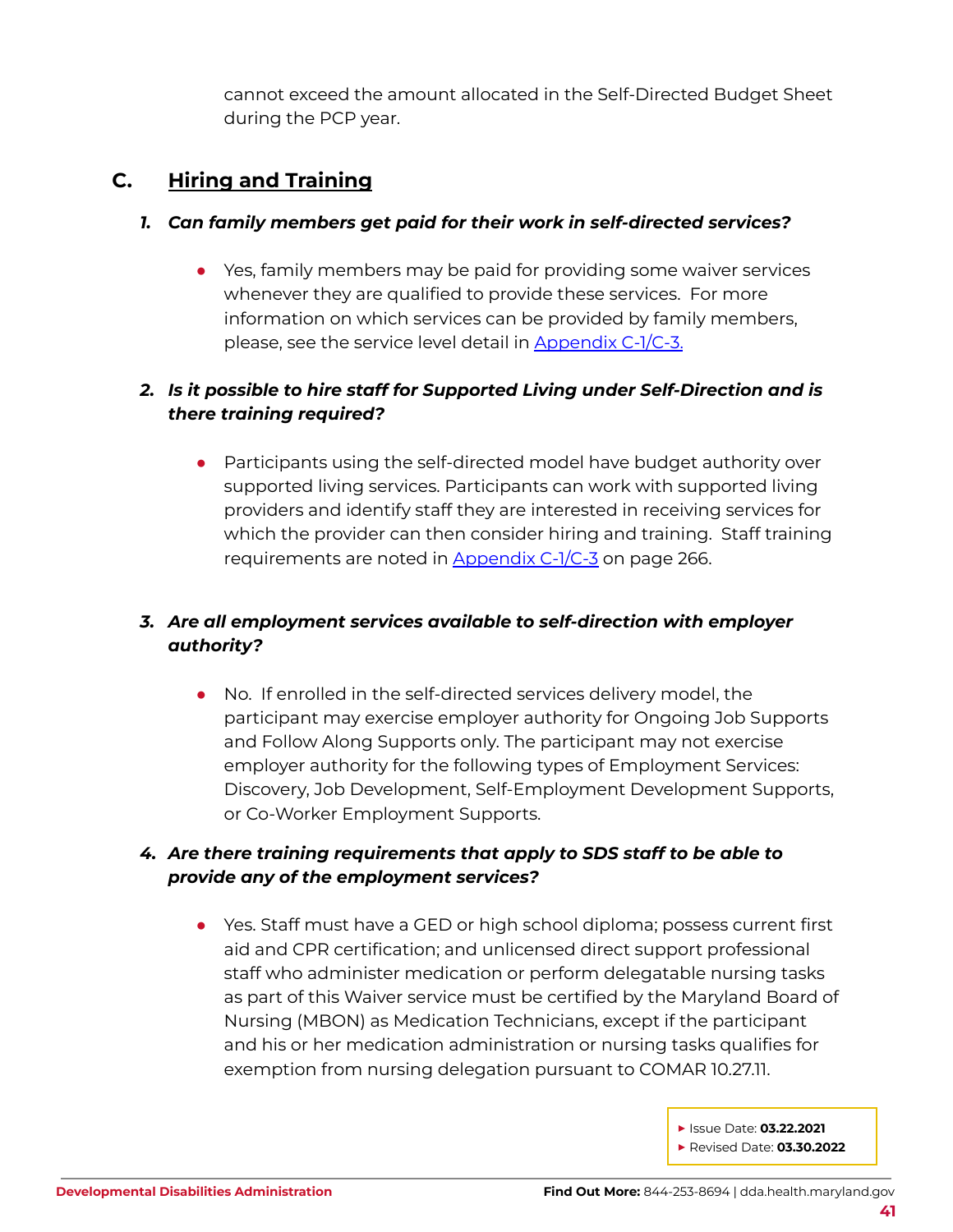#### *5. What services can participants hire a relative to provide?*

*●* Relatives can be hired for the following services: Community Development Services; Employment Services (Ongoing job supports and follow along only); Nursing Support Services, Personal Supports; Respite Care Services; Support Broker; Supported Living; and Transportation. It is important to remember that the DDA Waiver services (for which a relative is hired to provide) must be included in the participant's authorized Person-Centered Plan (PCP) and follow all of the program's rules and requirements.

## *6. What are the program requirements for family members who wish to work as staff for participants? Are there any special considerations or requirements when the participants are minors (under 18 years of age)?*

- *●* To ensure the use of a relative is in the best interest of the participant, the legal guardian or relative (who is not a spouse) may provide specific services in the following circumstances, as documented in the participant's Person-Centered Plan (PCP):
	- 1. The proposed individual is the choice of the participant, which is supported by the team;
	- 2. Lack of qualified provider to meet the participant's needs;
	- 3. When another legally responsible person, legal guardian, or relative is not also serving as the participant's Support Broker or designated representative directing services on behalf of the participant;
	- 4. The legal guardian or relative provides no more than 40 hours per week of the service unless authorized by the DDA; and
	- 5. The legal guardian or relative has the unique ability of relative to meet the needs of the participant (e.g. has special skills or training like nursing license)
- *●* When a legally responsible person, legal guardian, or relative is the Support Broker or designated representative who exercises decision making authority for the participant, then other legal guardians and relatives are not allowed to provide services.

**▶** Issue Date: **03.22.2021**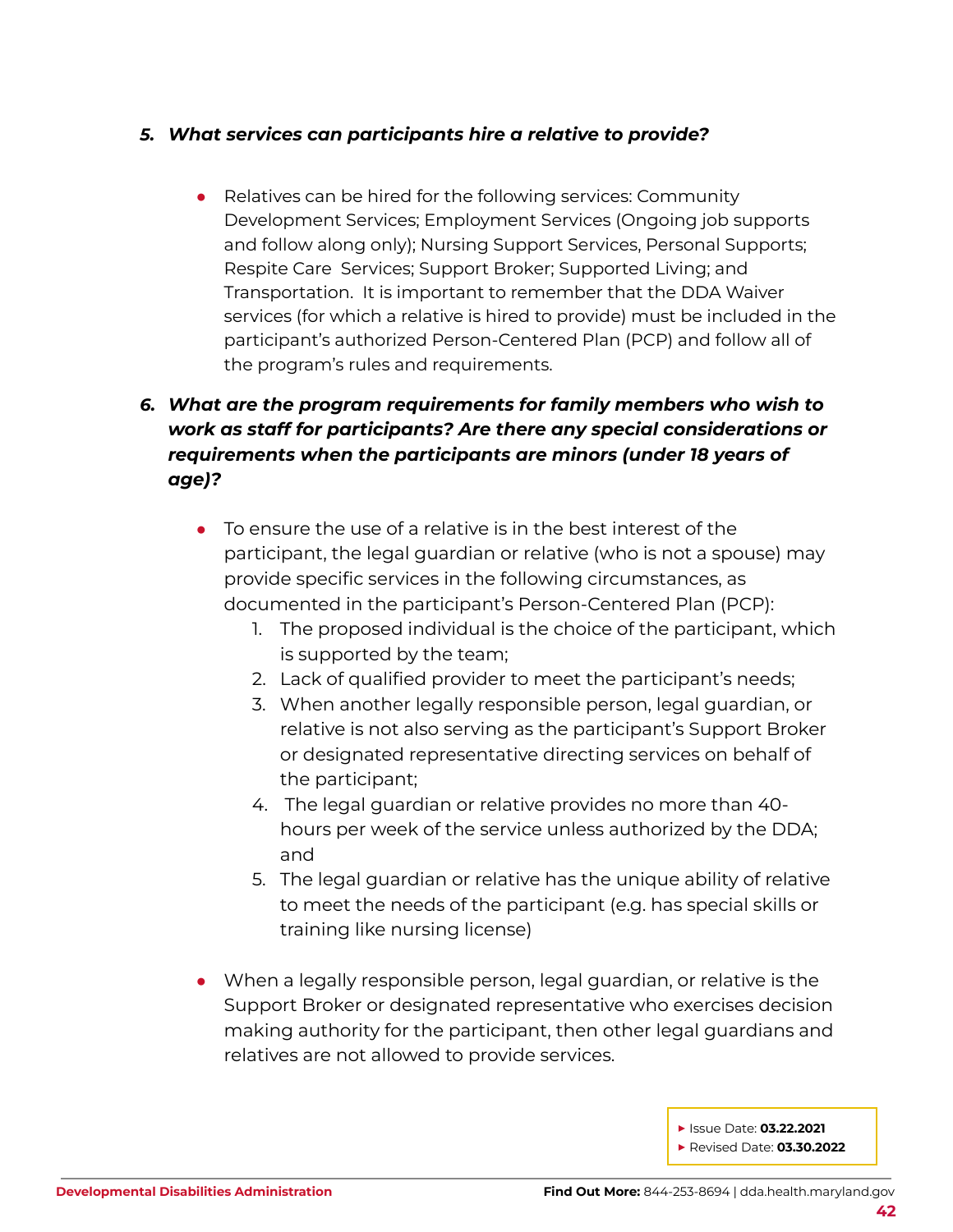*●* Legally responsible persons may provide services when the participant care exceeds the range of activities that a legally responsible individual would ordinarily perform in the household on behalf of a person without a disability or chronic illness of the same age and which is necessary to ensure the health and welfare of the participant and avoid institutionalization. The care would be considered "extraordinary care."

## *7. With the Participant Agreement Form, if a family member is both paid staff and has management duties, is this allowed? And, if allowed are there any restrictions?*

- *●* It is important that the participant is always at the center of planning a vision for their personally-defined good life.
- *●* As each participant's circumstances and choices will differ, it is important for the participant and their team to discuss the option to use relatives as staff and use a team approach for their employer and budget responsibilities. Some of the discussion should include potential conflicts of interest in using relatives or team members under the participant agreement. To address these conflicts, checks and balances can be put in place such as using a neutral third party Support Broker.

## *8. If a team is doing the tasks assigned by the participant, the team member is considered to be legally responsible or not? And is that creating a conflict of interest?*

- *●* If the participant chooses to appoint or designate a team member, the team member is considered to be acting as participant's agent.
- *●* As each participant's circumstances and choices will differ it is also important for the participant and their team to discuss the option to use relatives and legally responsible persons as staff and use a team approach for their employer and budget responsibilities. Some of the discussion should include potential conflicts of interest in using relatives or team members under the participant agreement. To address these conflicts checks and balances can be put in place such as using a neutral third party Support Broker.

**▶** Issue Date: **03.22.2021**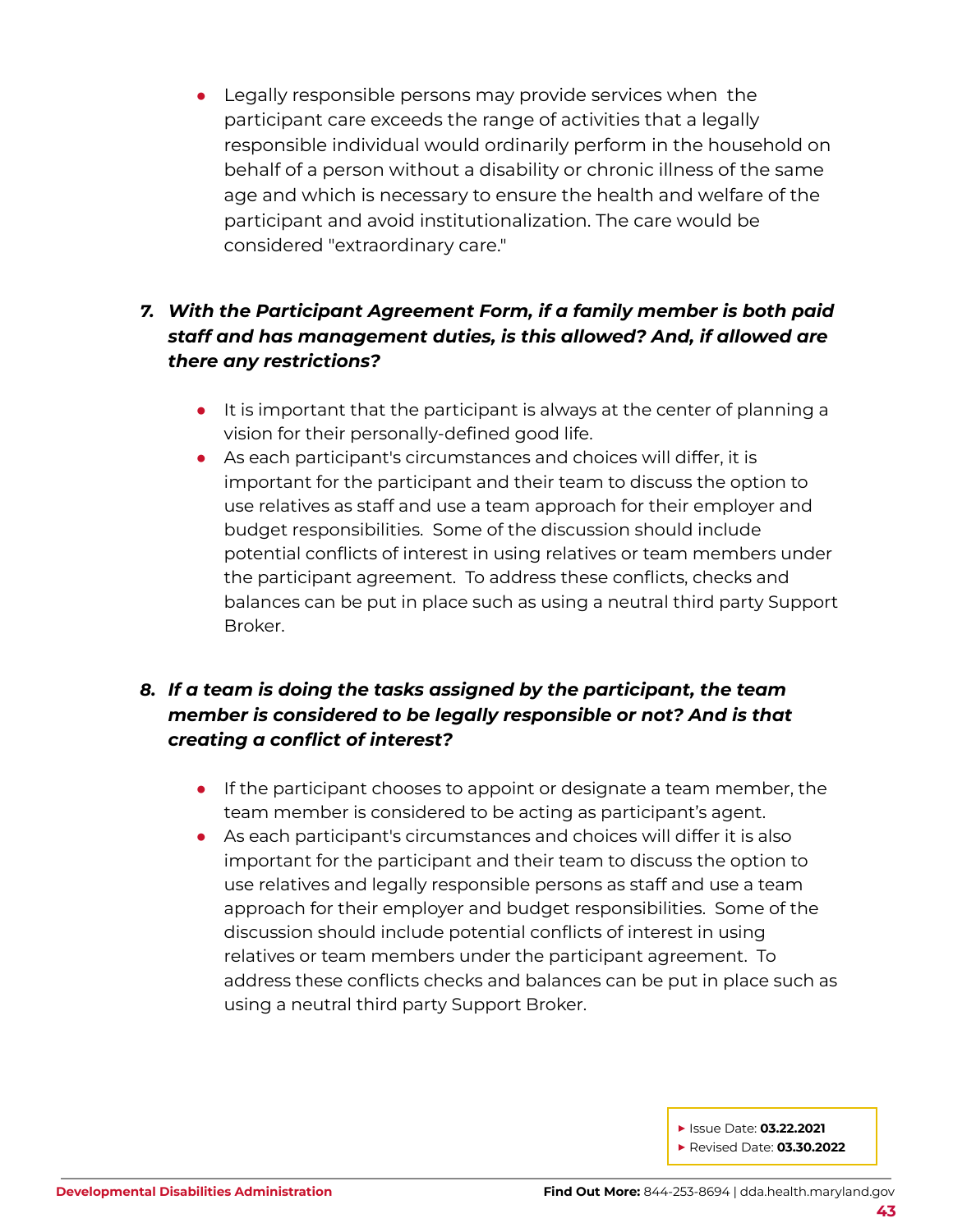## *9. Any employee can also be on the team to help train, hire or submit timesheets?*

*●* As each participant's circumstances and choices will differ it is important for the participant and their team to discuss the option to use a team approach for their employer and budget responsibilities. Some of the discussion should include potential conflicts of interest in using *employees* under the participant agreement. To address these conflicts checks and balances can be put in place such as using a neutral third party Support Broker.

## *10. Can family members not working as staff be assigned tasks by the team along with paid family members?*

*●* As each participant's circumstances and choices will differ it is also important for the participant and their team to discuss the option to use a team approach for their employer and budget responsibilities. Some of the discussion should include potential conflicts of interest in using *family members (not working as staff)* under the participant agreement. To address these conflicts checks and balances can be put in place such as using a neutral third party Support Broker.

The Coordinator of Community Services (case manager) can not be assigned tasks.

## *11. Who is able to sign a family member as staff's timesheet if there is not a paid support broker?*

• The participant can sign the timesheet as the employer of record. They can also consider other team members and use the Participant Agreement to appoint an agent working on their behalf.

## <span id="page-43-0"></span>**D. Individual and Family Directed Goods and Services (IFDGS)**

#### *1. Does staff recruitment costs come from the participant's budget?*

- Yes. The DDA has allocated \$500 per annual plan year for these costs which come out of the person's budget.
	- **▶** Issue Date: **03.22.2021 ▶** Revised Date: **03.30.2022**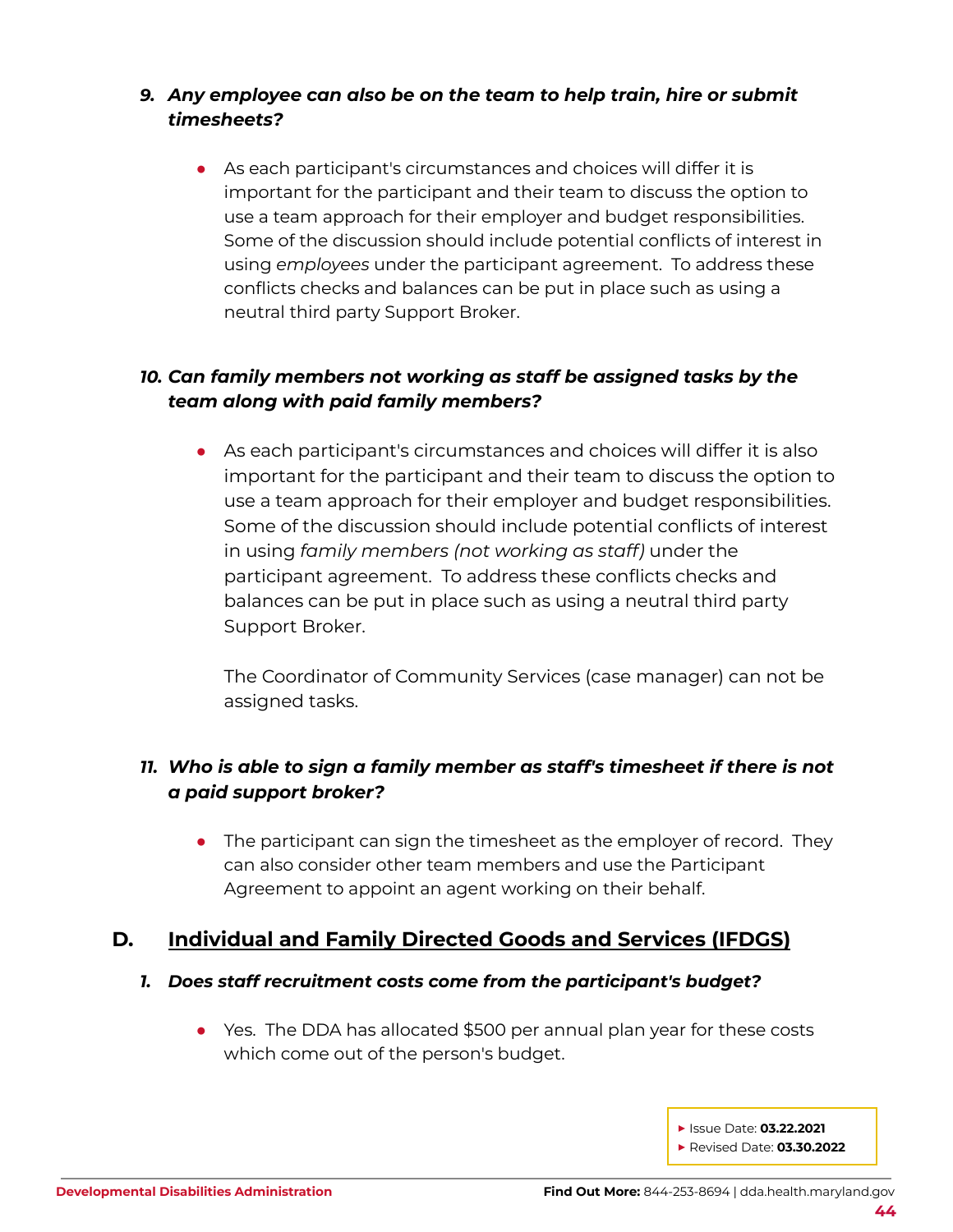## <span id="page-44-0"></span>**E. Support Broker**

#### *1. Can a support broker provide both personal support and support broker work? (Revised – March 30, 2022)*

● Support brokers can *temporarily* provide other waiver services to the participant at the rate applicable to that other waiver program service until June 30, 2022 as per the Appendix K.

## *2. Can a family member, legal guardian or representative payee serve as the support broker?*

• A relative (who is not a spouse, legally responsible person, legal guardian, or Social Security Administration representative payee) of the participant may be paid to provide support broker services. A spouse or legally responsible person may provide Support Broker services, but may not be paid by the Waiver program.

#### *3. Does Support Broker fees come from the participant's budget?*

● Yes.

## *4. Is there a limit to the amount of hours an independent Support Broker is allotted in a participant's budget?*

● Yes. As per the approved programs, "Information, coaching, and mentoring up to 4 hours per month unless otherwise authorized by the DDA".

## *5. Is the Support Broker max rate of \$65 per hour allowable for non-agency Support Brokers, or is it still only allowable for agencies?*

• The maximum rate of \$65 per hour can be used for vendors and providers. It is a fully loaded rate meaning it already includes costs associated with taxes, benefits, and other costs components. When hiring staff the staff wage should be considered reasonable and customary compared to other staff wages. Since the wage was

**▶** Issue Date: **03.22.2021**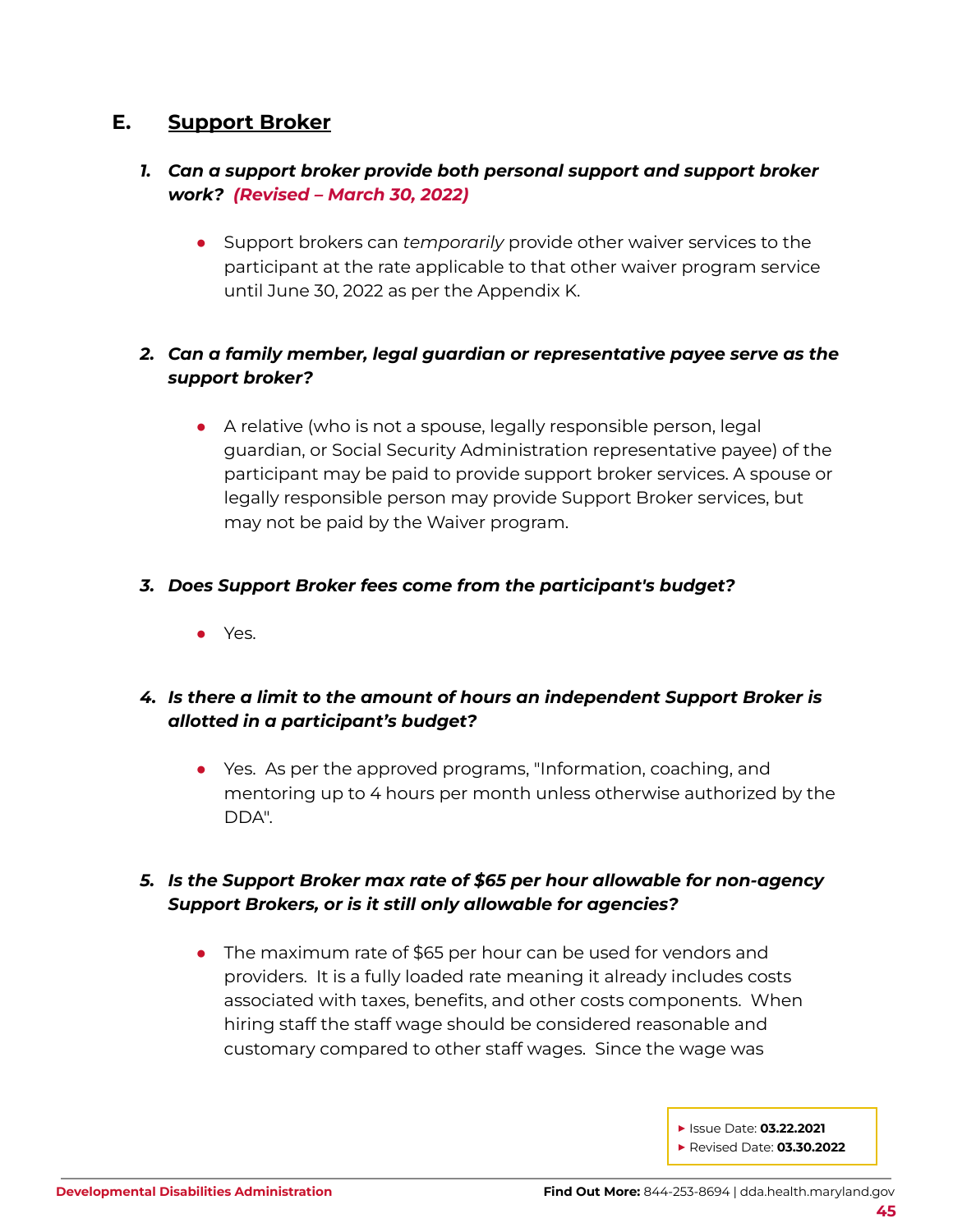developed for vendors and providers it would not be considered to meet this standard.

## *6. Are Support Broker services required in order to participate in self direction?*

● No. Support Broker services are not required in order to participate in the self directed service delivery model. Support Broker services includes employer related information and advice for a participant in support of self-direction to make informed decisions related to day-to-day management of staff providing services within the available budget. It is an optional service that may be requested.

## *7. The Case Manager and the Support Broker can be assigned tasks by the participant as team members?*

- The Coordinator of Community Services (case manager) can not be assigned an employer or budget authority task.
- As each participant's circumstances and choices will differ it is also important for the participant and their team to discuss the option to use relatives and legally responsible persons as staff and use a team approach for their employer and budget responsibilities. Some of the discussion should include potential conflicts of interest in using *Support Brokers* under the participant agreement. To address these conflicts checks and balances can be put in place.

## *8. If team members are designated for specific tasks, then which specific tasks are required to be performed by the Support Broker in order to be compliant?*

- Support Brokers services, as noted in the approved waivers as an optional service, includes coaching and mentoring the participant on their responsibilities as a common law employer related to employer and budget responsibilities as per federal, State, and local laws, regulations, and policies. As noted in the programs, the Support Broker must not:
	- Develop modifications;
	- Make any decisions for the participant as the Employer of Record including budgetary decisions;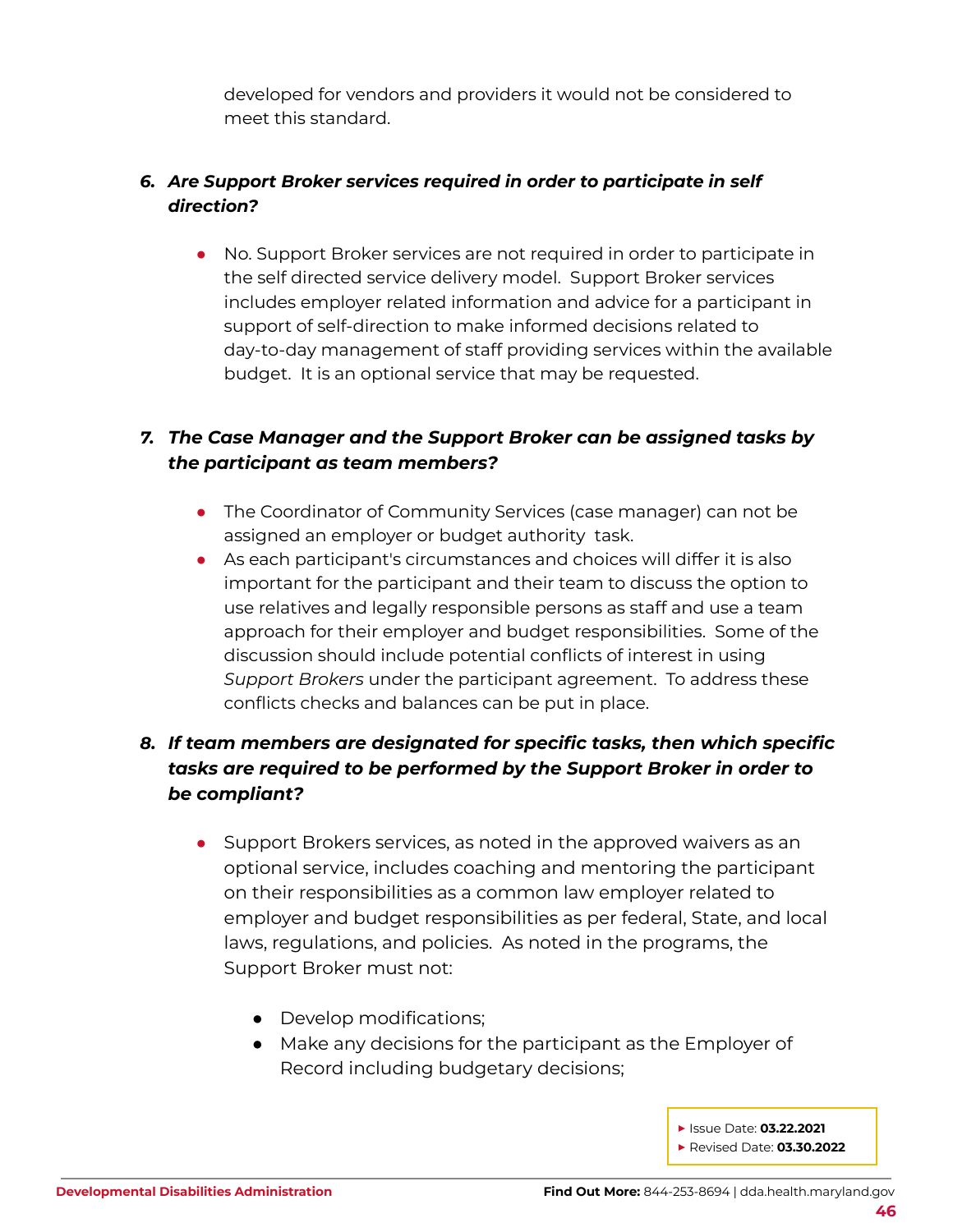- Sign-off on timesheets for service delivery; or
- Hire or fire workers.

## <span id="page-46-0"></span>**F. Transportation**

- *1. With the changes in the self-direct budget sheet, do staff still submit a mileage reimbursement sheet to the FMS?*
	- Staff should submit mileage reimbursement requests to the participant, who is their employer, prior to submitting to the FMS.

#### *2. With the changes in the self-direct budget sheet, does the staff rate now need to include the costs for transportation?*

• For employer authority services for which a participant hires staff, they can include transportation related costs under the benefit section for the applicable services and allocate funding based on their business model. See [Instructions](https://health.maryland.gov/dda/Pages/sdforms.aspx) for DDA's SDS Budget Sheet for additional information.

## *3. Would the stand alone transportation line in the self-directed budget sheet be used for services such as Uber or Mobility to get to places when staff cannot provide transportation to an individual?*

● Yes. The stand alone transportation service is used when the person is independently going to places within their community and staff are not present.

## *4. If I am using and budgeting for Uber or Public transportation as part of my plan, can I also receive staff support when using these resources? If so, how do I document staff reimbursement for these costs when they are with me?*

● No. The stand alone transportation service is used when the person is independently going to places within their community and staff are not present. When staff are present and providing transportation this would be included under the direct service the staff is providing such as community development services or personal supports.

**▶** Issue Date: **03.22.2021**

**▶** Revised Date: **03.30.2022**

\_\_\_\_\_\_\_\_\_\_\_\_\_\_\_\_\_\_\_\_\_\_\_\_\_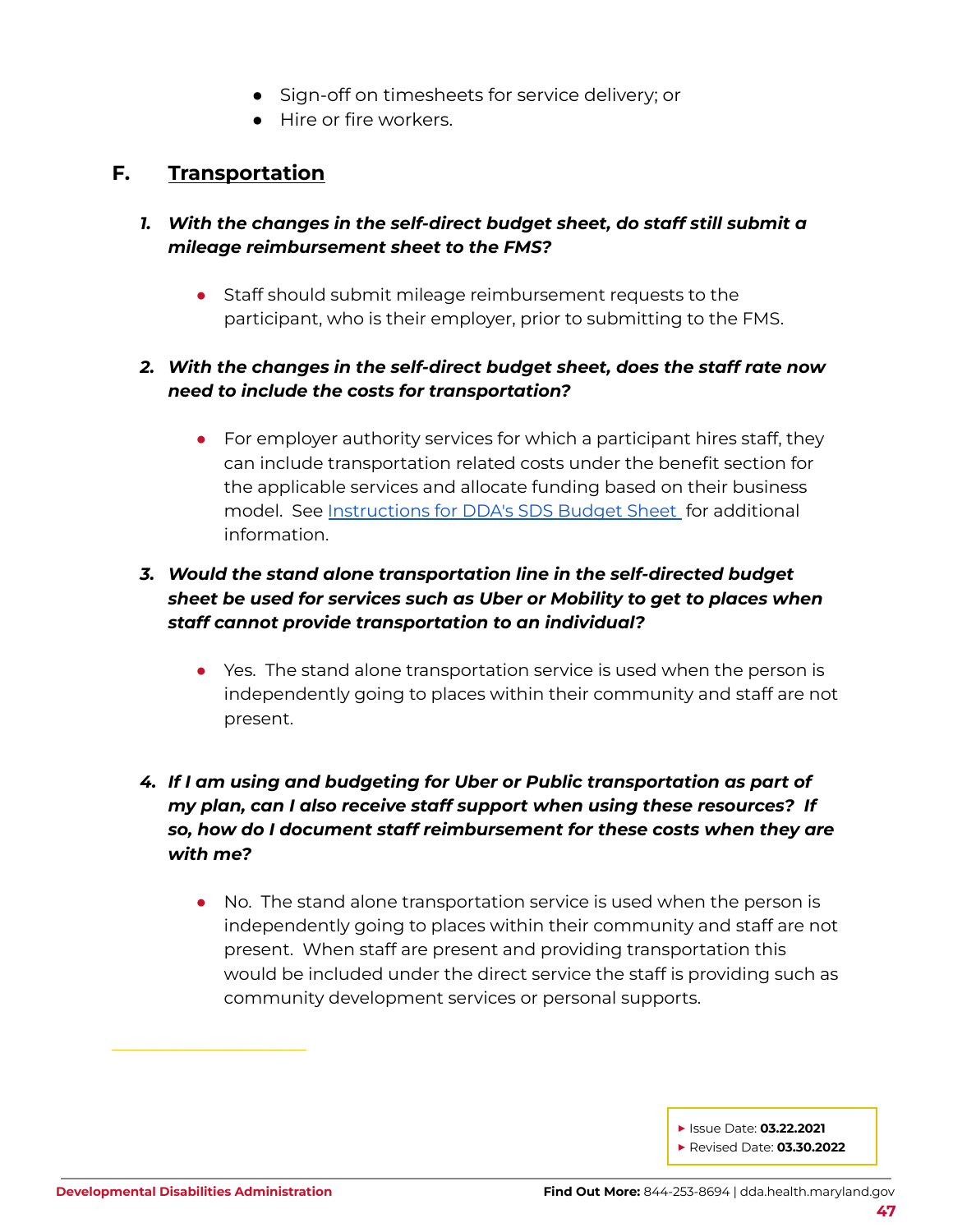## <span id="page-47-0"></span>**VIII. Services**

## <span id="page-47-1"></span>**A. Behavior Supports**

## *1. The DDA Waiver states that BSS is only for a limited time. What if a person needs ongoing BSS?*

● Behavioral Supports Services (BSS) are an array of services to assist participants who without such supports are experiencing, or are likely to experience, difficulty at home or in the community as a result of behavioral, social, or emotional issues. These services seek to help understand a participant's challenging behavior and its function is to develop a Behavior Plan (BP) with the primary aim of enhancing the participant's independence and inclusion in their community. BSS includes Behavioral Assessment (BA), Behavioral Consultation (BC), and Brief Support Implementation Services (BSIS). The BA is conducted initially to determine if a formal BP is needed. BC is ongoing to support the monitoring and revisions of the BP. BSIS is a time limited service to provide assistance and modeling to families, staff, caregivers, and any other individuals supporting the participant so they can independently implement the BP.

## *2. If BSS is needed ongoing, is this something you can have added to the Budget Plan?*

● Yes. Behavioral Consultation can be included throughout the year. Brief Support Implementation Services can be requested based on assessed needs.

#### *3. What does it mean for a BP to be written in a trauma informed manner?*

● Trauma-Informed Care means interventions that recognize the psychological, physical, and emotional effects of all types of trauma experiences. Trauma-Informed Care emphasizes the need for psychological safety, social connections and empowerment in the daily lives of people with intellectual disabilities, and the importance of a healing environment in which growth and development are supported is critical as well. When writing a behavior plan, it should take the individual's past traumas into account. For more information, please visit the [Behavior](https://dhmh.policystat.com/policy/9287179/latest/) Support Policy

**▶** Issue Date: **03.22.2021**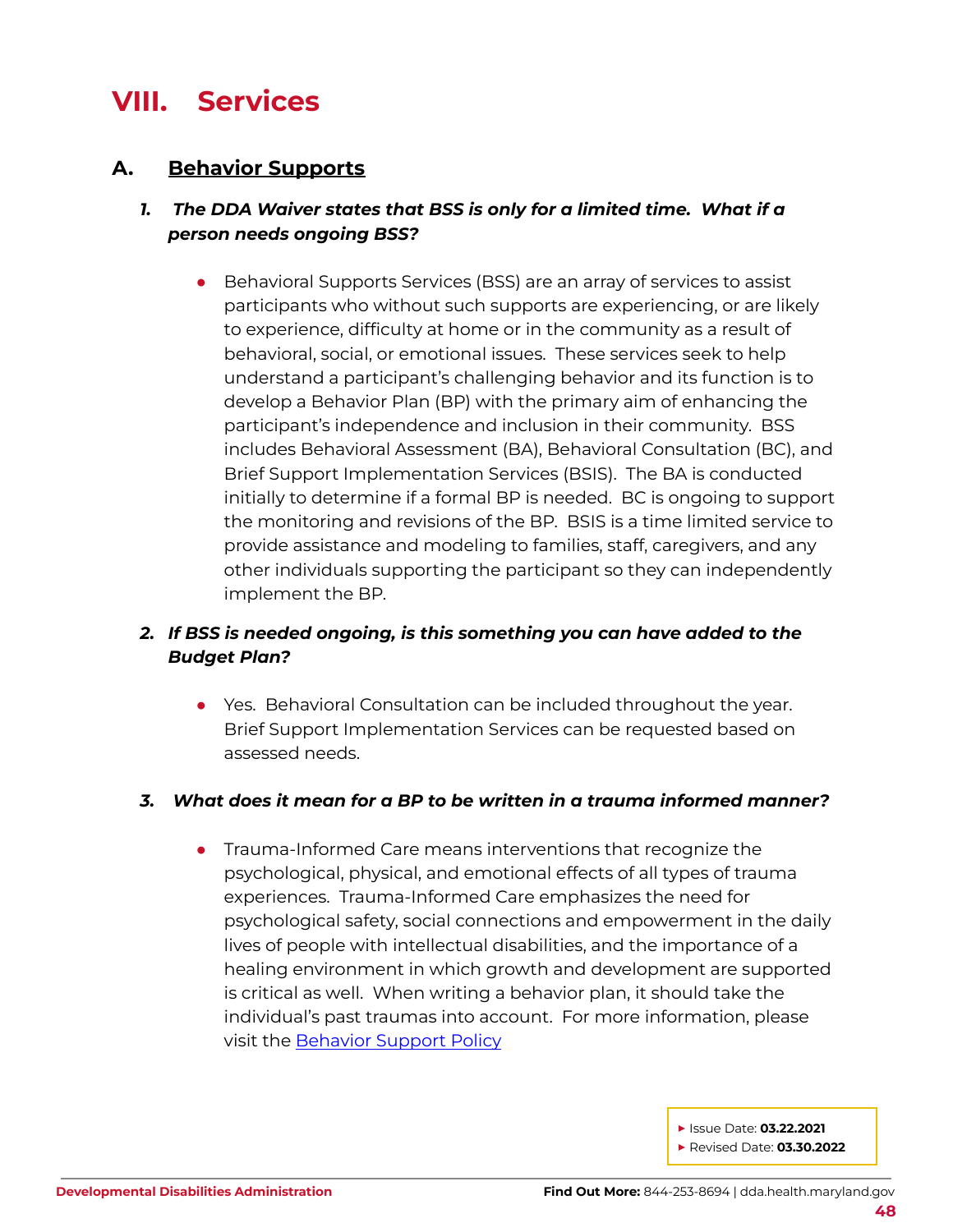## *4. If an individual is on the DDA waiting list and having lots of behaviors at home, can they still apply for DDA Behavior Support Services?*

● Behavior Support is a DDA Waiver Service. If an individual is on the waiting list but has needs that may be addressed through a DDA Waiver Service, please reach out to the Regional Office and indicate that there is a change in the person's needs/circumstances. The Regional Office will update the Priority Category which may change their position on the DDA Waiting List. Additionally, an individual can reach out to Maryland Medicaid and the Behavioral Health Administration for assistance with behavioral needs.

## *5. If someone has a behavior support plan, is MANDT training mandatory for staff working with them? (New – March 30, 2022)*

● In accordance with DDA requirements, all Direct Support Professionals (DSP) must complete some or all of The MANDT System® requirements in order to work with individuals with developmental disabilities yearly. These requirements are detailed in the guidance available at [DDA](https://health.maryland.gov/dda/Documents/COVID%2019%20Documents/Memos%20Guidance/9.27.21/DDA%20Mandt%20%20System%C2%AE%20Requirements%20At%20a%20Glance%2009.17.21.pdf#search=mandt) Mandt System [Requirements](https://health.maryland.gov/dda/Documents/COVID%2019%20Documents/Memos%20Guidance/9.27.21/DDA%20Mandt%20%20System%C2%AE%20Requirements%20At%20a%20Glance%2009.17.21.pdf#search=mandt)

#### *6. Will Behavior Plans now coincide with PCP annual dates or will they stay on their own anniversary date? (New – March 30, 2022)*

● Behavior Plans are based on assessed need as outlined in the [Behavioral](https://dhmh.policystat.com/?lt=FGOOt-k9bPID7nabPPUk8c&next=%2Fpolicy%2F10361356%2Flatest%2F) Support Services policy. Behavioral Consultation includes monitoring and ongoing assessment of implementation of the behavior plan and needed updates. The Behavior Plan does not need to align with the PCP annual date but needs to be current.

## <span id="page-48-0"></span>**B. Day Habilitation**

#### *1. Since small and large day habilitation groups are combined into one Day Habilitation group, what is the expectation of staff ratios for this service?*

Day Habilitation staff ratios have not changed. Services may be provided in small groups (*i.e.,* 2 to 5 participants) or large groups (*i.e.*, 6 to 10 participants). The level of staffing and meaningful activities provided to the participant must be based on the participant's assessed level of service need. Based on the participant's assessed need, the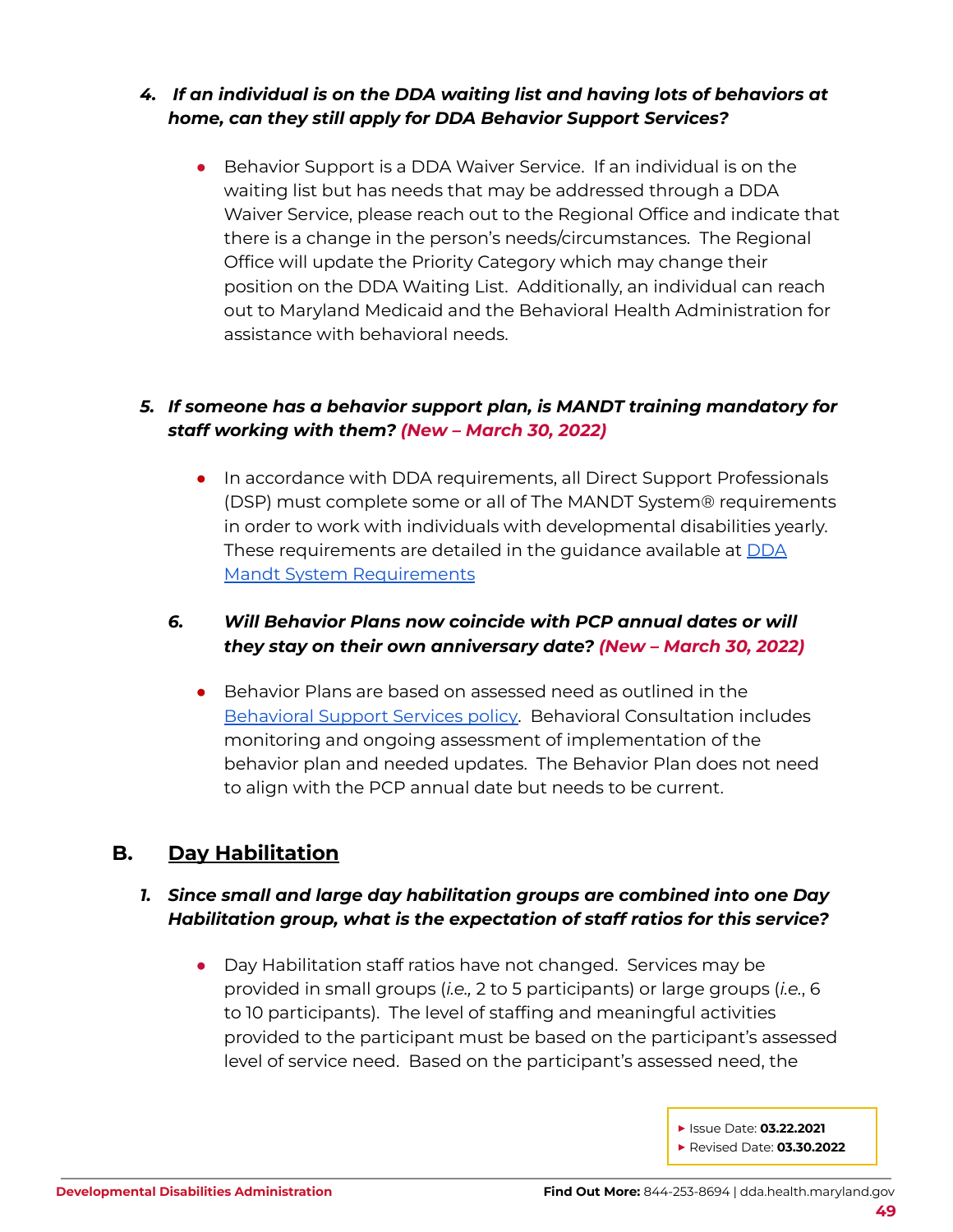DDA may authorize a 1:1 to 2:1 staff-to-participant ratio. Reference: Community Pathways Waiver [Amendment](https://dda.health.maryland.gov/Documents/Waiver%20Documents/Community%20Pathways%20Waiver/CPW%20Amendment%203%20effective%20011921.PDF) # 3, Effective January 19, [2021](https://dda.health.maryland.gov/Documents/Waiver%20Documents/Community%20Pathways%20Waiver/CPW%20Amendment%203%20effective%20011921.PDF)

## *2. Does day hab have to be 1:1 or can it be the regular ratio that provider has for what's adequate for the individual, such as 1:9?*

• The person-centered planning team and the participant should discuss how this service should be provided for the participant. Some participants may best be served in small (2 to 5 participants) or large (6 to 10 participants) group Day Habilitation services, while others may have an assessed need for 1:1 or 1:2 services.

## *3. How can the team ensure people supported in meaningful day groups person-centered schedule is based off their interests and not the interests of the entire group? (New – March 30, 2022)*

● As per the [Meaningful](https://dhmh.policystat.com/?lt=FGOOt-k9bPID7nabPPUk8c&next=%2Fpolicy%2F10361533%2Flatest%2F) Day policy, an individualized schedule should be used to provide an estimate of what the participant will do and where the participant will spend their time when in this service. For each participant, what they do during the week should include opportunities to make choices about how they spend their time, to build community and relationships, and, if they are interested, to explore employment. Updates should be made as needed to meet the changing needs, desires and circumstances of the participant. The individualized schedule will be based on a PCP that clearly outlines how this time would be used.

## <span id="page-49-0"></span>**C. Dedicated Supports**

#### *1. Are dedicated support hours based on a person's matrix?*

- No. Dedicated hours and residential PCIS2 add-on hours are different. Dedicated hours are based on the person's assessed need and in consideration of shared hours and overnight supervision for the home. For additional information, please review the Guidance for [Operating](https://dda.health.maryland.gov/Documents/Transformation/At%20a%20Glance%20Documents/3.15.21/GuidanceForTheJuly1-2020Transition-Revised%20March%2015,%202021.pdf) in PCIS2 and [LTSSMaryland](https://dda.health.maryland.gov/Documents/Transformation/At%20a%20Glance%20Documents/3.15.21/GuidanceForTheJuly1-2020Transition-Revised%20March%2015,%202021.pdf) – Revised March 15, 2021
- *2. Can we be approved for dedicated hours for awake overnight staffing if needed for someone in CLGH services where overnight supervision is already provided?*
	- **▶** Issue Date: **03.22.2021 ▶** Revised Date: **03.30.2022**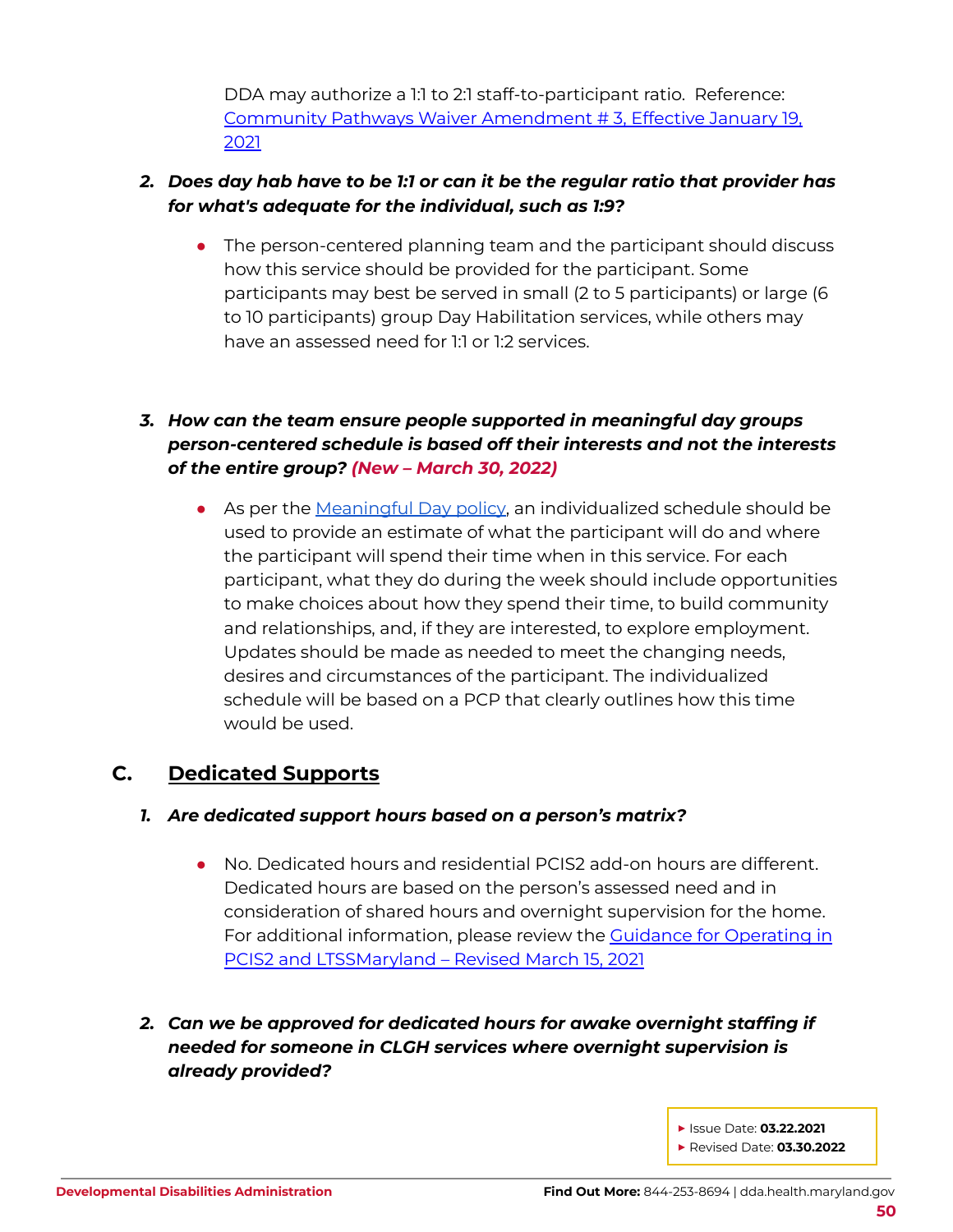● Yes, dedicated hours can be approved if the participant needs 1:1 or 2:1 dedicated support that is not covered with the overnight supervision supports. Proper documentation and justification must be provided.

## *3. Does this mean that shared service funding would be on both individual's service authorization? If two individuals are sharing 10 hours per week would the funding be for 5 hours each or both for 10 hours per week?*

● In instances where individuals are sharing dedicated supports, the dedicated supports hours must be documented in each participant's respective Person-Centered Plan. Please note the DDA provider may only bill the dedicated supports hours for one participant to avoid duplication. Please review Memo 6 – DDA [Amendment](https://dda.health.maryland.gov/Documents/Waiver%20Documents/DDA%20Amendment%203%20-%202020%20Memo%20Guidance/Memo%206%20-%20DDA%20Amendment%203%20-%20%20Dedicated%20Hours%20to%20Support%20More%20than%20One%20Participant%20Final%20Feb%2016%202021.pdf) 3 – Dedicated Hours to Supports More than One [Participant](https://dda.health.maryland.gov/Documents/Waiver%20Documents/DDA%20Amendment%203%20-%202020%20Memo%20Guidance/Memo%206%20-%20DDA%20Amendment%203%20-%20%20Dedicated%20Hours%20to%20Support%20More%20than%20One%20Participant%20Final%20Feb%2016%202021.pdf) for more information.

#### *4. Can 1:1 30 hours in lieu of day be shared with others?*

• The DDA may authorize dedicated supports to be used to support more than one participant residing in the same residential setting if it meets each of their assessed needs and the following circumstances are met: a) The participants are retired, transitioning from one meaningful day service to another, recovering from a health condition, or received less than 40 hours of meaningful day services per week; b) The dedicated supports hours are documented in each participant's respective Person-Centered Plan; and c) The DDA provider may only bill the dedicated supports hours for one participant to avoid duplication. Please note 1:1 and 2:1 dedicated supports authorized for a participant due to medical or behavioral needs cannot be shared with other participants. Please review Memo 6 – DDA [Amendment](https://dda.health.maryland.gov/Documents/Waiver%20Documents/DDA%20Amendment%203%20-%202020%20Memo%20Guidance/Memo%206%20-%20DDA%20Amendment%203%20-%20%20Dedicated%20Hours%20to%20Support%20More%20than%20One%20Participant%20Final%20Feb%2016%202021.pdf) 3 – Dedicated Hours to Supports More than One [Participant](https://dda.health.maryland.gov/Documents/Waiver%20Documents/DDA%20Amendment%203%20-%202020%20Memo%20Guidance/Memo%206%20-%20DDA%20Amendment%203%20-%20%20Dedicated%20Hours%20to%20Support%20More%20than%20One%20Participant%20Final%20Feb%2016%202021.pdf) for more information.

## <span id="page-50-0"></span>**D. Employment Services**

## *1. Where can you find the Competitive Integrated Employment (CIE) Checklist?*

The Competitive Integrated Employment (CIE) Checklist can be found in the policy attachment section of the policy. For additional information, please visit the Competitive Integrated [Employment](https://dhmh.policystat.com/policy/8339760/latest/) (CIE) [policy](https://dhmh.policystat.com/policy/8339760/latest/).

**▶** Issue Date: **03.22.2021**

**▶** Revised Date: **03.30.2022**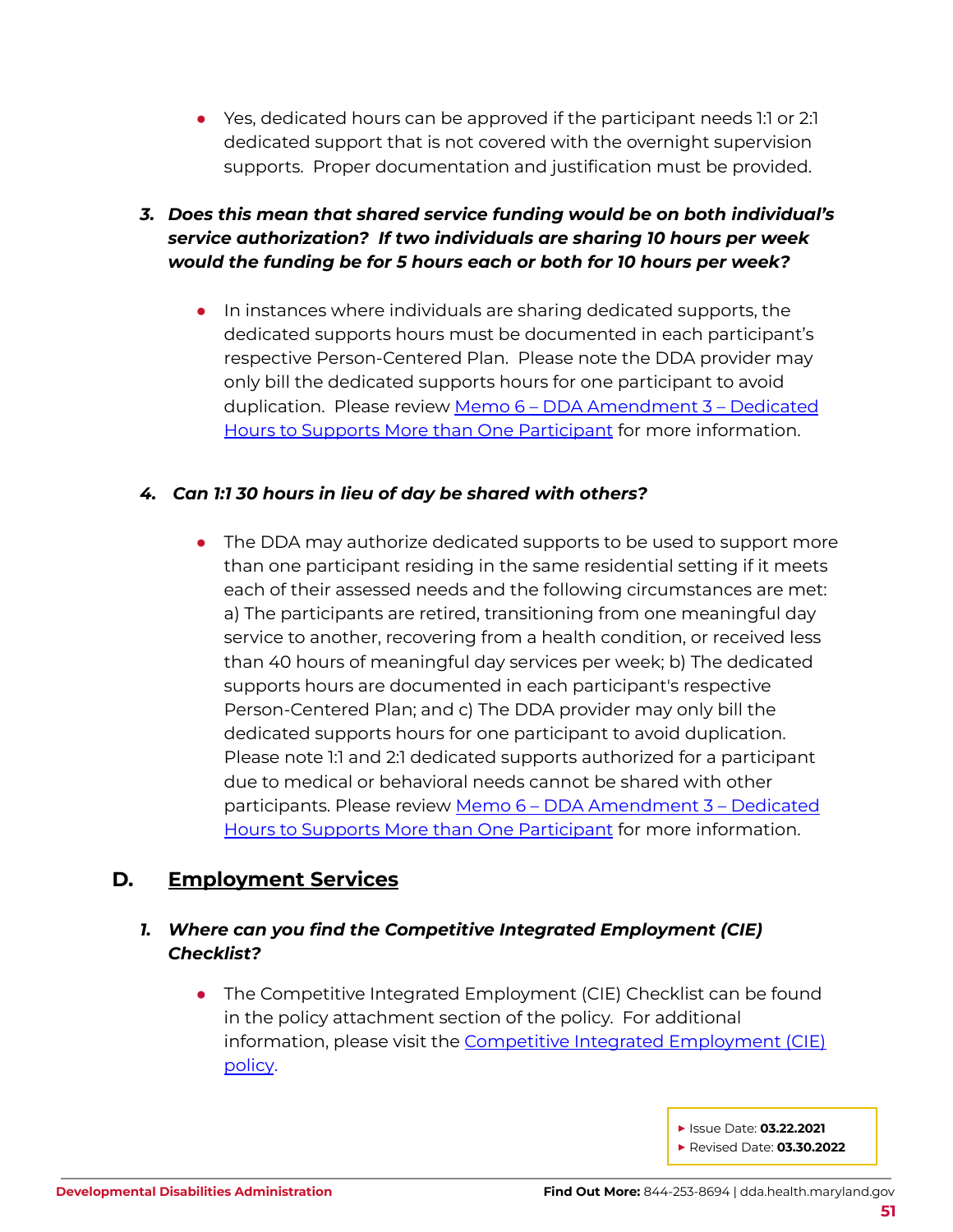## *2. What documentation is required for approval for discovery milestones as well as to move forward with job development?*

• The person must have a documented interest in employment or employment exploration in their PCP, or is currently employed and there is a documented interest in a different job in the PCP to be approved for Employment Services - Discovery. For additional information related to documentation needed for discovery milestones, please review the Guidelines for Service [Authorization](https://health.maryland.gov/dda/Pages/Person-Centered_Planning.aspx) and Provider Billing [Documentation.](https://health.maryland.gov/dda/Pages/Person-Centered_Planning.aspx)

## *3. For individuals that are seeking employment, should they request multiple employment services during their PCP to ensure that there is a continuity of supports when they obtain employment?*

• The PCP should reflect current and anticipated needs within the plan year. The team should discuss with the person and take into consideration the applicable factors related to the person. For additional information to support flexibility within a person's service request, please review the service considerations and flexibility section starting on page 17 of the Person Centered Plan [Development](https://health.maryland.gov/dda/Pages/Person-Centered_Planning.aspx) and [Authorization](https://health.maryland.gov/dda/Pages/Person-Centered_Planning.aspx)

#### *4. How will Employment Milestones be billed? (New – March 30, 2022)*

**•** Employment Milestones are billed via LTSSMaryland Provider Portal.

## *5. Should a person access employment supports through DORS prior to DDA? (New – March 30, 2022)*

● Division of Rehabilitation Services (DORS) service must be accessed first if the service the participant needs is provided and available by DORS and funding is authorized

## <span id="page-51-0"></span>**E. Housing Supports**

## *1. Is there a group of providers delivering Housing Support Services?*

• Yes. Please follow up with your CCS or the Regional Office for additional information.

**▶** Issue Date: **03.22.2021**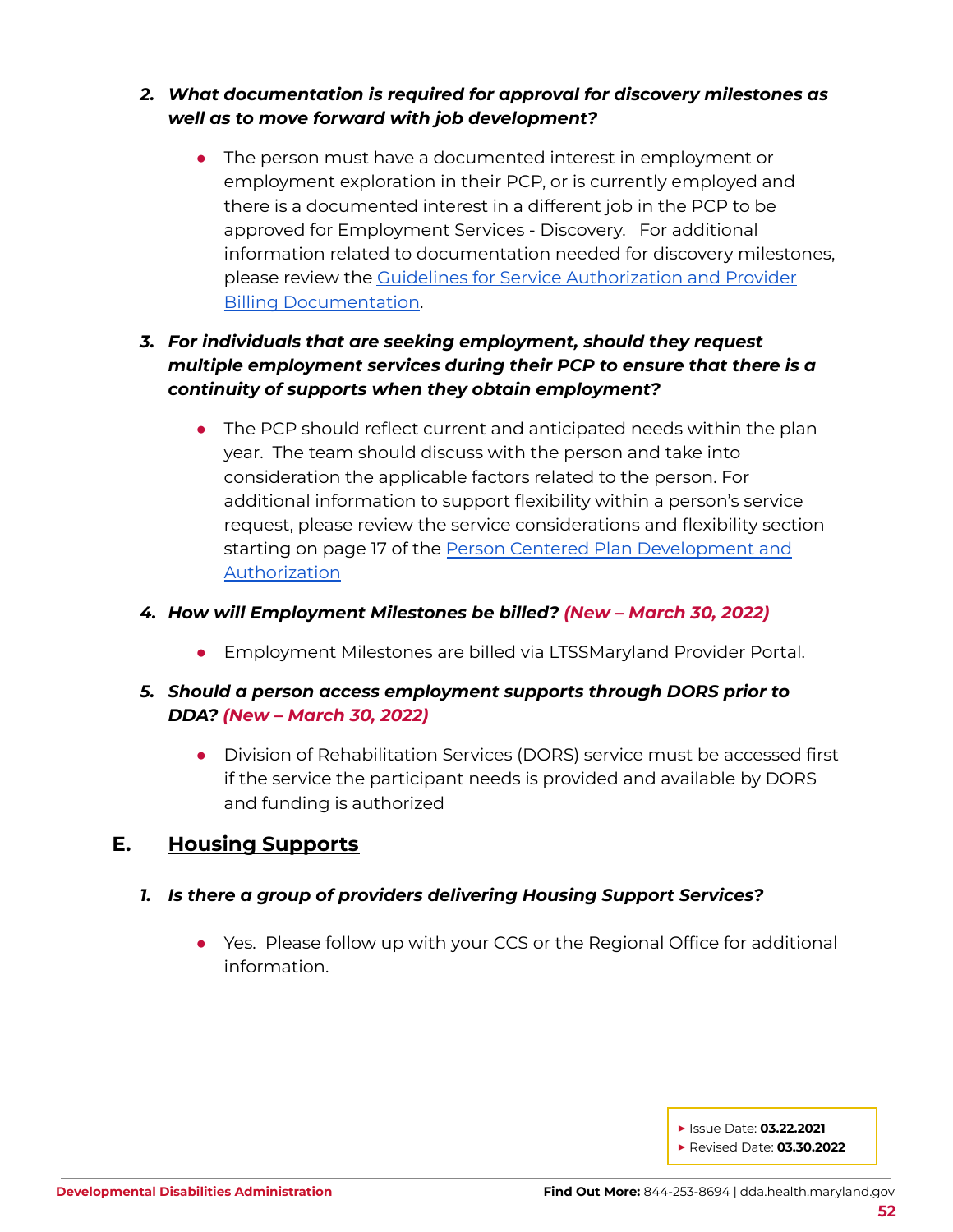## <span id="page-52-0"></span>**F. Nursing Support Services**

#### *1. Can you verify if Nurse Case Management can be used for Residential?*

● Nursing Support Services including nurse case management is included as a component within the Community Living—Group Homes, Community Living—Enhanced Supports, Supported Living, and Shared Living Services. For additional information, please review the [Approved](https://dda.health.maryland.gov/Documents/Waiver%20Documents/Community%20Pathways%20Waiver/CPW%20Amendment%203%20effective%20011921.PDF) Community Pathways [Waiver—Amendment](https://dda.health.maryland.gov/Documents/Waiver%20Documents/Community%20Pathways%20Waiver/CPW%20Amendment%203%20effective%20011921.PDF) #3

## *2. Will Nurse Delegation be included in the basic rate for day programs or will it remain a non-SFP add-on?*

● Nursing Support Services (i.e., nurse case management, nurse case management, and delegation services) are a component of Meaningful Day and Residential Services. The rates were built with the associated nursing supports.

## *3. How do you get a referral for nursing services for a client who needs assistance with medication management and what does that service look like?*

• The participant and their team should discuss the new assessed need for Nursing Support Services. The CCS can then create a revised PCP, documenting the new assessed need, and send a service referral to the provider the participant selects for delivery of nursing services. The CCS then submits the PCP to the Regional Office for review and authorization.

#### *4. With the change to nursing support, how does a provider or nurse determine what nurse service will be delivered?*

• Based on the initial nursing assessment, the DDA Medicaid Waiver applications include the criteria associated with Nurse Consultation, Nurse Health Case Management, and Delegation services. For more information, please review the [Community](https://dda.health.maryland.gov/Documents/Waiver%20Documents/Community%20Pathways%20Waiver/CPW%20Amendment%203%20effective%20011921.PDF) Pathways Waiver [Amendment](https://dda.health.maryland.gov/Documents/Waiver%20Documents/Community%20Pathways%20Waiver/CPW%20Amendment%203%20effective%20011921.PDF) # 3 2021, Effective January 19, 2021

**▶** Issue Date: **03.22.2021**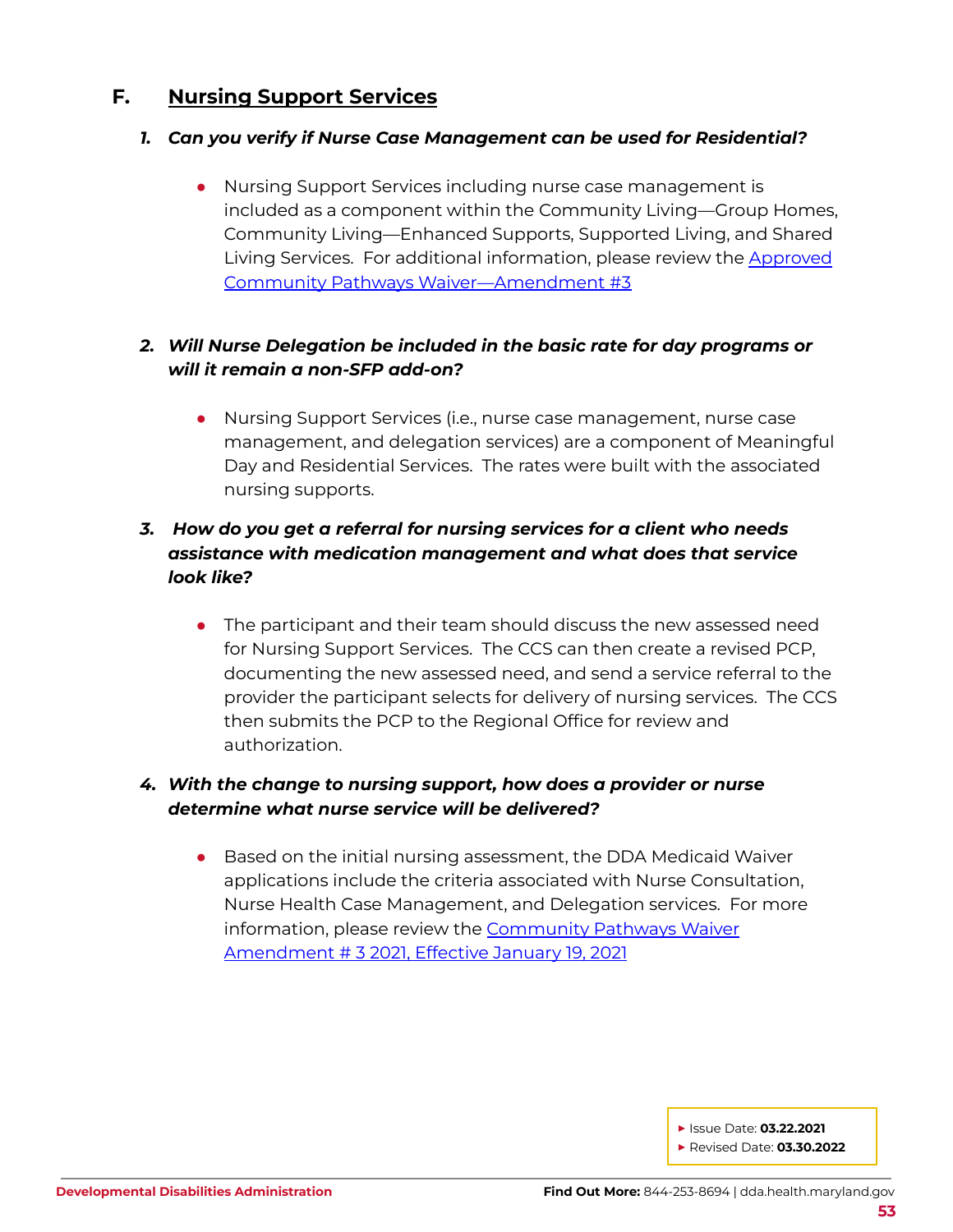## *5. Do providers need to include Nursing Support Services for all clients who require their HRST to be reviewed annually? Or if they have a score of 3 or higher only?*

● No. Nursing Support Services (i.e., nurse case management, nurse case management, and delegation services) are a component of Meaningful Day and Residential Services. The rates were built with the associated nursing supports and therefore should not be noted as a separate standalone service to complete the HRST Clinical Review.

## *6. Is the review of an HRST with a score of 3 or more included in the delegated nursing tasks if the individual is receiving PS only?*

Participants receiving Personal Supports that includes the provision of delegated nursing tasks will also need to request Nursing Support Services. Nursing Support Services includes the provision of the nurse delegation and the clinical review of the participant's Health Risk Screening Tool.

#### *7. Is nursing a standalone service in Personal Supports?*

● Participants receiving Personal Supports that include the provision of delegated nursing tasks will also need to request Nursing Support Services. Nursing Support Services includes the provision of the nurse delegation and the clinical review of the participant's Health Risk Screening Tool.

## *8. Can stand-alone nursing service funding be provided for a person in meaningful day services who need delegation of medication, tube feeding, catheter, etc?*

- Nursing Support Services (*i.e.,* nurse consultation, nurse case management, and nurse delegation services) are included as part of the meaningful day services, therefore stand-alone services are not available.
- In the event that additional nursing delegation training supports are needed as indicated in the HRST because of a change in the participant's health status or after discharge from a hospital or skilled nursing facility, the request is reviewed by DDA's Regional Office and additional standalone Nursing Support Services delegation services hours can be authorized.

**▶** Issue Date: **03.22.2021**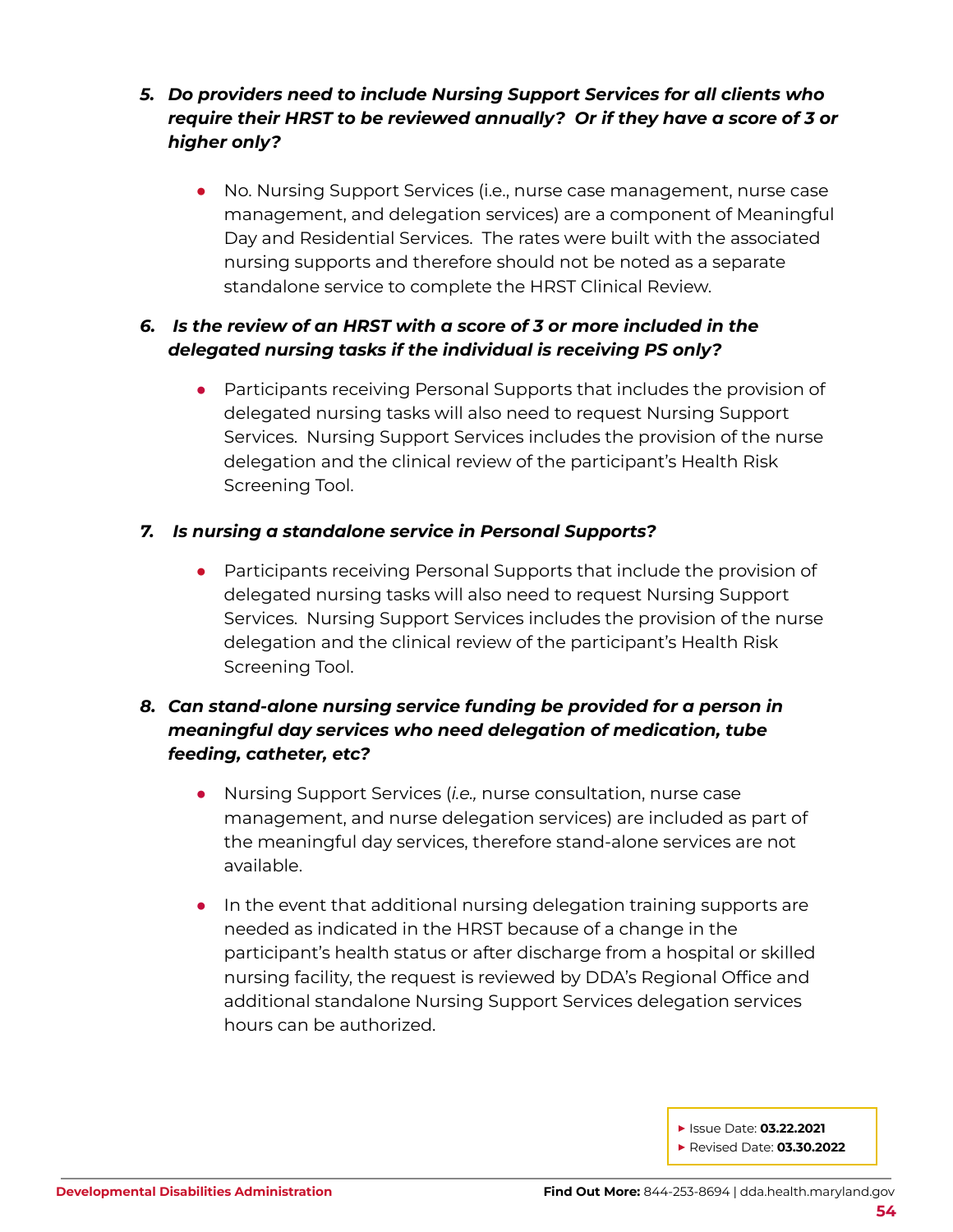#### *9. If someone has REM and receives Personal Supports through DDA, how can the HRST be reviewed? (New – March 30, 2022)*

● Meaningful day and Nursing Support Services nurses can conduct the second level review.

## *10. What guidance is available to complete the HRST for CCS's and nurses? (New – March 30, 2022)*

- The HRST initial online rater training is required for both the CCS (referred to as the rater) and nurse (referred to as the reviewer). For the CCS, there is also advanced rater training. For the nurse there is an advanced rater and clinical reviewer training.
- Additionally, within the HRST resource tools there are Knowledge Base, Support Site and Tutorial assistance. The team at IntellectAbility will assist any agency or person with individual technical assistance as needed. Their contact information is [mdsupport@replacingrisk.com](mailto:mdsupport@replacingrisk.com)
- *11. How many hours are allow for the nursing support services? (New – March 30, 2022)*
	- The number of hours would depend on the risks and health care needs of the participant.

## *12. For Nursing Supports, who determines which of the 3 services the person receives, or is it mandatory that the person receive all 3 if in Nursing Supports? (New – March 30, 2022)*

• The registered nurse will provide nursing consultation, health case management, and/or delegation services, based on the participant's assessed need. The nurse will perform an initial nursing assessment reviewing health needs, health records, physician orders, etc. which will then help to inform the level of nursing supports needed.

## *13. If someone is in res/meaningful day, does NSS services need to be outlined in the PCP since they are wrapped into the service? (New – March 30, 2022)*

● For the delivery of meaningful day and residential service, nursing supports services does not need to be noted in the service authorization section. It should be reflected in the provider's service implementation plan.

**▶** Issue Date: **03.22.2021**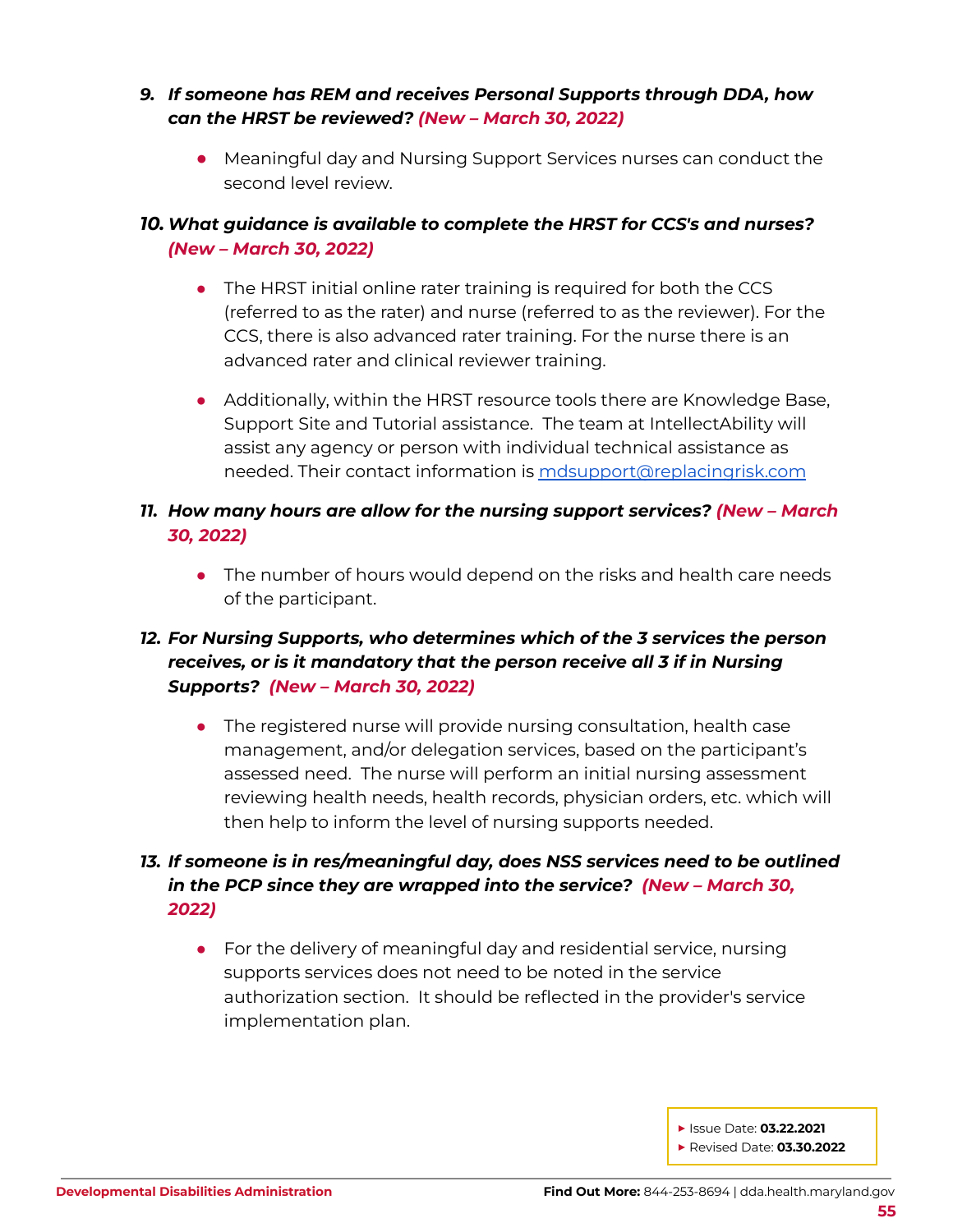## *14. Are Nursing Support Services available to people participating in Day Habilitation services? (New – March 30, 2022)*

• The Day Habilitation services include nursing support services as a component of the service. In the event that additional delegation training supports are needed as indicated in the HRST because of a change in the participant's health status or after discharge from a hospital or skilled nursing facility, the request is reviewed by DDA's Regional Office and additional standalone Nursing Support Services hours can be authorized.

#### *15. The HRST and SIS show an enhanced need for additional documentation to justify 1:1 supports, what else is required? (New – March 30, 2022)*

● Please refer to our quidance and policies that note approved Behavior Plans and Nursing Care Plans

## <span id="page-55-0"></span>**G. Personal Supports**

#### *1. What are Personal Support Services?*

• Personal Supports provides habilitative services to assist participants who live in their own or family homes with acquiring, building, or maintaining the skills necessary to maximize their personal independence. The service includes in-home skills development and community integration and engagement skills development supports.

## *2. What is the difference between enhanced Personal Supports and Personal Supports 2:1?*

● Based on the participant's assessed needs, the participants can request 1:1 staff-to-participant supports or 2:1 staff-to-participant supports. In addition, an enhanced rate is available for 1:1 staff-to-participant supports when the person has significant needs as reflected in an approved Behavior Plan or Health Risk Screening Tool.

#### *3. How does the participant access enhanced rate Personal Supports?*

● The criteria for Personal Supports—Enhanced rate is: 1) The participant has an approved Behavioral Plan, or 2) The participant has a HRST score of 4 or higher. The enhanced rate will be reflected in the PCP as "Personal Supports—Enhanced." Please see [Memo](https://dda.health.maryland.gov/Documents/Waiver%20Documents/DDA%20Amendment%203%20-%202020%20Memo%20Guidance/Memo%205%20-%20DDA%20Amendment%203%20-%20%20Personal%20Supports%20Final%20Draft%202-14-2021.pdf) 5 – DDA [Amendment](https://dda.health.maryland.gov/Documents/Waiver%20Documents/DDA%20Amendment%203%20-%202020%20Memo%20Guidance/Memo%205%20-%20DDA%20Amendment%203%20-%20%20Personal%20Supports%20Final%20Draft%202-14-2021.pdf) 3 – Personal Supports

**▶** Issue Date: **03.22.2021**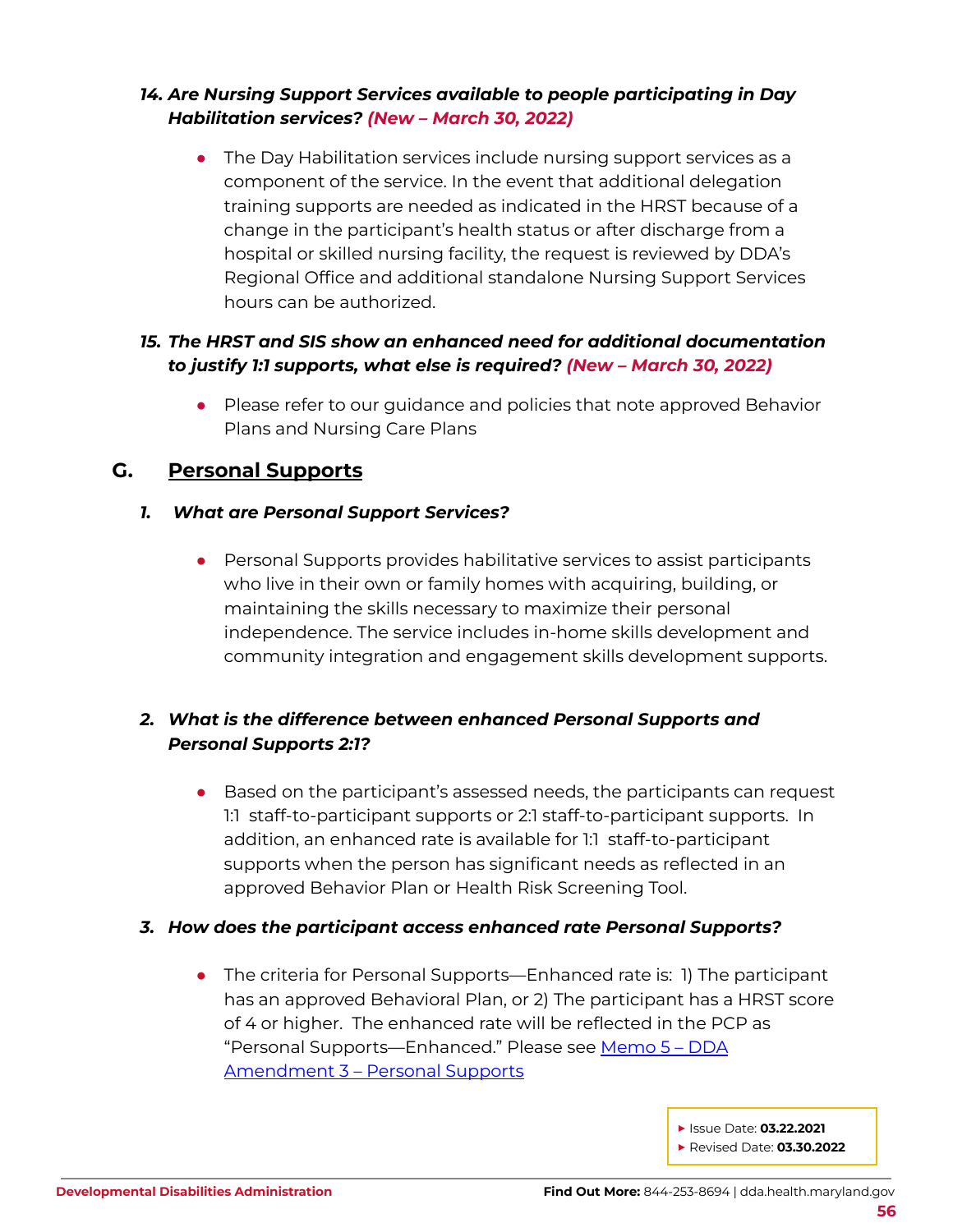#### *4. Does Personal Supports require a nursing assessment every 90 days?*

● No. Only participants whose Personal Supports include delegated nursing tasks would need a nursing assessment every 90 days.

#### *5. Is using public transportation approved for Personal Supports?*

- Yes. Participants can use public transportation to support their Personal Support Services.
- *6. Does the change to include overnight PSS mean that the 82 hour max for PSS has changed? (New – March 30, 2022)*
	- Personal Supports services are limited to 82 hours per week unless otherwise authorized by the DDA..

## <span id="page-56-0"></span>**H. Remote Support Services**

## *1. Currently many of DDA supports for services like Supported Living and CDS (outside of Appendix K) don't support people having their supports remotely, will these services be funded under the same funding model as in person supports?*

- Remote support services (RSS) can be used for Supported Living. RSS provide oversight and monitoring within the participant's home through an off-site electronic support system in order to reduce or replace the amount of staffing a participant needs, while ensuring the participant's health, safety, and welfare
- Virtual supports are an electronic method of service delivery. Virtual supports are not a distinct, separate service under the DDA Waiver programs, but a means by which the following services may be delivered to a participant.
	- Employment Services;
	- Supported Employment Services;
	- Community Development Services;
	- Day Habilitation Services; and
	- Personal Support Services.

**▶** Issue Date: **03.22.2021**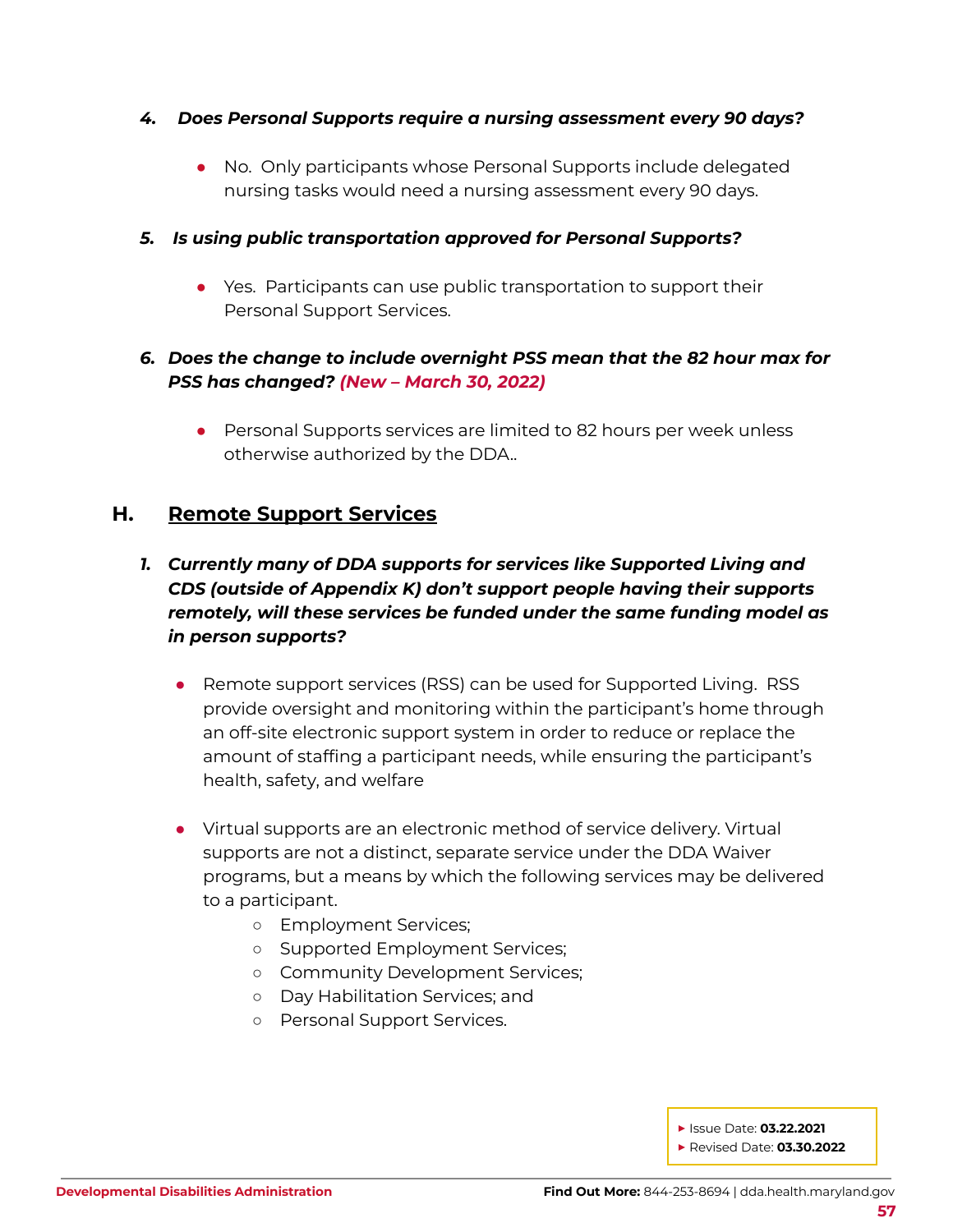• As per Amendment #3, virtual supports was added to the waivers (outside of Appendix K) for CDS. Please review Memo # 3 - DDA [Amendment](https://dda.health.maryland.gov/Documents/Waiver%20Documents/DDA%20Amendment%203%20-%202020%20Memo%20Guidance/Memo%203%20-%20DDA%20Amendment%203%20-%20Virtual%20Supports%20Final%20Feb%2016,%202021.pdf) # 3 - Virtual [Supports](https://dda.health.maryland.gov/Documents/Waiver%20Documents/DDA%20Amendment%203%20-%202020%20Memo%20Guidance/Memo%203%20-%20DDA%20Amendment%203%20-%20Virtual%20Supports%20Final%20Feb%2016,%202021.pdf) - February 16, 2021

## <span id="page-57-0"></span>**I. Residential Services**

- *1. When you refer to Residential Services being the determining factor in whether a participant qualifies for the Community Pathways Waiver, what is the definition of Residential Services?*
	- Residential Services means provision of habilitation or other supports to a participant in a home environment, including the following services under the Community Pathways Waiver. Supported Living, Shared Living, Community Living—Group Homes, and Community Living—Enhanced Supports. For more information about DDA Waiver Residential Services, please review the **DDA [Residential](https://dhmh.policystat.com/policy/9025244/latest/) Services Policy**

#### *2. What is a retainer fee?*

● A Residential Retainer Fee allows the provider to bill for services up to a certain amount of days when the participant is unable to receive services due to hospitalization, behavioral respite, or visits with family and friends. Residential Retainer Free is only available to providers of the Community Living—Group Home and Community Living—Enhanced Supports services. Reference: **DDA's [Residential](https://dhmh.policystat.com/?lt=FGOOt-k9bPID7nabPPUk8c&next=%2Fpolicy%2F9025244%2Flatest%2F) Policy** 

## *3. Will the base/shared hours in CLGH rate in LTSSMaryland for a 1 person home be increased to 138 hours per week? (New – March 30, 2022)*

● Yes

## *4. Will the number of shared hours increase with each home size? (New – March 30, 2022)*

● Yes, the number of total shared hours will increase as the home size increases by one person. Shared hours are the combination of total base and flexible staffing hours.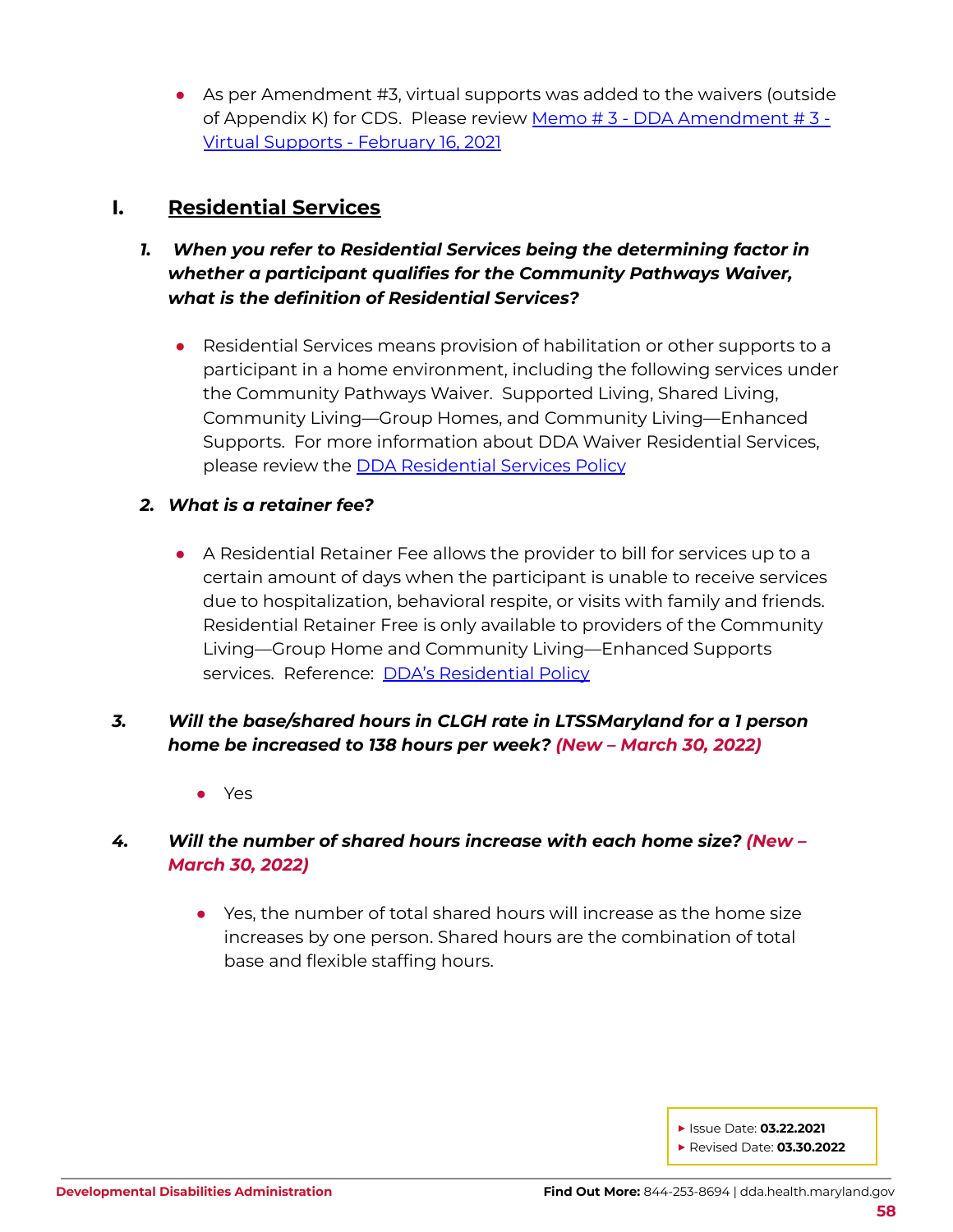- *5. If a person has fully dedicated 1:1 56 hours Awake Overnight, where is it recommended that we put the hours to seek authorization? (New – March 30, 2022)*
	- The PCP service authorization can reflect Community Living Group Home Dedicated 1:1 supports for 56 hours if the provider is not using the homes overnight supports to address this need.
	- For Personal Supports, the hours should be reflected in the services authorization section and proposed schedule.
	- For all services, overnight support must be documented in the PCP Risks section as one of the mitigation efforts in addressing applicable behavior or medical risk

## **6.** *If a provider is transitioning into the LTSSMaryland-DDA Module, do PCPs need to be revised related to residential dedicated supports? (New – March 30, 2022)*

• No. Dedicated hours already approved do not need to be revised. They should be used as needed above the base flexible hours available per home.

## <span id="page-58-0"></span>**J. Shared Living**

- *1. Does Shared Living include Respite Care Services?*
	- Yes.
- *2. Can someone accessing Shared Living be funded for overnight staffing?*
	- No. Shared Living may be provided up to 24 hours a day based on the needs of the participant receiving services. Therefore, additional funding for overnight staffing is not included.

## <span id="page-58-1"></span>**K. Transportation**

## *1. Can stand-alone transportation be used when an agency staff member is in the vehicle if they are specifically taking a person to and from their job?*

- Stand alone transportation is to be used when a participant can travel independently to and from their job.
- Transportation support services are not provided at the same time as meaningful day services, personal supports, or residential services, with
	- **▶** Issue Date: **03.22.2021 ▶** Revised Date: **03.30.2022**
	-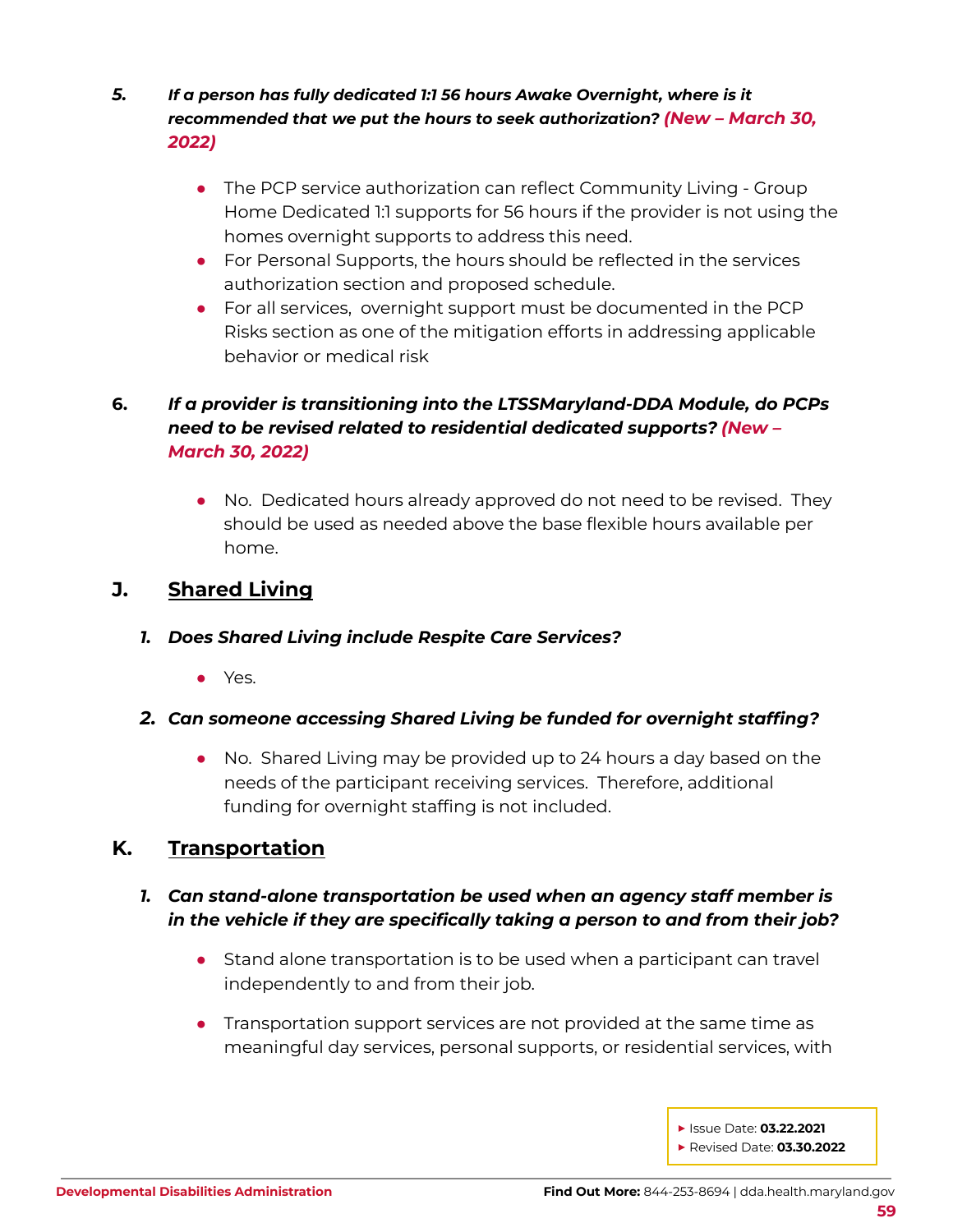the only exception being participants supported with Follow-Along Job Supports.

## *2. Can someone who utilizes residential services access stand-alone transportation to get to their job?*

● Yes, a participant in residential services can access stand-alone transportation to get to work. However, transportation is included as part of residential services. The person and their team should discuss and consider all applicable resources, as it relates to their individual needs.

## *3. Are CDS providers allowed to reimburse mileage to the person supported or their families/legal guardians, when the person and their family uses their own wheelchair accessible vehicle during the service?*

• Providers are responsible for the coordination of transportation. If there is a more convenient, cost-effective way that may be used, it would be up to the provider to decide if they would reimburse for mileage. Please note the DDA will not supplement the rate to cover transportation costs.

## <span id="page-59-0"></span>**L. Virtual Supports**

#### *1. Is it considered virtual supports if I have a DSP onsite with the individual but I have another staff virtually teaching them a class?*

● No, it is not considered virtual supports if an individual is participating in a class being virtually taught by one staff member, but another DSP is onsite with the participant. For more information, please visit: [Memo](https://dda.health.maryland.gov/Documents/Waiver%20Documents/DDA%20Amendment%203%20-%202020%20Memo%20Guidance/Memo%203%20-%20DDA%20Amendment%203%20-%20Virtual%20Supports%20Final%20Feb%2016,%202021.pdf) 3—DDA [Amendment](https://dda.health.maryland.gov/Documents/Waiver%20Documents/DDA%20Amendment%203%20-%202020%20Memo%20Guidance/Memo%203%20-%20DDA%20Amendment%203%20-%20Virtual%20Supports%20Final%20Feb%2016,%202021.pdf) 3 – Virtual Supports

## *2. How would someone be able to use EVV through virtual supports services, if the individual requires an OTP device?*

- If an individual has an OTP device and services are being rendered virtually, then the agency will have to manually bill for the services in LTSSMaryland. Reference: **DDA Service [Modification](https://dda.health.maryland.gov/Documents/EVV/9.30.20/DDA%20Service%20Modification%20Guide%20V4.3%209-25-2020%20(F).pdf) Guide** -[September](https://dda.health.maryland.gov/Documents/EVV/9.30.20/DDA%20Service%20Modification%20Guide%20V4.3%209-25-2020%20(F).pdf) 25, 2020
- *3. A requirement of virtual supports is to identify individuals to intervene and ensure they are present during the provision of virtual supports in*
	- **▶** Issue Date: **03.22.2021 ▶** Revised Date: **03.30.2022**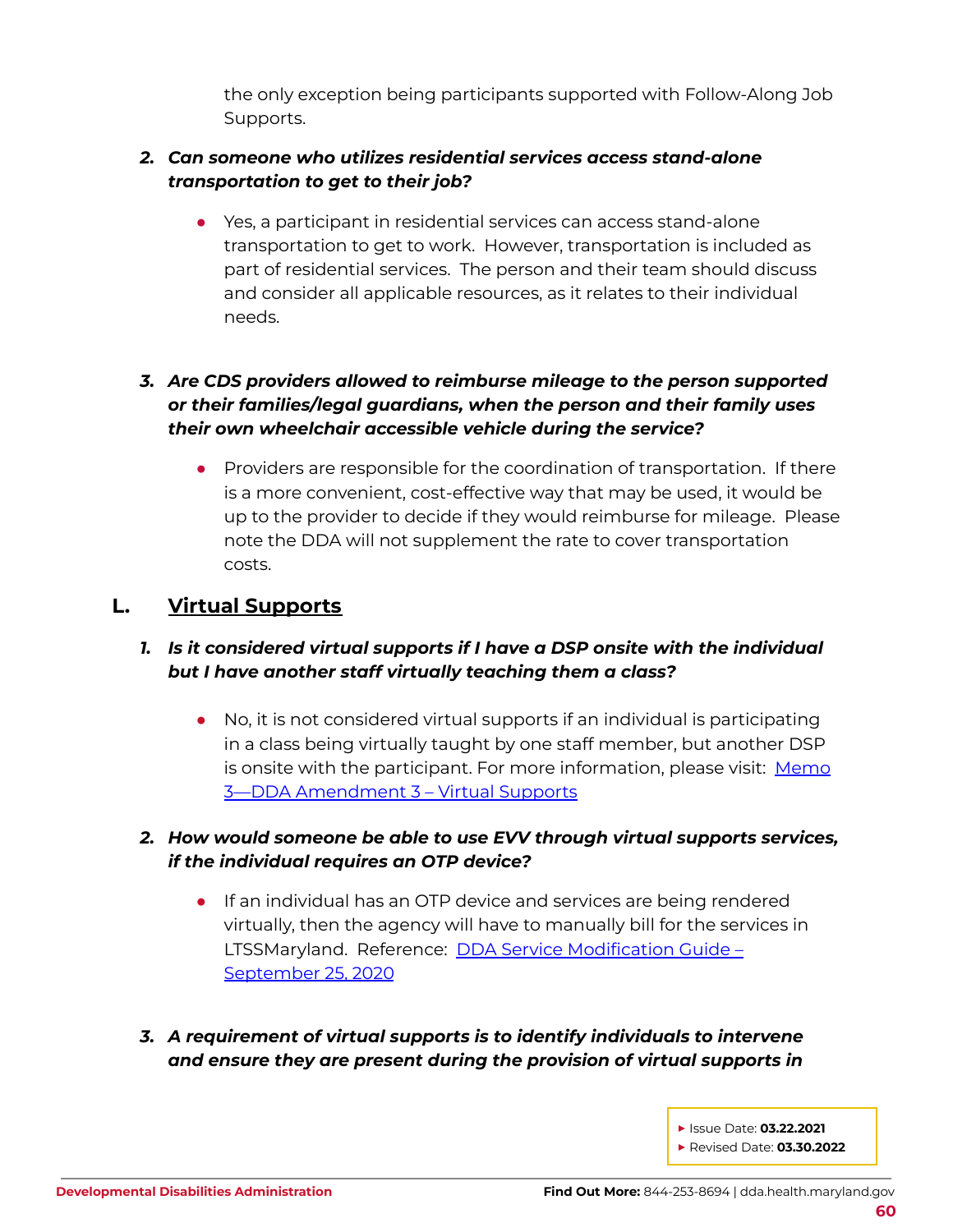*case the participant experiences an emergency. We have participants that live alone. If someone we support lives in a home and has no one to be with them during virtual supports, does this mean they cannot receive virtual supports?*

• No, participants living alone can be supported with virtual supports. Per Memo 3—DDA [Amendment](https://dda.health.maryland.gov/Documents/Waiver%20Documents/DDA%20Amendment%203%20-%202020%20Memo%20Guidance/Memo%203%20-%20DDA%20Amendment%203%20-%20Virtual%20Supports%20Final%20Feb%2016,%202021.pdf) 3 – Virtual Supports – February 16, 2021, providers offering this service delivery model must establish policies to address processes for preventing and responding to medical emergencies during the use of virtual supports. Examples provided include identifying individuals who can intervene such as uncompensated caregivers, neighbors, etc. and contacting emergency medical services.

## *4. I was on the CMS Webinar yesterday and I thought they would not approve states doing virtual services after appendix K in a person's home? Perhaps I misunderstood?*

• CMS approved DDA's Waiver Amendment #3, which included authorization for Virtual Supports, on January 19, 2021.

## *5. If a person does not want to return to in-person services after 12/31, are they able to use virtual supports through the waiver as the sole method of service delivery?*

• The DDAs waiver amendment #3 specifies that virtual support cannot comprise the entirety of the service to promote community engagement and the goals of the HCBS setting final rule. The PCP for each person should identify how they want to receive services including the amount of virtual supports they prefer to complement in person supports provision.

## *6. What is the highest amount of time an individual can receive virtual supports a day after 6/30/22? (Revised – March 30, 2022)*

- The purpose of virtual supports is to maintain or improve a participant's functional abilities, enhance interactions, support meaningful relationships, and promote their ability to live independently, and meaningfully participate in their community.
- Virtual supports are geared towards intentional learning (e.g., career planning, taking a bread making class, skill building) and can also be used towards helping a person do something more independently like remote job coaching.

**▶** Issue Date: **03.22.2021**

**▶** Revised Date: **03.30.2022**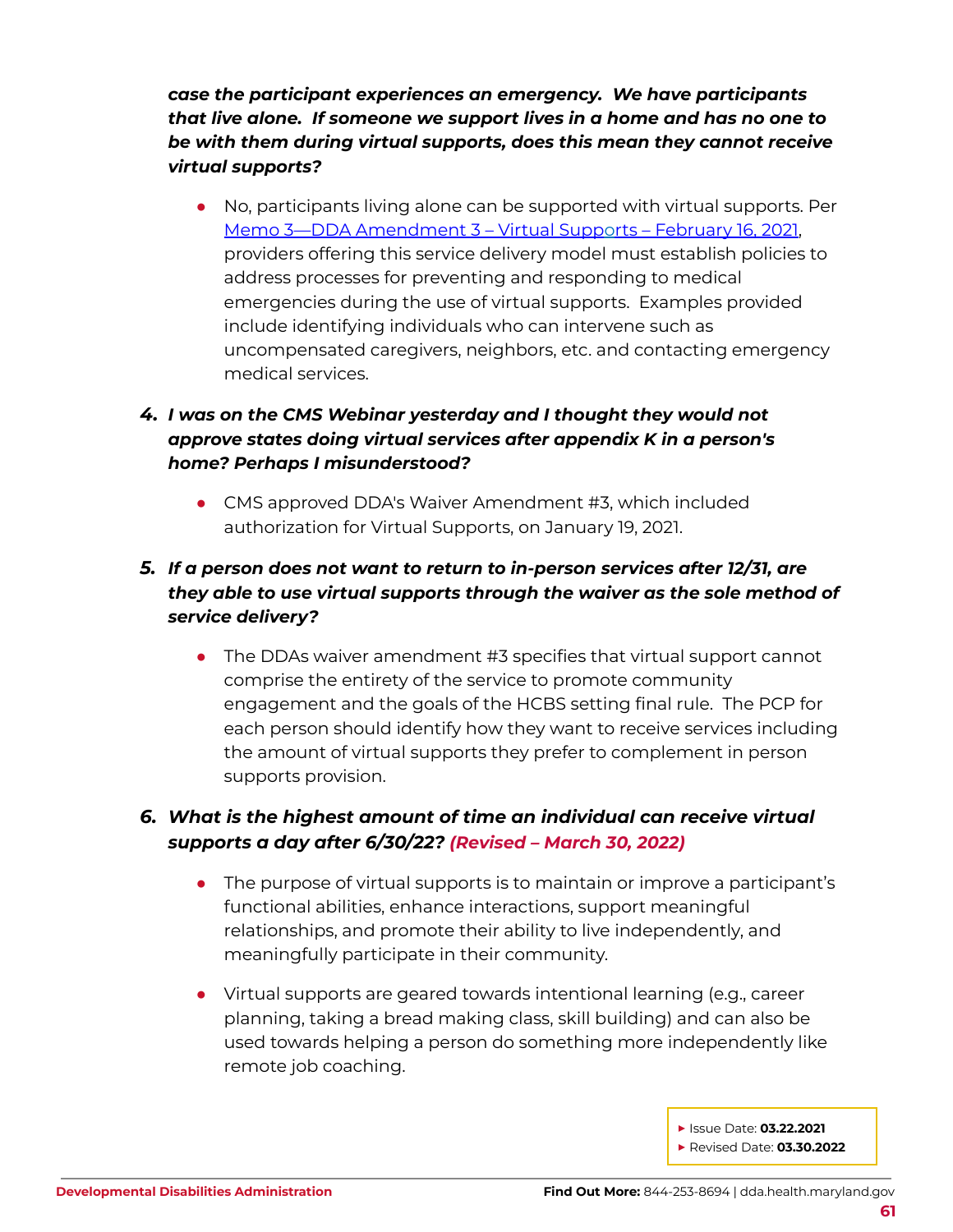• To ensure for community integration, however, virtual cannot comprise the entirety of the service. The frequency of in-person services should be established on an individual basis and documented in the person's plan consistent with their goals. As we continue to come fully out of the pandemic and learn from the community around how virtual support is a compliment to in-person supports, additional guidance will be provided. In the meantime, the frequency of in-person and virtual is flexible and should be established on an individual basis and documented in the individual's plan.

## **M. Respite**

- *1. What is the minimum amount of hours that count toward the individual being present in respite care services? (New – March 30, 2022)*
	- The daily rate is based on an assumption of 16 hours.

## <span id="page-61-0"></span>**IX. Electronic Visit Verification**

#### *2. Where can I find information on EVV?*

● Electronic Visit Verification (EVV) is a federal requirement for all individuals receiving personal supports in their home or in the community. Information on EVV can be accessed on the DDA website Electronic Visit [Verification](https://dda.health.maryland.gov/Pages/Electronic_Visit_Verification.aspx) (EVV) Page. If you have specific questions, please contact your CCS or DDA Regional Office for additional guidance.

#### *3. When will individuals who are self-directing begin to use EVV?*

• Individuals who are self-directing will transition this coming year to EVV with support and planning as this is developed by DDA. More information will follow as these details are confirmed.

**▶** Issue Date: **03.22.2021**